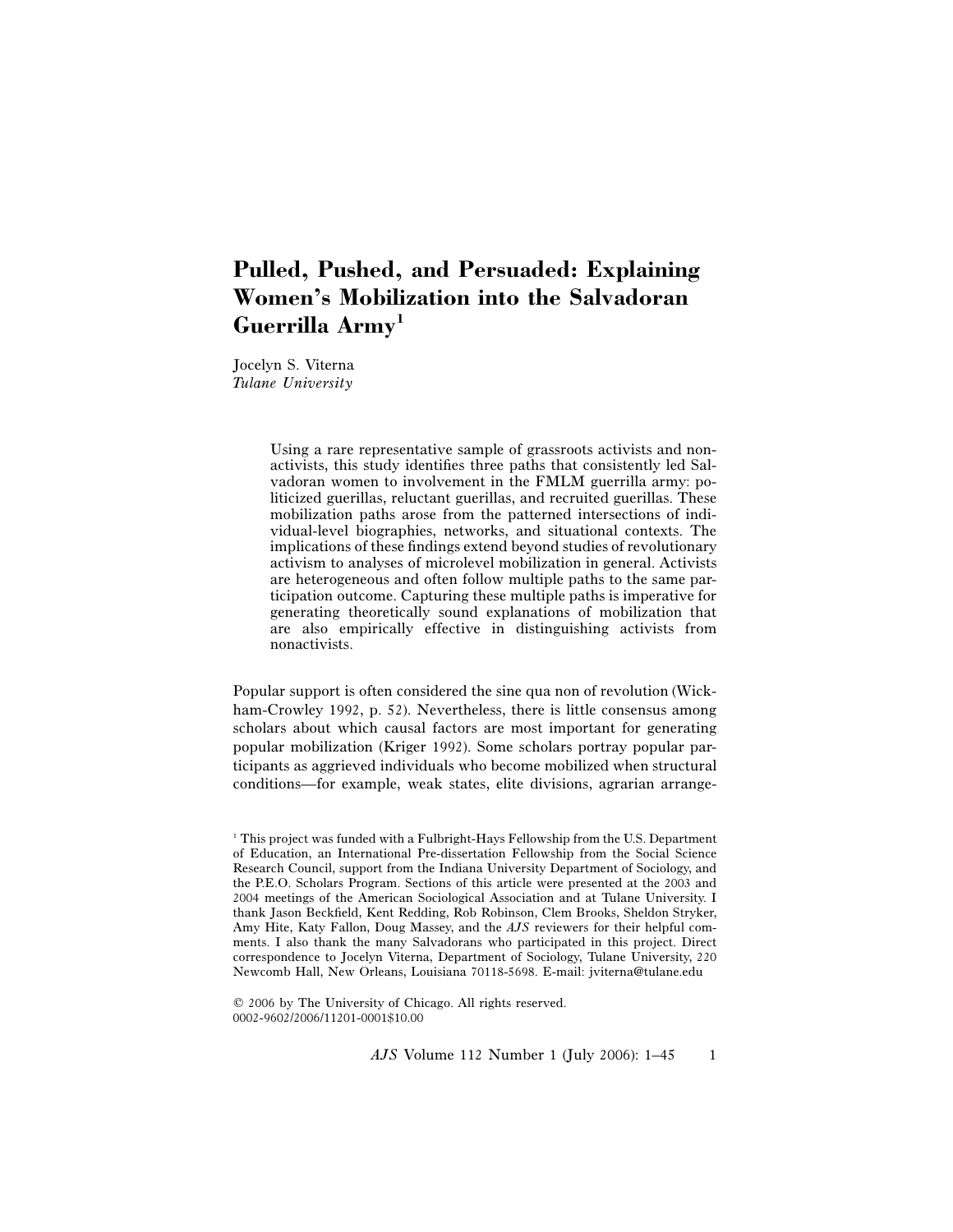ments, or socioeconomic dislocations—are conducive to activism (Goldstone 1991; Paige 1975; Scott 1976; Skocpol 1979). For others, popular participants are rational actors who see opportunities for personal gain through revolutionary activism (Migdal 1974; Popkin 1979). Some scholars portray grassroots participants as identifying deeply with the ideals and goals of the movement because of their preexisting network memberships (Bearman 1993; Gould 1995; Pfaff 1996; Wickham-Crowley 1992). Still others depict participants as unwilling supporters of the cause, coerced to participate by threats of harm, denial of needed goods, or a lack of options to avoid activism (Goodwin 2001; Kriger 1992; Loveman 1998).

Yet, of the many individuals experiencing structural changes, of the many individuals in position to benefit from revolutionary activism, of the many individuals embedded in identity-molding mobilizing networks, and of the many individuals caught in coercive situations, only a few actually participate in revolutionary movements. Herein lies the dilemma: if the characteristics that explain activism are shared by activists and nonactivists, then how can these characteristics be the critical causal factors behind popular mobilization? If they are not, what additional—or alternative—factors explain why some, but not all, members of a group or network take part in high-risk revolutionary activism?

Questions about the causes of revolutionary mobilization remain unresolved because mobilization scholars generally seek the one causal factor or set of factors that "typically" leads individuals to activism. These explanations assume that activists are a largely homogenous group who generally follow one path to participation. But activists are heterogeneous (McAdam 1992; Wiltfang and McAdam 1991) and, as I demonstrate, can follow strikingly different paths to the same mobilization outcome. For example, the same causal factor that promotes mobilization in some people may actually inhibit mobilization in others. In this case, searching for the "typical" mobilization pattern obscures an important causal factor because its contradictory effects cannot be captured in a generalized explanation of all activism. These generalized explanations can therefore lead to inaccurate explanations of mobilization and distort our understanding of broader revolutionary processes.

In this article, I develop a novel theoretical approach for analyzing microlevel mobilization that complements mesolevel and macrocomparative studies. I argue that there are multiple, conjunctural causes of mobilization, even among individuals embedded within similar identityproducing networks and within similar structural contexts. These multiple paths to participation arise from the patterned interaction of individuallevel biography, networks, and situational context. Because mobilization processes are patterned, scholars can identify the different paths that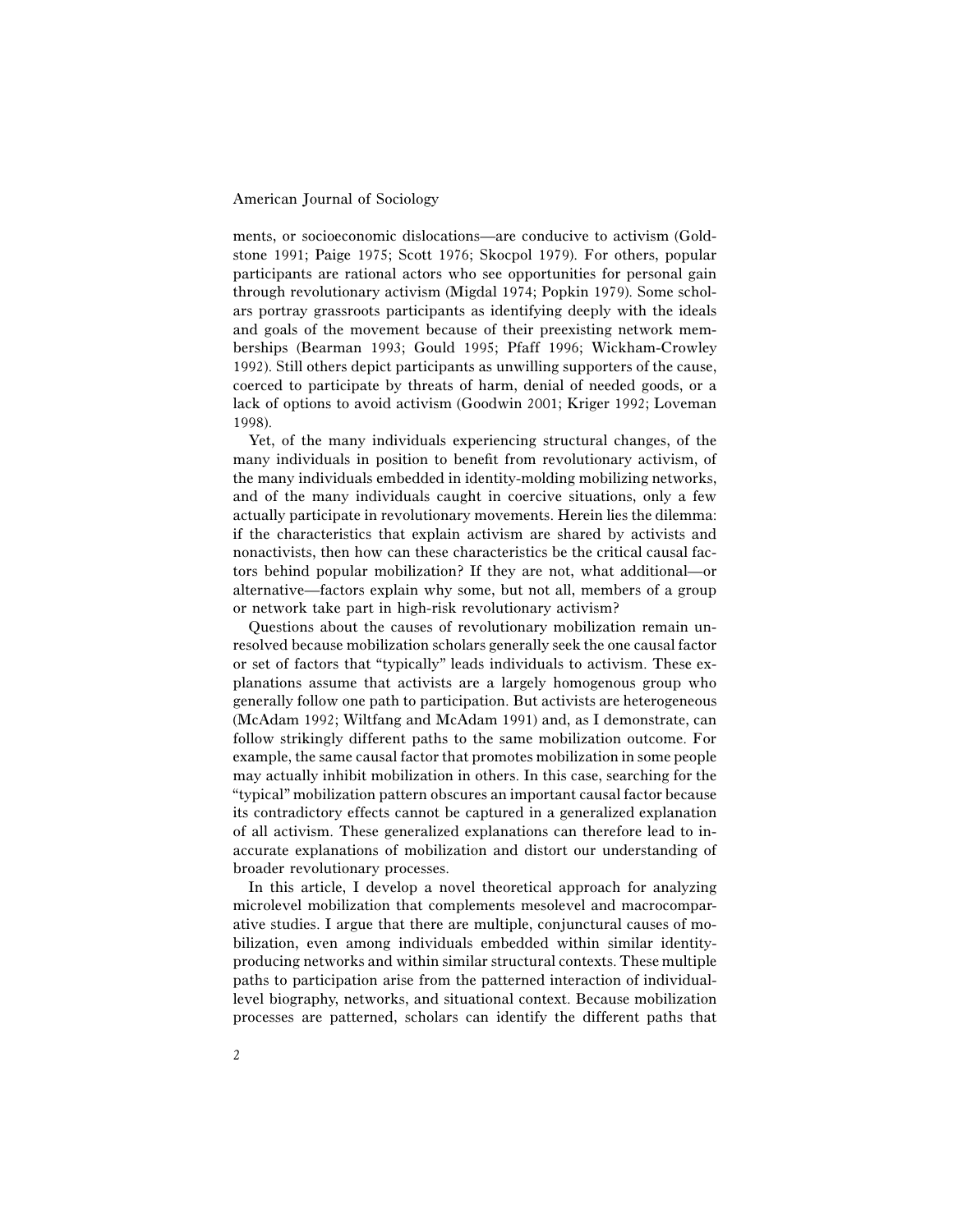individuals follow to participation while still prioritizing parsimonious explanations. My analysis shows that distinguishing microlevel variation in participation processes yields more accurate theories of high-risk activism and, in turn, improves our macrolevel understanding of the causes, successes, failures, and unintended consequences of popular revolutionary mobilization.

The case of women revolutionaries in El Salvador illustrates the utility of this approach. In the 1980s, thousands of Salvadoran women joined the Farabundo Marti National Liberation Front (FMLN), a revolutionary guerrilla army engaged in combat with the oppressive Salvadoran state. These women, like their counterparts around the world, defied patriarchal traditions, abandoned their homes and families, and became militant members of rural guerrilla insurgencies.<sup>2</sup> By analyzing the multiple paths that Salvadoran women followed to the guerrilla camps, I refine existing explanations of women's revolutionary participation and suggest how these new insights may have important implications for macrolevel processes such as democratization and broader transformations in gendered rights and relations.

My conclusions are based on analysis of rich data from in-depth interviews with 82 female rank-and-file guerrilla combatants, guerrilla supporters, and nonparticipants in rural El Salvador. These data have two key advantages. First, they include the experiences of the grassroots, whereas most mobilization studies focus solely on movement leadership. Second, they allow for comparisons between activists and similarly situated nonactivists, whereas most studies sample on the dependent variable and omit nonactivists. This rare representative sample of activists and nonactivists is uniquely suited to the identification of the multiple paths to activism that deepen sociological understandings of mobilization.

## THEORIZING MICROLEVEL MOBILIZATION PROCESSES IN REVOLUTIONARY MOVEMENTS

Scholars of revolution typically identify the macrolevel conditions conducive to mobilizing popular support. Many suggest that the revolutionary potential of aggrieved peasants is consistently present across place and time and becomes activated when certain political, historical, or economic conditions emerge. For example, they find that modernization and com-

<sup>&</sup>lt;sup>2</sup> In Latin America alone, large numbers of women have participated in left-wing guerrilla movements in Nicaragua, Guatemala, the Chiapas (Mexico), Colombia, and Peru. Around the world, women have been militant, antistate activists in such diverse nations as Russia (in Chechnya), Eritrea, Iraq (especially the Kurdish region), Nepal, Sri Lanka, and Zimbabwe.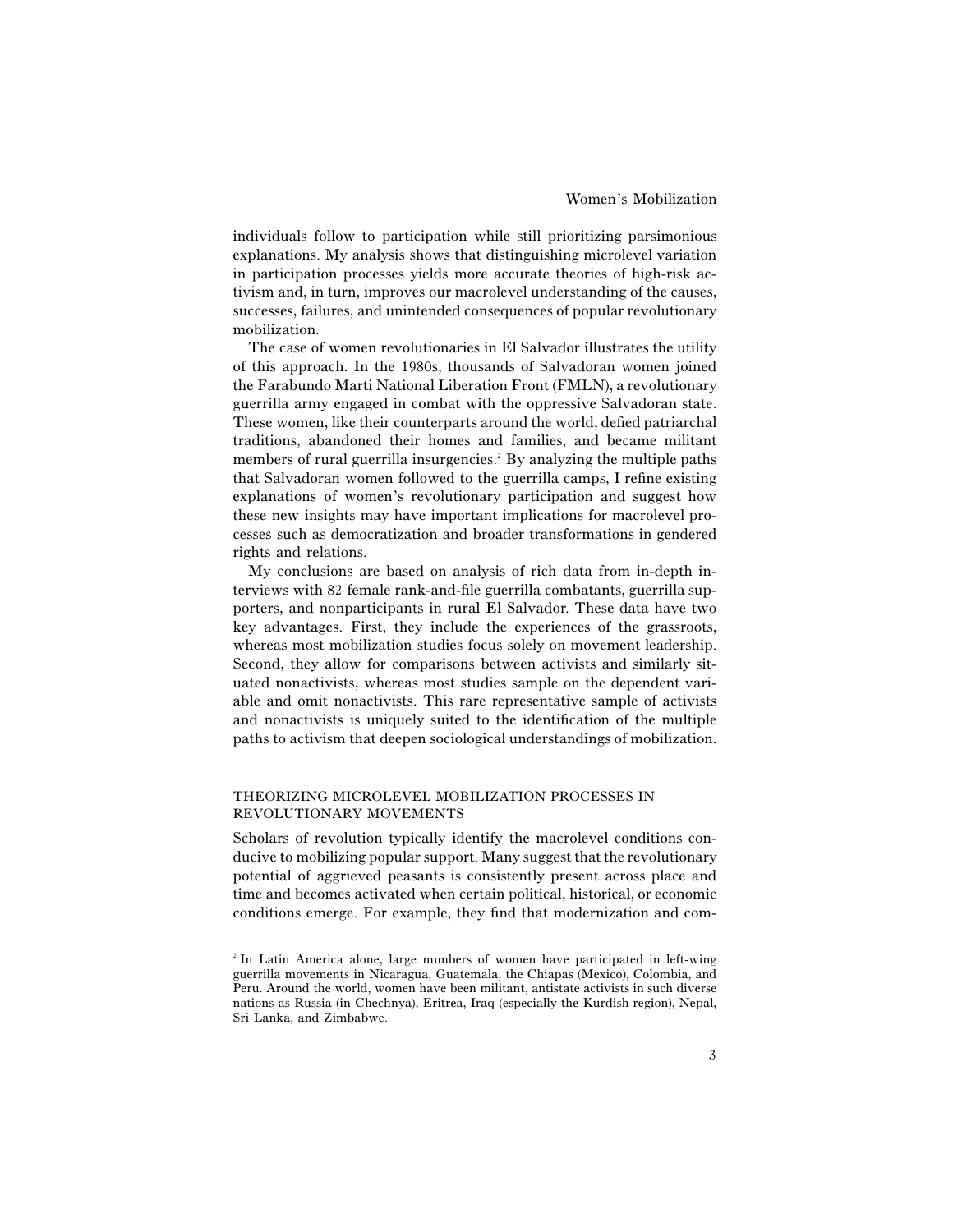mercialization bring institutional imbalances in society and result in weakened states (Skocpol 1979, 1994), a disrupted "moral economy" (Scott 1976), or increased participation incentives for rational, cost-calculating individuals (Popkin 1979). Others search for the group most likely to become revolutionary and argue, for example, that landless peasants (Paige 1975), or landowning middle peasants (Wolf 1969), are most likely to revolt. Macrolevel studies thus answer important questions about where and when revolutions may occur, but cannot explain why most individuals embedded in these "revolutionary" social locations or political-historical contexts do not, in fact, revolt. Thus, macrolevel models only take us so far in understanding the causes of revolution.

Scholars employing network analysis to explain revolutionary mobilization help connect macrolevel contexts to microlevel mobilization processes, as individuals interpret their larger social context through the networks in which they are embedded (Calhoun 1991). Peter Bearman (1993), for example, demonstrates how religious rhetoric in England created new social networks among elites, and that these new networks corresponded with revolutionary activity. Steven Pfaff (1996) analyzes the role of small-scale social networks in generating the peaceful revolution against the communist regime in East Germany in 1989. Timothy Wickham-Crowley (1992) argues that political, religious, and family networks were critical for mobilizing Latin Americans into leftist guerrilla movements. Roger Gould (1995) demonstrates that the spatial proximity of individuals within a network is also critical to their mobilization.

Network analyses of revolutionary participation parallel a long tradition in the social movement literature that argues interests alone cannot move people to participate in movements (Briet, Klandermans, and Kroon 1987; Henig 1982; Klandermans 1984; Olson 1965; Walsh 1988).<sup>3</sup> Rather, interests must be embedded in structured social relations that highlight them as important and worthy of action (Emirbayer and Goodwin 1994; Stryker 2000). A number of empirical studies demonstrate the importance of preexisting networks for mobilizing social action at the microlevel (see, e.g., Briet et al. 1987; Fernandez and McAdam 1988; Gould 1995; Kim and Bearman 1997; Klandermans and Oegema 1987; McAdam 1986;

<sup>&</sup>lt;sup>3</sup> Specifically, interest-based explanations cannot explain why some injustices lead to action and others do not, or why some aggrieved individuals participate in movements while others sit back and allow the activists to fight for all similarly aggrieved people (i.e., Olson's [1965] "free-rider" problem).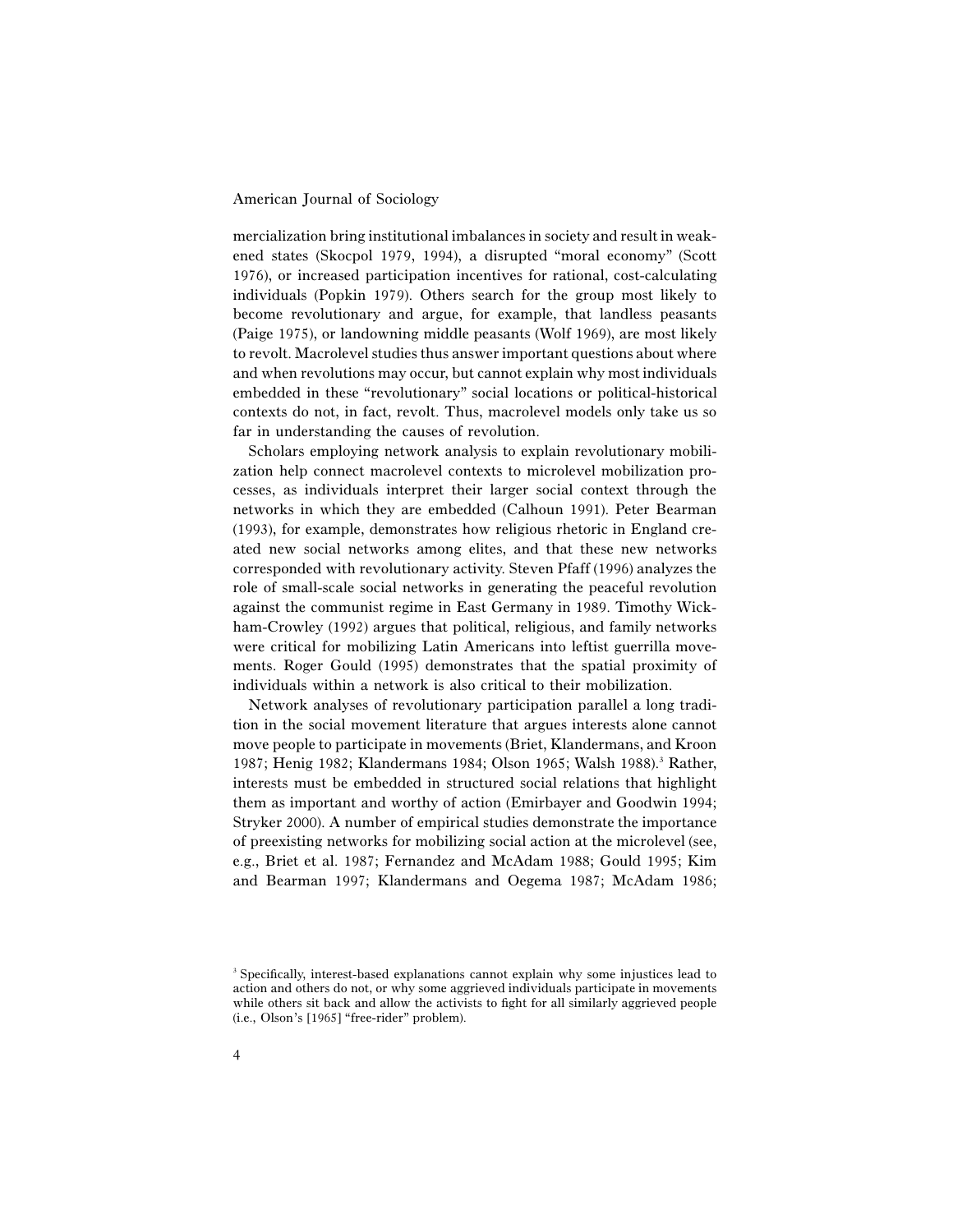McAdam and Paulsen 1993; Snow, Zurcher, and Ekland-Olson 1980).<sup>4</sup> Such networks are particularly important for mobilization into high-risk forms of collective action, because a high degree of trust helps counteract the selective disincentives to participate in dangerous activities (della Porta 1988; Loveman 1998; McAdam 1986; Morris 1984).

Problems arise, however, because social network studies, like macrolevel studies of revolutionary mobilization, tend to be overly deterministic (McAdam 2000, p. xii). Movement participants are traced to a common network, but the failure of others embedded within the same network to participate is seldom acknowledged or analyzed.

Social psychological theories of identity-based mobilization processes provide insight into why networks mobilize some, but not all, of their members (Emirbayer and Goodwin 1994; McAdam 2000; Stryker 2000). According to these theories, individuals must develop a salient "participation identity" prior to mobilizing; that is, being a participant must become so important to a person's sense of self that to not participate would cause psychological and emotional harm. In addition, these scholars demonstrate that multiple identities are always competing for salience, even among people embedded in a common network. For example, a person's identity as "mother" may compete with a potential movement participation identity, especially if participation in the movement could jeopardize the woman's ability to be a good mother, and therefore her identity as a mother. Both identities may be important to the woman's sense of self, and both identities arise from social networks, but it is the interaction of these network-based identities with each other and with still other competing identities that determines whether the participation identity becomes salient enough to result in action (Stryker 2000). Being in a participation-supporting network therefore increases an individual's probability of mobilization, but does not guarantee it.

Very few studies model empirically the effects of overlapping networks on mobilization decisions. Of particular note, McAdam and Paulsen (1993) compared the social ties of both participants and nonparticipants in the Freedom Summer movement. They find that social ties inhibit as well as promote high-risk activism, and that intimate social ties are of greater importance for mobilization than more distant social ties. They also find

<sup>4</sup> Interests, especially categorical interests such as class, race, and gender, remain central to the concept of mobilizing networks. However, they are usually in combination with more finite social organizations. For example, Tilly's (1978) adaptation of Harrison White's CATNET table shows how categorical membership can intersect with social network patterns to create extraordinary collective action potential, and McAdam's (1992) analysis of the Student Nonviolent Coordinating Committee found that gender significantly affected recruitment decisions by movement leaders within targeted recruitment networks.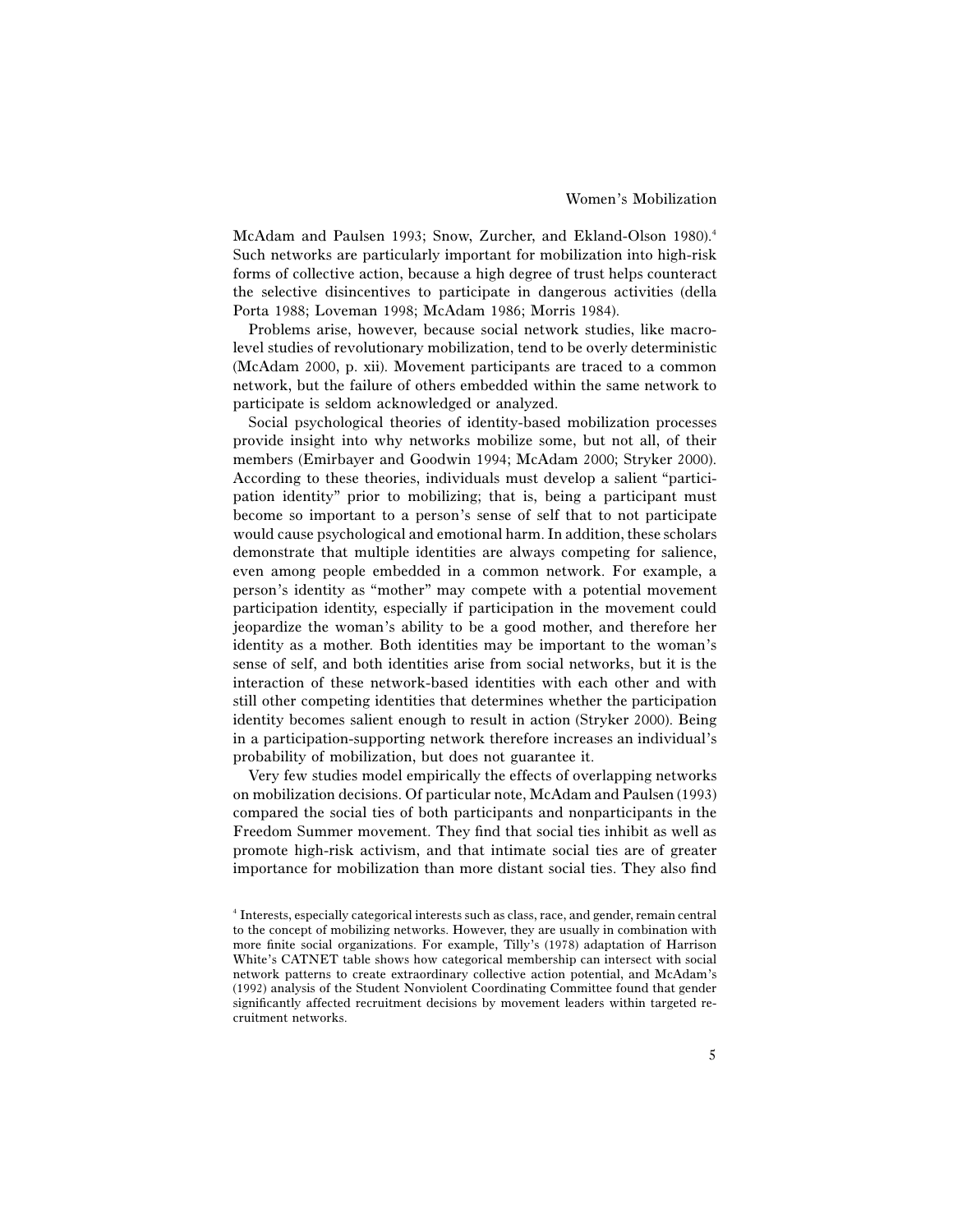that a person's "biographical availability," as determined by their education, gender, income, age, marital status, and occupation, affects participation decisions. People with fewer family and work responsibilities are more likely to participate. Nepstad and Smith (1999) tested the McAdam and Paulsen model with similar data from the high-risk Nicaragua Exchange movement. They confirm the importance of network ties, but question the importance of biographical availability; many respondents participated despite biographical barriers to mobilization.

Combining these findings with social psychological theories, I suggest that micro-level mobilization into high-risk activism can be modeled according to the following theoretical equation:

net influence of all networks

## the net influence of all biographical barriers  $=$

#### the probability of high-risk activism,

where the first factor is the sum of a number of networks, each with its own influence on the participation identity in question. Some of these networks may positively support the identity of the participant, while others may reject participation (McAdam and Paulsen 1993). The magnitude of each network's influence on the emergence of a salient participation identity increases or decreases according to (1) the number of social ties encompassed in the network, and (2) the emotional strength and spatial proximity of these ties (Stryker 2000; Gould 1995). The first factor in the equation, the net influence of all network ties, is a necessary requirement for mobilization; a person cannot be moved to activism without meaningful network ties that support the identity of the participant. The impact of the second factor is debated; biographical barriers to participation may be overcome in cases where the individual's participation identity is salient enough to overcome competing identities.

## THEORIZING MICROLEVEL MOBILIZATION PROCESSES FOR WOMEN GUERRILLAS

During the 1970s and 1980s, the number of women joining high-risk, militant, and indeed "masculine" revolutionary campaigns in Latin America increased dramatically.5 To illustrate: when the FMLN guerrilla army laid down its weapons and reorganized as a political party in El Salvador under the 1992 peace accords, fully 30% of its approximately 13,000 of-

<sup>&</sup>lt;sup>5</sup> For discussions of how waging war is a gendered process, see El-Bushra and Piza Lopez (1994), El-Bushra and Mukarubuga (1995), Enloe (1990), Skaine (1999), Wechsler Segal (1995), and Wickham-Crowley (1992, pp. 21–23).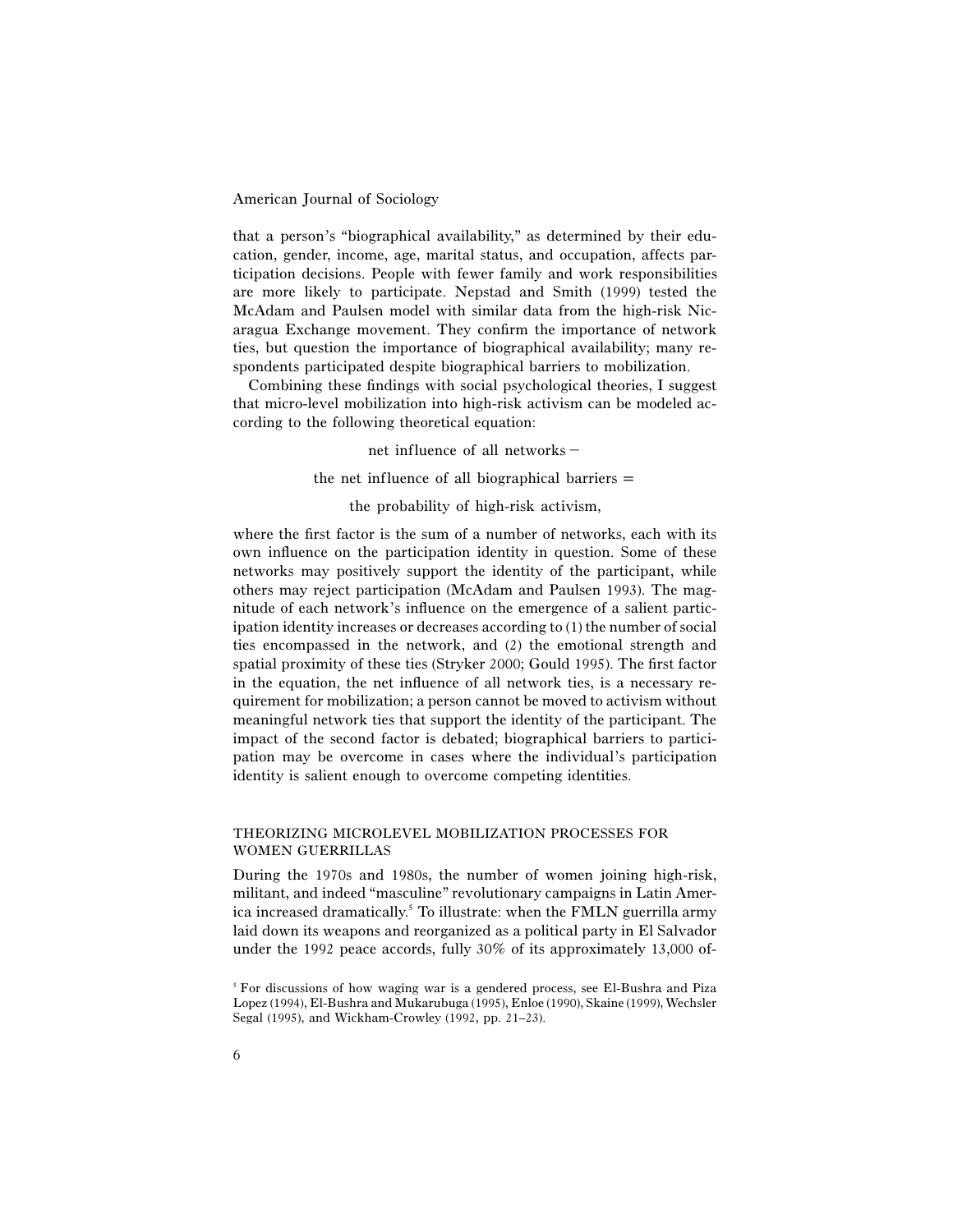#### Women's Mobilization

ficially "demobilized" members were women (Luciak 2001; Vázquez, Ibáñez, Murguialday 1996). In Nicaragua and Guatemala, women were also estimated to make up 30% of the guerrilla armies (Chinchilla 1983; New Americas Press 1989; Thomson 1986), and in Peru, one-half of all *Sendero Luminoso* combatants were estimated to be female (McClintock quoted in Wickham-Crowley 1992). Furthermore, women, while never gaining equal status to men, did occupy significant leadership roles in guerrilla armies, including as battalion commanders and political liaisons (Chinchilla 1983; Reif-Lobao 1986; Ueltzen 1993). Several all-female units fought in direct combat with all-male, highly trained government forces (Saywell 1985; Thomson 1986).

To date, scholars have questioned why women entered guerrilla armies in the 1970s and 1980s and not in earlier movements of the 1950s and 1960s.6 They answer that changes in Latin American social and economic structures led to men's out-migration and eventual abandonment of their families, and to a corresponding increase in the number of impoverished female heads of household (Kampwirth 2002; Mason 1992; Reif-Lobao 1986, 1998).<sup>7</sup> Women responded by moving into the paid labor force and mobilizing their communities around specifically women's interests (e.g., child care or familial nutritional needs). These new experiences in the labor force and in community politics increased women's contact with individuals and issues outside of the family and thus increased their potential for revolutionary mobilization.

All scholars highlight how changing structural conditions pushed women into new public roles, but early studies disagree on the catalyst that encouraged newly active women to join guerrilla armies. Reif-Lobao (1986, 1998) argues that new revolutionary ideologies combined with the global diffusion of feminist thought and encouraged political groups' re-

<sup>6</sup> According to Wickham-Crowley (1992), very few women became involved in the "first wave" of antigovernment guerrilla armies of the 1950s and 1960s, and those who did were largely relegated to support roles for male combatants. By the "second wave" movements of the 1970s and 1980s, however, women's participation differed substantially from the earlier movements in both number and in form. Wickham-Crowley states that "in no other fashion does the second wave of guerrillas differ so thoroughly from the first wave" than through the burgeoning numbers of women in their ranks (Wickham-Crowley 1992, p. 215).

<sup>7</sup> Reif-Lobao (1986, 1998) analyzed women guerrillas in Cuba, Colombia, Uruguay, Nicaragua, and El Salvador; Mason (1992) compared women's guerrilla activism in Nicaragua and El Salvador; and Kampwirth (2002) interviews women revolutionaries in Mexico, Nicaragua, and El Salvador.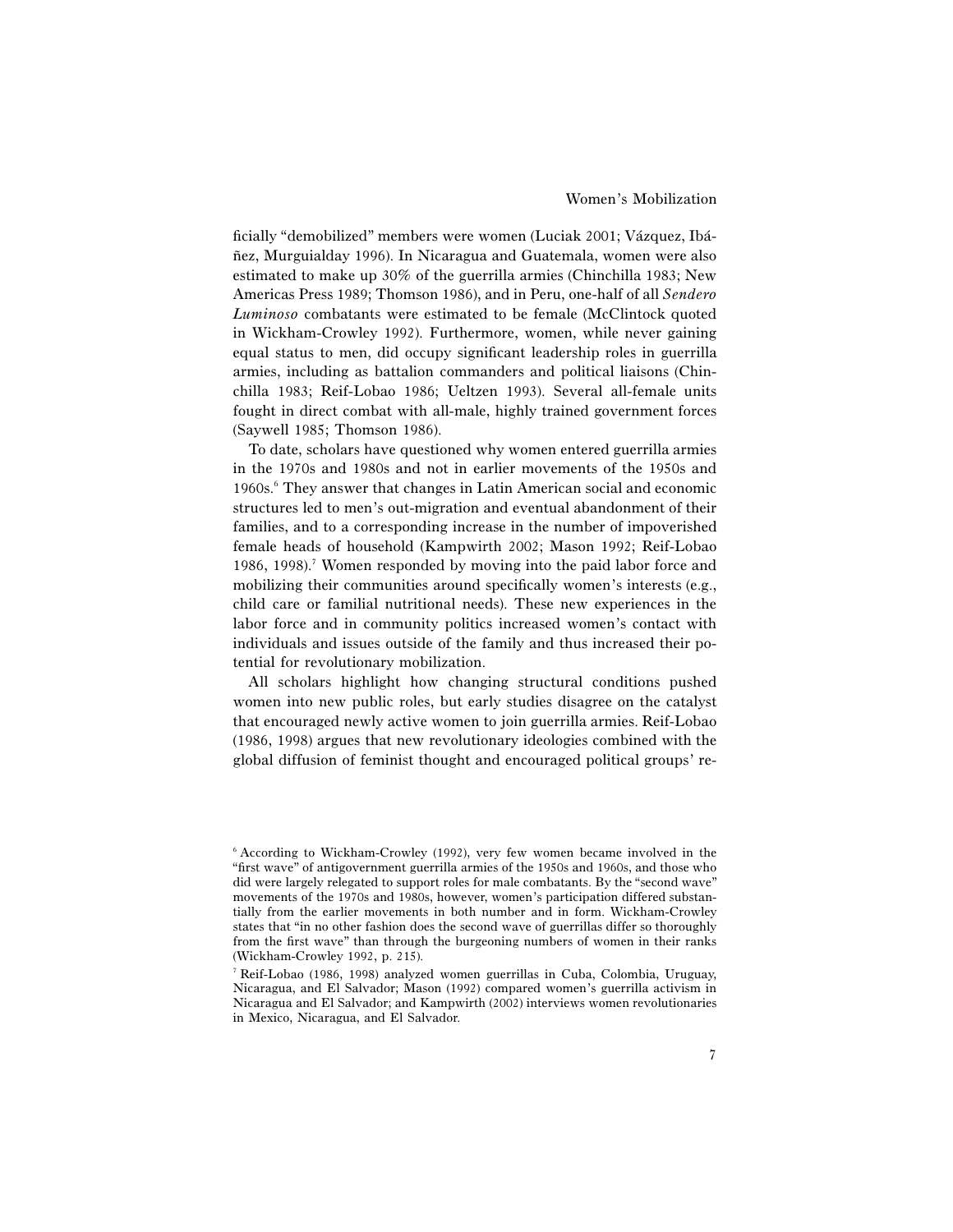cruitment of women.<sup>8</sup> Mason (1992) argues that women's above ground organizing was met with extreme repression from the state, and this repression in turn pushed women to clandestine political mobilization for survival (see also Wickham-Crowley 1992). Regardless, both agree that women were mobilized as guerrillas because they first assumed new "masculine" roles such as household heads, paid laborers, and political activists, and yet maintained their "feminine" prioritization of child care, household survival, and social welfare. By extension, both suggest that women who were mothers, workers, and activists were rationally drawn to guerrilla movements.<sup>9</sup> This argument parallels a large body of research that suggests women activists often legitimize their actions against the state by framing those actions as an integral component of their maternal responsibilities (Ferree and Mueller 2004).<sup>10</sup>

Recently, Kampwirth (2002) enhanced our understanding of women's guerrilla mobilization with individual-level interview data. Like previous studies, she finds that large-scale structural changes and international feminism generated new forms of women's activism. She expands on

 $9$  Vázquez et al. also suggests that motherhood may be a mobilizer, as mothers sometimes followed their older sons and daughters into guerrilla activism (Vázquez et al. 1996, pp. 108–9).

<sup>8</sup> Revolutionary leaders were moving from a Guevara-inspired "foquismo" ideology, where a small group of revolutionaries was sufficient to inspire mass rebellion and rapid overthrow of the ruling regime, to a more Maoist understanding of a "prolonged people's war," where the support of the oppressed population over many years was necessary for the gradual wearing away of a long-oppressive regime. Reif-Lobao (1986) also argued in her earlier work that guerrilla groups conscientiously fostered women's participation by directly addressing women's issues through their internal organizational structures. Specifically, they worked toward abolishing the sexual division of labor, and they provided child and health care for guerrilla participants. This contention is dropped in her later article (Reif-Lobao 1998), however, likely in response to works like Murguialday (1996), Murguialday, Olivera, and Vásquez (1997), and Vázquez et al. (1996), which suggest that guerrilla camps, contrary to the early egalitarian rhetoric espoused by movement leaders, were in reality highly sexist in their division of labor and rules about sexual practices.

<sup>&</sup>lt;sup>10</sup> Motherhood often serves as both a collective identity and a collective action frame for women who participate in social and revolutionary movements (Molyneux 1985; Ferree and Mueller 2004). As a collective identity, motherhood allows women to develop a sense of "we-ness" with other women, even across political lines (Bayard de Volo 2001). As a collective action frame, mobilizing as mothers is not only strategically effective, but it also provides women some initial protection against state-sponsored violence. See, for example, Bouvard's (2002) discussion of "revolutionizing motherhood" in the Plaza de Mayo in Argentina, Naples's (1998) study of "activist mothering" in the U.S. war on poverty, and Noonan's (1995) analysis of women's anti-Pinochet protesting in Chile. Neuhouser (1995) found that the gendered division of labor shaped both strategies and outcomes in social movements in a Brazilian squatter community. Bayard de Volo (2001) provides a particularly nuanced discussion of the complex relationship between revolution and motherhood.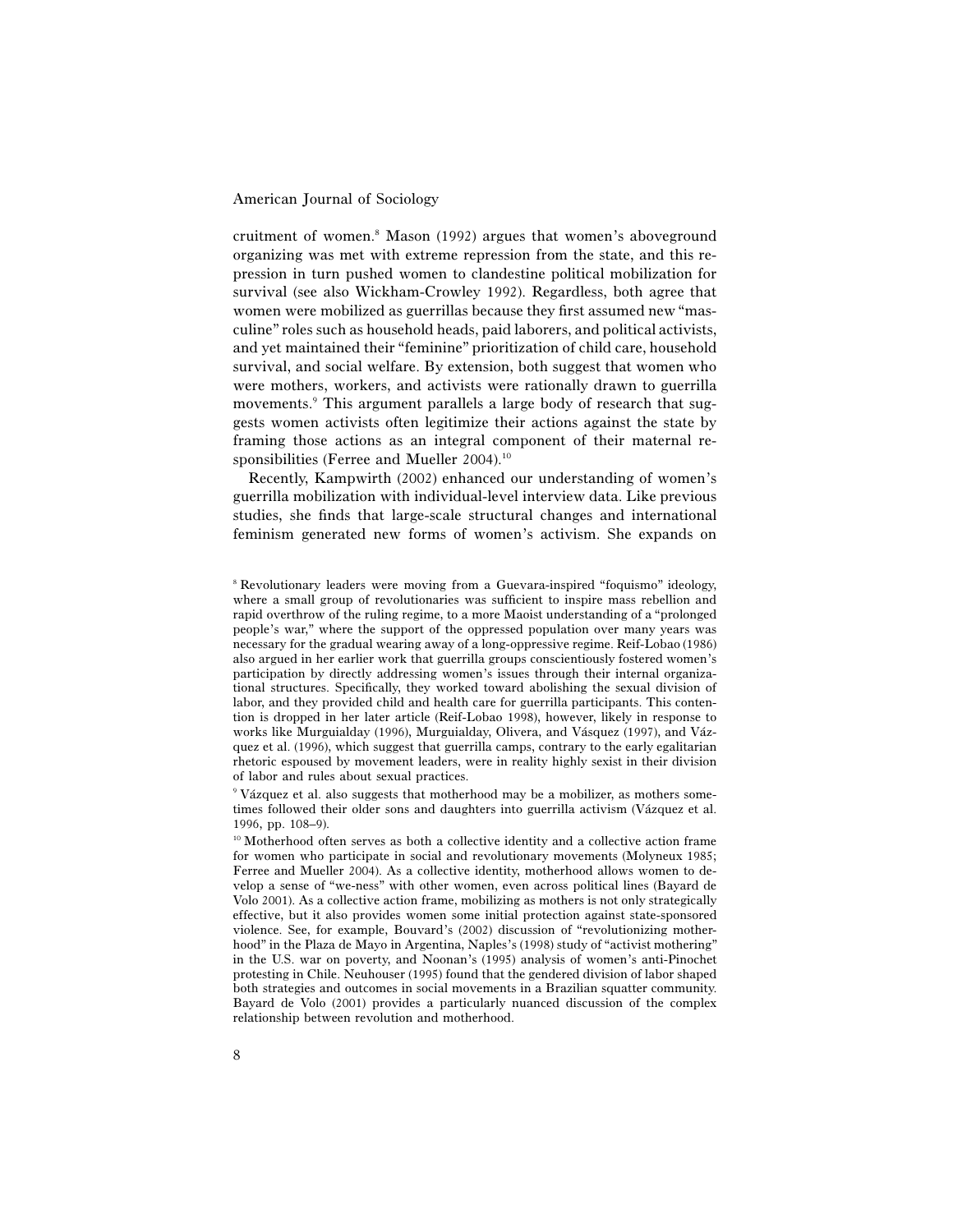#### Women's Mobilization

previous studies by arguing that family activism networks and newly emerging political and religious organizations were the agents of these new peaceful mobilizations. These new mobilizations were then specifically targeted by state repression, and state repression was the catalyst forcing peaceful activists into clandestine guerrilla organizations. Kampwirth also analyzes the importance of biographical barriers to participation and finds that mothers were less likely to join revolutionary movements than nonmothers. This contradicts earlier studies that find that women household heads constituted the "typical" guerrilla (Mason 1992; Reif-Lobao 1986; see also Vázquez et al. 1996).

Kampwirth's analysis of women's guerrilla participation suggests that the mobilization path that women follow to guerrilla camps is initially very similar to the mobilization path that most participants follow in any type of social movement. Participation-supporting network ties intersect with high levels of biographical availability and result in women's participation in peaceful political organizations. However, when government repression targets peaceful activists, these activists are then forced into clandestine armed combat (Kampwirth 2002; see also Mason 1992). Borrowing from this analysis, I add the effects of state-sponsored repression to the heuristic mobilization equation above and suggest that theories of women's guerrilla mobilization can be modeled as follows:

net influence of all networks

the net influence of all biographical barriers  $=$ 

the probability of movement activism,

and then

 $m\nu$  movement activism + state-sponsored repression =

guerrilla activism,

where, as in the earlier equation, networks are considered indispensable, and biographical barriers surmountable.

## PUTTING THEORY INTO PRACTICE

Existing theory, as modeled in the above equations, allows for the possibility that different processes may lead different individuals to the same mobilization outcome. One type of network might matter for some individuals but not for others, some networks might be important at one point in a person's life but not at another, or some networks might affect mobilization only in particular combinations. Nevertheless, micromobilization researchers in practice generally seek the one pattern that most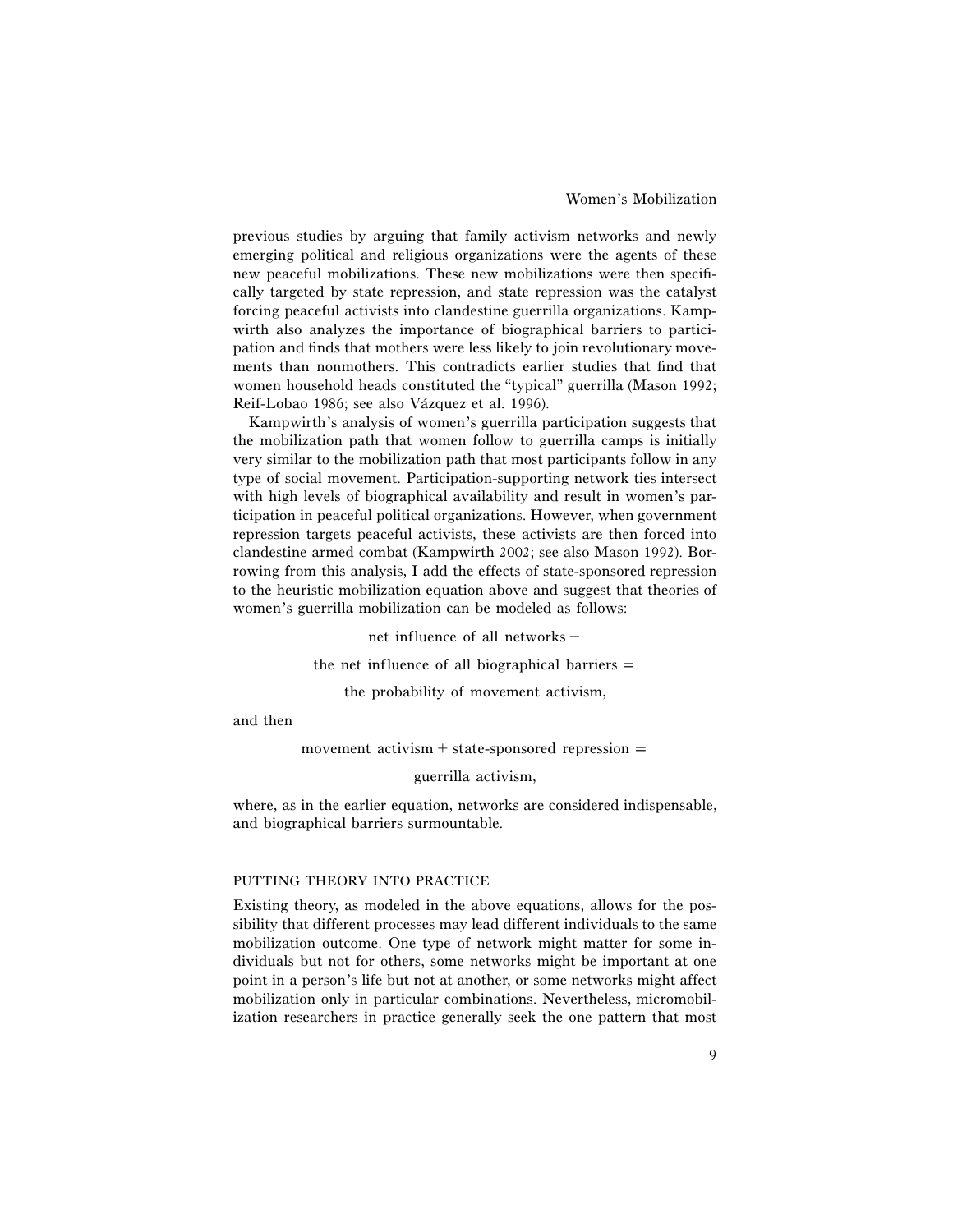closely approximates the mobilization experience of all individuals. I argue that this search for the "typical" path to activism erroneously imposes uniform explanations on what is in reality an integrative, conjunctural, and varied mobilization process.

The case of women's guerrilla mobilization illustrates the necessity of identifying the multiple paths people follow to mobilization. Conventional explanations of women's guerrilla activism do not take into account the different ways that social networks, biographical characteristics, and situational contexts may interact. For example, scholars identify repression as important for women's guerrilla mobilization, but they fail to account for how the context of repression changes over the course of the movement, or how repression affects individuals differently based on their individuallevel biographies and network memberships.

Findings of uniformity in women's guerrilla mobilization, like findings of uniformity in other studies of mobilization, may be a product of the data employed. Researchers have studied only guerrillas; they have not gathered data that allow for comparisons with their nonguerrilla counterparts.<sup>11</sup> Moreover, the guerrillas chosen for investigation have been selected almost exclusively from an elite subset of guerrillas: urban, middle-to-upper class, educated, and active in present-day movement organizations (Kampwirth 2002; Kriger 1992; Vázquez et al. 1996). Other research (Byrne 1996, p. 35; McClintock 1998, pp. 266–67; Paige 1997, p. 379, n. 49), as well as my own interviews, indicate that most women in FMLN camps were poor, uneducated, and from rural areas, and that nearly half did *not* remain active in civil society after the war was over. The experiences of the majority—who may have experienced entirely different paths to guerrilla mobilization—have been largely ignored.

In the following analysis, I use the case of women guerrillas in El Salvador to develop a new approach to micromobilization that allows for multiple, conjunctural paths to participation. I do so by employing better data and analyzing the dynamic interaction of network-based identities, biographical barriers, and situational contexts for each respondent. I find that Salvadoran women followed three distinct paths to guerrilla activism: I call them *politicized guerrillas*, *reluctant guerrillas*, and *recruited guerrillas*.

<sup>&</sup>lt;sup>11</sup> Nearly all social movement researchers only study movement activists (and not nonactivists) and thus are guilty of sampling on the dependent variable. Notable exceptions include McAdam (1992), McAdam and Paulsen (1993), and Nepstad and Smith (1999).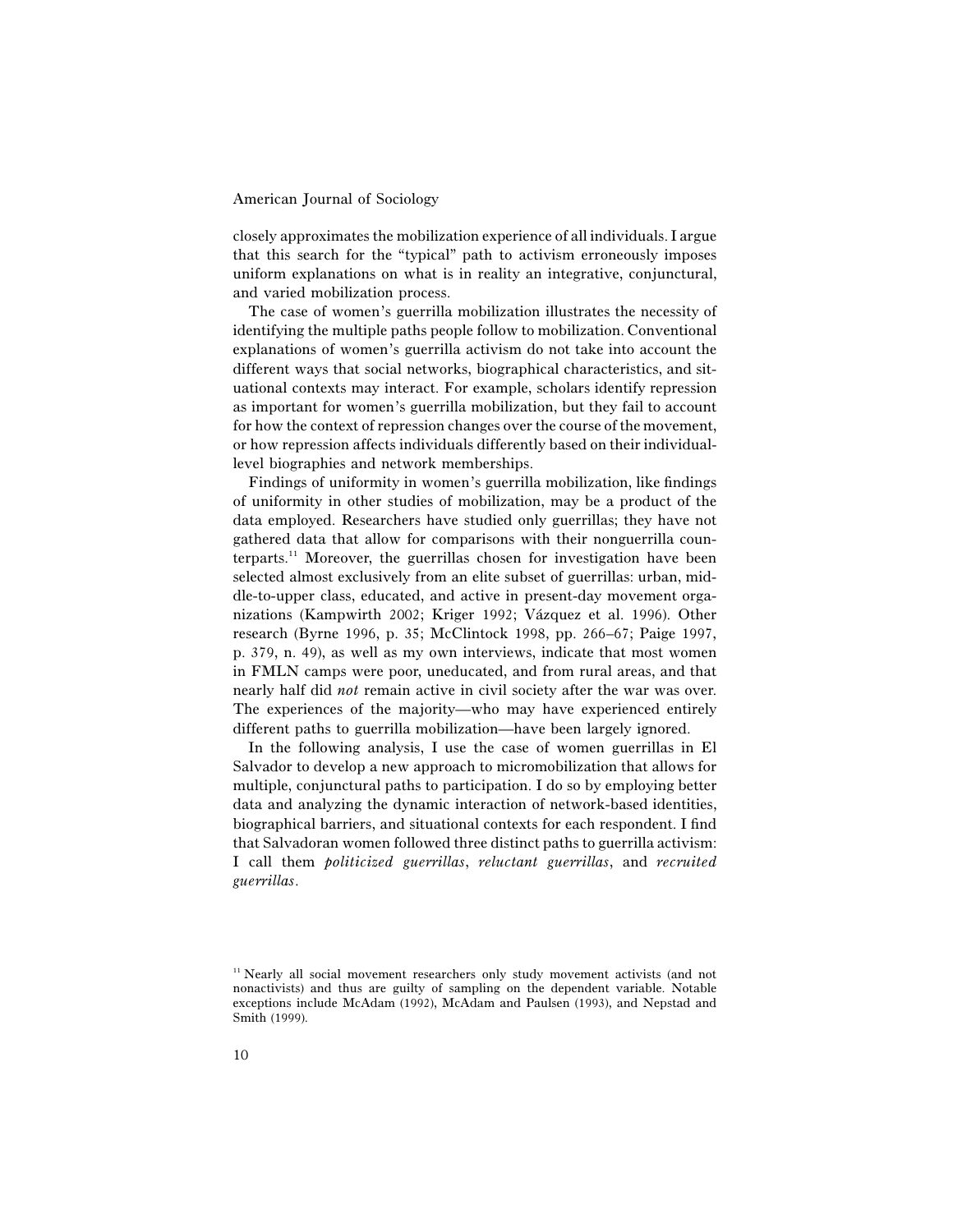## DATA

The data for this study are interviews conducted between September 2001 and May 2002 with 82 rural Salvadoran women.<sup>12</sup> To ensure a representative group of both guerrilla and nonguerrilla women for interviews, I first selected six villages from three different *municipios* that were included on a United Nations list of the 25 *municipios* most violently disputed during the 12-year civil war (see fig. 1). A *municipio* is similar to a U.S. county or parish in that it is a politically bounded geographic region that incorporates a number of smaller villages. The six villages were chosen to represent all five ideological branches of the FMLN and three distinct geographical regions. They range in size from 300 to 1,000 inhabitants.

I hired assistants from each community to administer a survey of all households in each village (or a random subset of households in the two largest villages). The short survey asked how many adults lived in each home, what their ages were, and whether or not any of them lived and worked in the guerrilla camps during the civil war. I used the survey results to select 14 women, seven guerrillas and seven nonguerrillas, from each community to interview. The guerrillas were selected at random, and the nonguerrillas were selected to match the ages of the chosen guerrillas as closely as possible. My resulting group of respondents is highly representative of the full population of the six villages in terms of age and participation distributions (details available upon request). Only one of the initially identified individuals (1.2%) refused to be interviewed; she was replaced with another woman of the same age and participation status who in turn complied.<sup>13</sup> Interviews with four former high-ranking military officials within the FMLN guerrilla army provide additional information about recruitment practices.<sup>14</sup>

<sup>14</sup> Of the four, two were women, two were men, and each represented a different ideological branch of the FMLN. These interviews were conducted by an assistant with ties to the FMLN, recorded, and transcribed in their entirety.

 $12$  I focus on women in part because gender has been shown to affect microlevel mobilization patterns in high-risk social movements (Irons 1998; McAdam 1992); focusing exclusively on women therefore allows me to create a baseline model capturing heterogeneity among activists. Moreover, the atypical nature of women's guerrilla participation has generated more academic inquiry into micromobilization processes than has the participation of men, and thus provides a broader theoretical base from which to build my model.

<sup>&</sup>lt;sup>13</sup> Interviewing 14 women in each of six communities initially generated 84 interviews. However, two of the original 84 interviews were dropped from this analysis, resulting in my reported *N* of 82. The first woman was 19 at the time of the interview, which would have made her only eight years old when the peace accords were signed in 1992, and too young to remember well the events of the 1980s. The second was dropped because a technical glitch resulted in an unrecorded interview.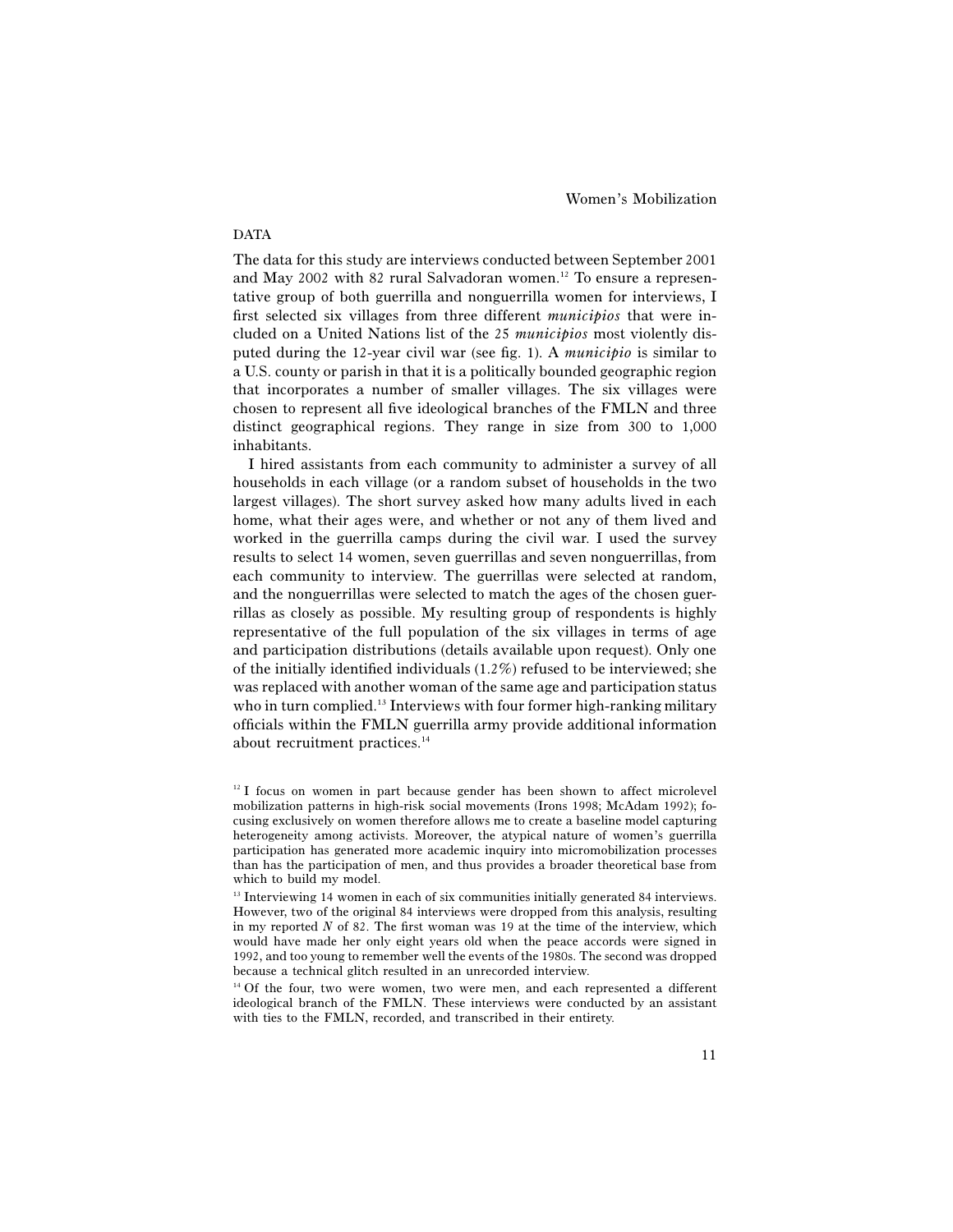

Fig. 1.—Research locations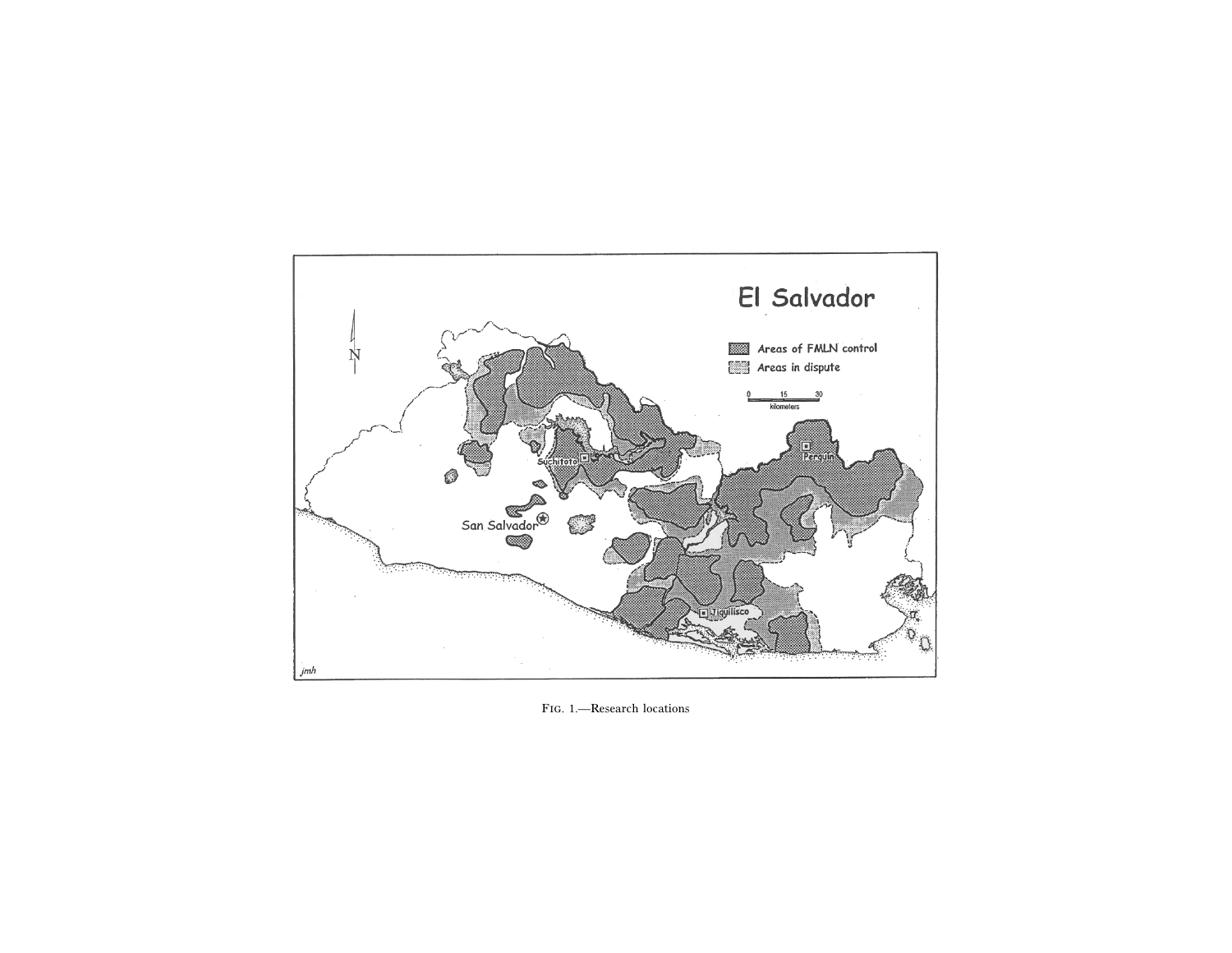#### Women's Mobilization

To gain respondents' trust prior to conducting the interviews, I lived in each community for a period of one to two months, usually in the home of a female council member. I actively took part in daily activities such as washing clothes, hauling water, harvesting corn, and making tortillas. Salvadorans responded very positively to this research project. In fact, I had more difficulty explaining to nonselected individuals why I was *not* going to interview them than I had convincing selected respondents to participate. Respondents were not compensated for their participation; by contrast, many insisted on preparing and sharing a meal with me after our interview was complete. Interviews were usually conducted on the front patio of the respondent's home, distanced from other adults in the household. The shortest interviews lasted about 90 minutes and the longest about eight hours over two separate afternoons. Interview questions asked about basic demographic information; opinions about politics, community, gender, and society; present-day activities; and histories of wartime experiences. All interviews were conducted in Spanish and were recorded and later transcribed. I conducted 80% of the interviews myself, and trained assistants conducted 20%.

This study, like most analyses of past social processes in developing nations, depends on people's recollections about prior experiences.15 Analyzing retrospective data requires some caution because present-day reports of the past can be malleable (Auyero 1999; Schwartz 1997; Sudman, Bradburn, and Schwarz 1996; Zerubavel 1996).<sup>16</sup> In addition to basic recall difficulties, respondents' accounts of the past may be influenced by their present-day identities, especially given that movement participation itself may cause identity shifts (Calhoun 1994; Larana, Johnston, and Gusfield 1994).

To address the first concern, accuracy of recall, I structured my questionnaire around past events rather than past attitudes because memories of events are more reliable (Markus 1986; Schacter 1996). For example, I asked each respondent where she lived during the war, who she lived with, whether she left her home for a refugee camp, and so forth. Research

<sup>&</sup>lt;sup>15</sup> Most grassroots participants in the Salvadoran revolutionary movement were illiterate or only slightly literate and left few written records during the war. A few government agencies and researchers conducted surveys of rural Salvadorans during the 1980s, but respondents were often unwilling to provide personal information to unknown questioners during this politically violent time (Wood 2003, p. 32).

<sup>&</sup>lt;sup>16</sup> Nevertheless, many sociological fields concur that retrospective reports of behavior and events generate valid results when used appropriately. See, for example, studies of immigration (Massey and Zenteno 2000), life course (Scott and Alwin 1998), organizations (Miller, Cardinal, and Glick 1997), and mobility (Blau and Duncan 1967). In El Salvador, Elisabeth Wood (2003) provides a nuanced discussion of how retrospective data allows for new insights into *campesinos'* participation in land seizures and agricultural cooperatives.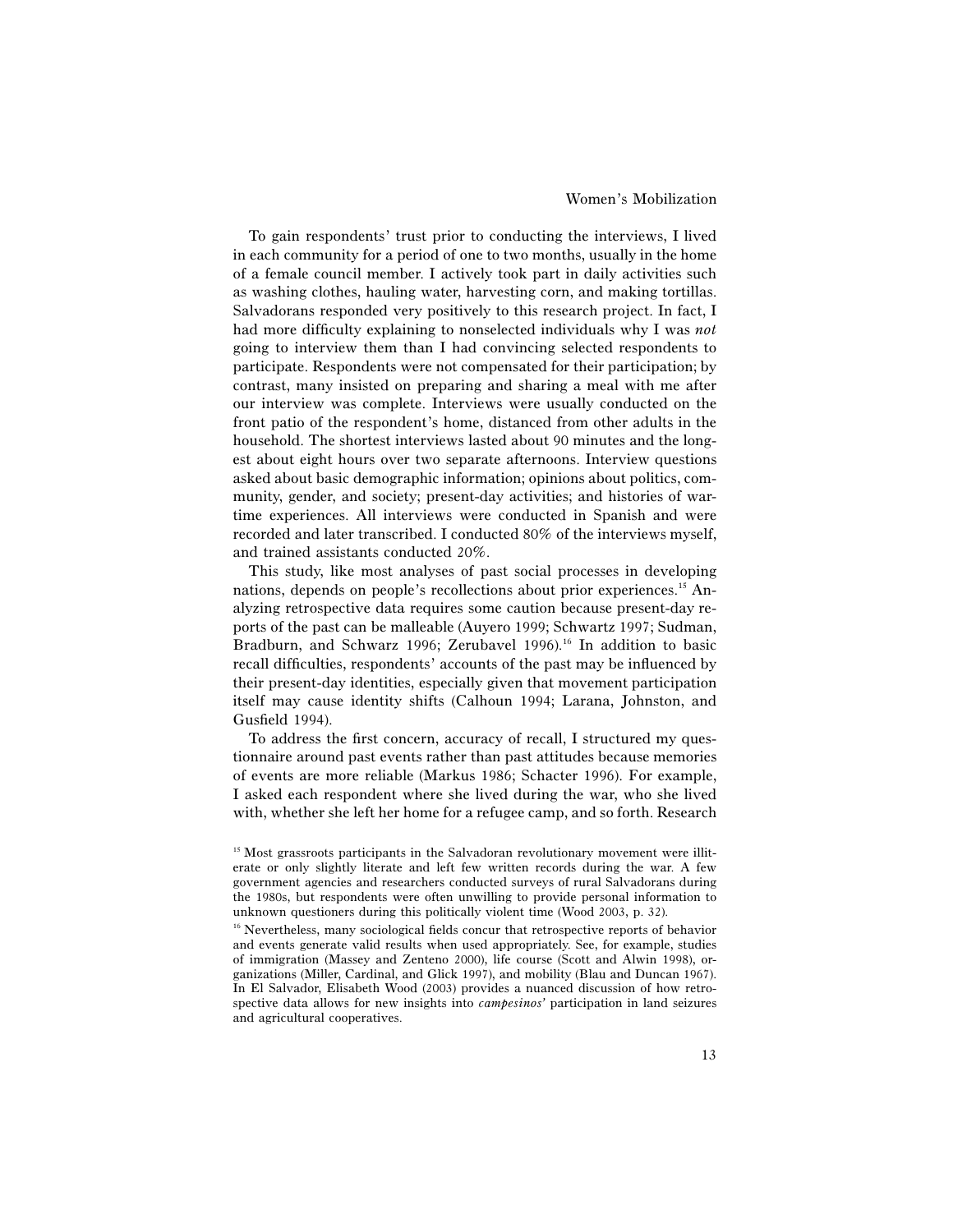shows that more salient, less repetitive events are remembered with particular accuracy (Scott and Alwin 1998, p. 114; Becket et al. 2000), and that highly intense or violent events (such as those reported by my respondents) are especially well remembered in both the short and long term (Bradley 1994; Schacter 1996; Wagenaar and Groeneweg 1990; Witvliet 1997; see also Wood 2003). Once I had developed an event-based understanding of each woman's situation before and during the war, I followed with more general questions intended to elicit narrative accounts of her mobilization experience (What is your earliest memory of the war? How is it that you ended up in a guerrilla camp?).<sup>17</sup> Mixing the recall of events with more open-ended narrative questions proved effective; women consistently cited one of three general motivations to justify their participation in the FMLN guerrilla army, and women in each motive category were distinguished by a unique set of objective experiences. The fact that more subjective reports of motivations dovetailed with previously stated and highly objective reports of major life events suggests that particular experiences and relationships were indeed more likely to promote guerrilla mobilization than others.<sup>18</sup>

To address the second concern, the issue of causal order, I hypothesized which present-day identities and experiences might affect my respondents' reports of past motivations for participation. For example, I anticipated that women who continue to associate with the FMLN, which is now a political party, might remember positive reasons for mobilization, while women who express disillusionment with the present-day FMLN may explain past participation as forced. To investigate this possibility, I coded my respondents according to a number of measures of their present-day views of the FMLN (who received material benefits because of their guerrilla participation, who votes for the FMLN, who identifies the FMLN as their preferred party, who reports "growing personally" because

<sup>&</sup>lt;sup>17</sup> A narrative style is most compatible with how autobiographical knowledge is structured (Belli, Shay, and Stafford 2001; Brown and Schopflocher 1998).

<sup>&</sup>lt;sup>18</sup> Retrospective data about the occurrence of past events are generally considered reliable and valid. However, the details and dates surrounding those events are sometimes less easily remembered. I put dates on each reported biographical event by employing my knowledge of local history and other events in the respondents' lives. For example, if the respondent recalled fleeing to a refugee camp after her village was massacred, but could not recall the exact year, then I used official accounts of the massacre to put an exact date on her escape. If the respondent was unsure what years she participated in a particular organization, I asked if she remembered bringing her children with her to the meetings, and which children were there. Then I could use the age of the children to estimate her years of attendance. Asking if events occurred before or after a particular massacre, the paving of the community road, the arrival of electricity, the killing of Archbishop Romero, etc., also helped put a timeline on each individual's biography.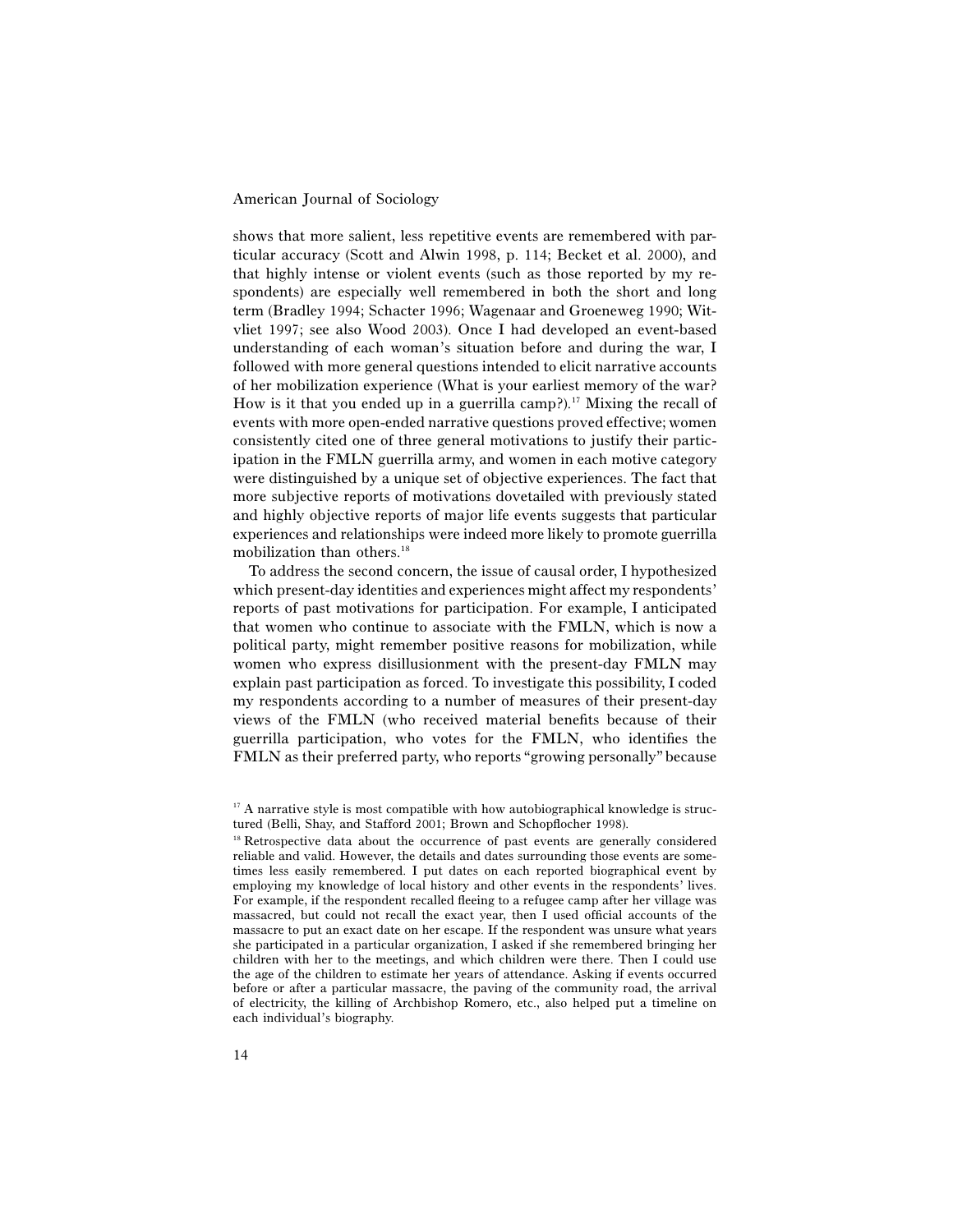of their wartime participation, who says their life is better because of the war). I then examined the correlations between these present-day measures and my three mobilization paths (discussed below). No significant correlations were found, suggesting that the mobilization patterns I identify cannot be explained by present-day patterns in my respondents' feelings toward the FMLN.

I repeated this search for meaningful correlations by analyzing my respondents' communities of origin, civil statuses, more general political beliefs, measures of gendered identities, and present-day political and community activities. Again, none of these present-day measures was significantly correlated with any of the identified mobilization paths. Neither did I find any significant relationship between reported mobilization and the amount of time that each respondent actually lived and worked in guerrilla camps. In total, I found one significant correlation. Women who mobilized as politicized guerrillas are more likely to be present-day community leaders (Spearman's  $\rho = .421$ ), suggesting that the presentday identity of "leader" might influence the way that mobilization is remembered.19 (I discuss the theoretical and empirical ramifications of this possibility in n. 30 in the conclusion.) In general, however, women's mobilization narratives do not appear to be influenced in patterned ways by present-day social contexts or wartime experiences.

## VARIABLES

The dependent variable, wartime participation, identifies three levels of activism in relationship to the FMLN: guerrillas, collaborators, and nonparticipants. These are described in table 1. In my sample, 38 women are guerrillas, 12 are collaborators, and 32 are nonparticipants.

The independent variables measure each woman's objective conditions of mobilization. They include three measures of network ties prior to mobilization (previous organizational involvement, family ties with guerrillas, living in a refugee camp or repopulated community), three measures of biographical availability (motherhood, family completeness, age at mobilization), and one measure of changing situational context (time of mobilization).

*Networks*.—The literature highlights two networks as crucial for mobilizing individuals into guerrilla armies: family ties with guerrillas and relational ties generated through membership in organizations working

<sup>&</sup>lt;sup>19</sup> Of course, the causal arrow could also arguably point the other direction; women who mobilized politically into the guerrillas in the past may be more likely to become community leaders in the present. If this were the case, it would do little to undermine my classification of mobilization motives into these three patterns.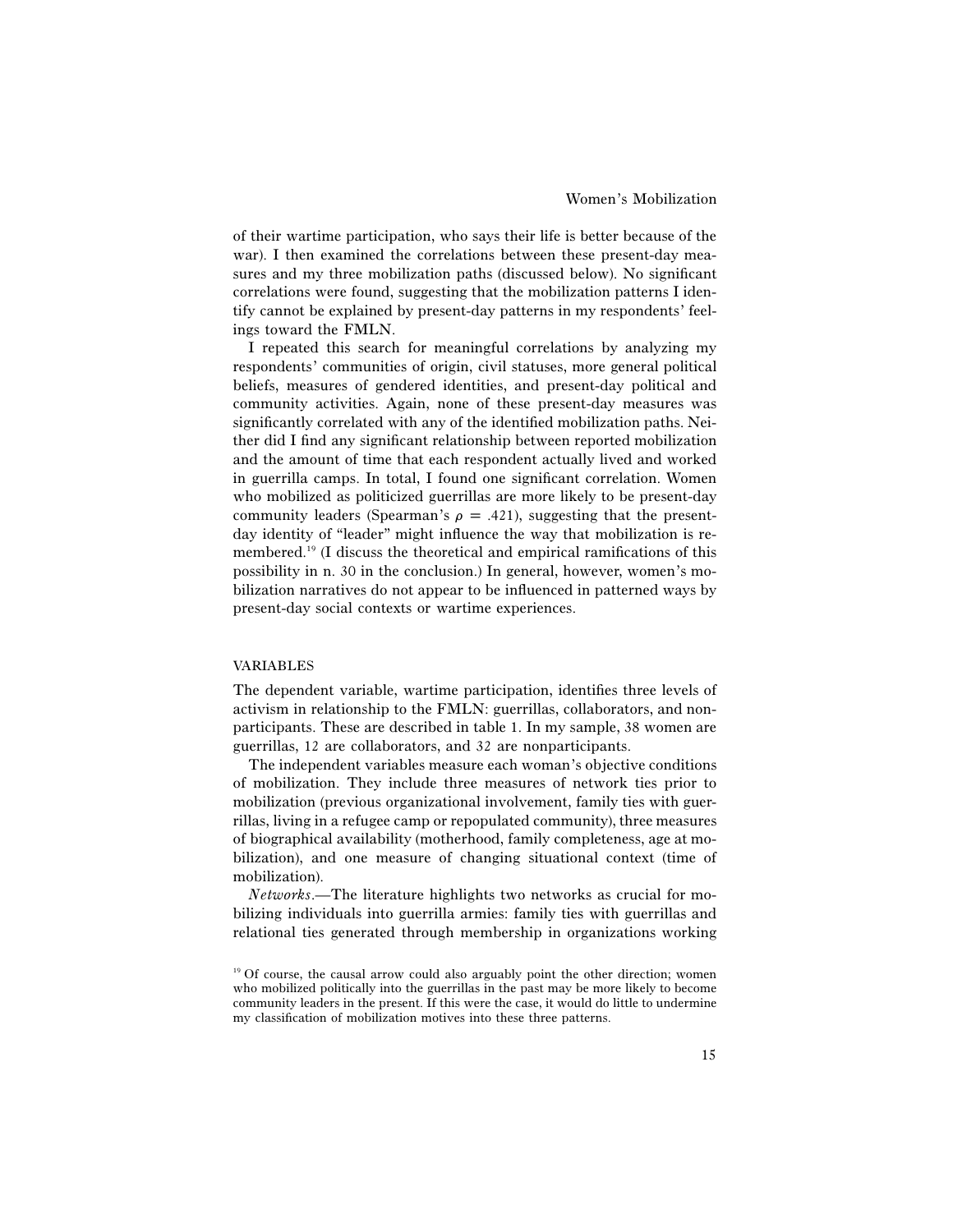| TABLE 1                  |  |  |  |  |  |  |
|--------------------------|--|--|--|--|--|--|
| SPECIFYING THE VARIABLES |  |  |  |  |  |  |

| Variable                                      | Specification                                                                                                                                                                                                                                                                                                                                                                                                                                                                                                                         |
|-----------------------------------------------|---------------------------------------------------------------------------------------------------------------------------------------------------------------------------------------------------------------------------------------------------------------------------------------------------------------------------------------------------------------------------------------------------------------------------------------------------------------------------------------------------------------------------------------|
| Dependent variable (wartime participation):   |                                                                                                                                                                                                                                                                                                                                                                                                                                                                                                                                       |
| Guerrilla                                     | Respondent lived and worked in or alongside an<br>FMLN guerrilla camp as a primary, permanent<br>residence, usually for a period of years, but for<br>at least six months.                                                                                                                                                                                                                                                                                                                                                            |
| Collaborator                                  | Respondent maintained a household as a primary<br>residence, but held a formally defined role of<br>support for the guerrilla camps. Support roles in-<br>clude but are not limited to making frequent<br>trips to camps to deliver supplies and intelli-<br>gence information; assisting with intelligence<br>gathering, weapons preparation, or sabotage ef-<br>forts; or allowing home to be used as guerrilla<br>"safe house." Collaboration is highly dangerous<br>work, but does not require a sacrifice of home<br>and family. |
| Nonparticipant                                | Respondent maintained a household as a primary<br>residence and did not hold any formal positions<br>of support for the guerrilla. She may have sym-<br>pathized with the guerrilla movement or helped<br>on occasion, but this relationship was never<br>formalized.                                                                                                                                                                                                                                                                 |
| Network ties:                                 | Independent variables (factors motivating or inhibiting guerrilla participation):                                                                                                                                                                                                                                                                                                                                                                                                                                                     |
| Previous organizational<br><i>involvement</i> | The respondent reported participation in a political<br>or religious organization that advocated reforms<br>similar to those advocated by the FMLN guer-<br>rilla organization. For guerrillas, the organiza-<br>tional involvement must predate guerrilla activ-<br>ism. For nonguerrillas, any organizational<br>involvement prior to or during the war is<br>included.                                                                                                                                                             |
| Family ties                                   | The respondent had a mother, father, sibling, part-<br>ner, or child who was active in the FMLN as a<br>collaborator or guerrilla. For guerrillas, the fam-<br>ily participation must predate or begin simulta-<br>neously with her activism. For nonguerrillas, any<br>family participation prior to or during the war is<br>included.                                                                                                                                                                                               |
| Refugee/repopulated<br>community              | The respondent lived in a refugee camp or a repo-<br>pulated community. Guerrillas must have lived<br>in the refugee camp or repopulated community<br>at the moment of mobilization. Nonguerrillas<br>must have lived in a refugee camp or repopu-<br>lated community at some point during the war.                                                                                                                                                                                                                                   |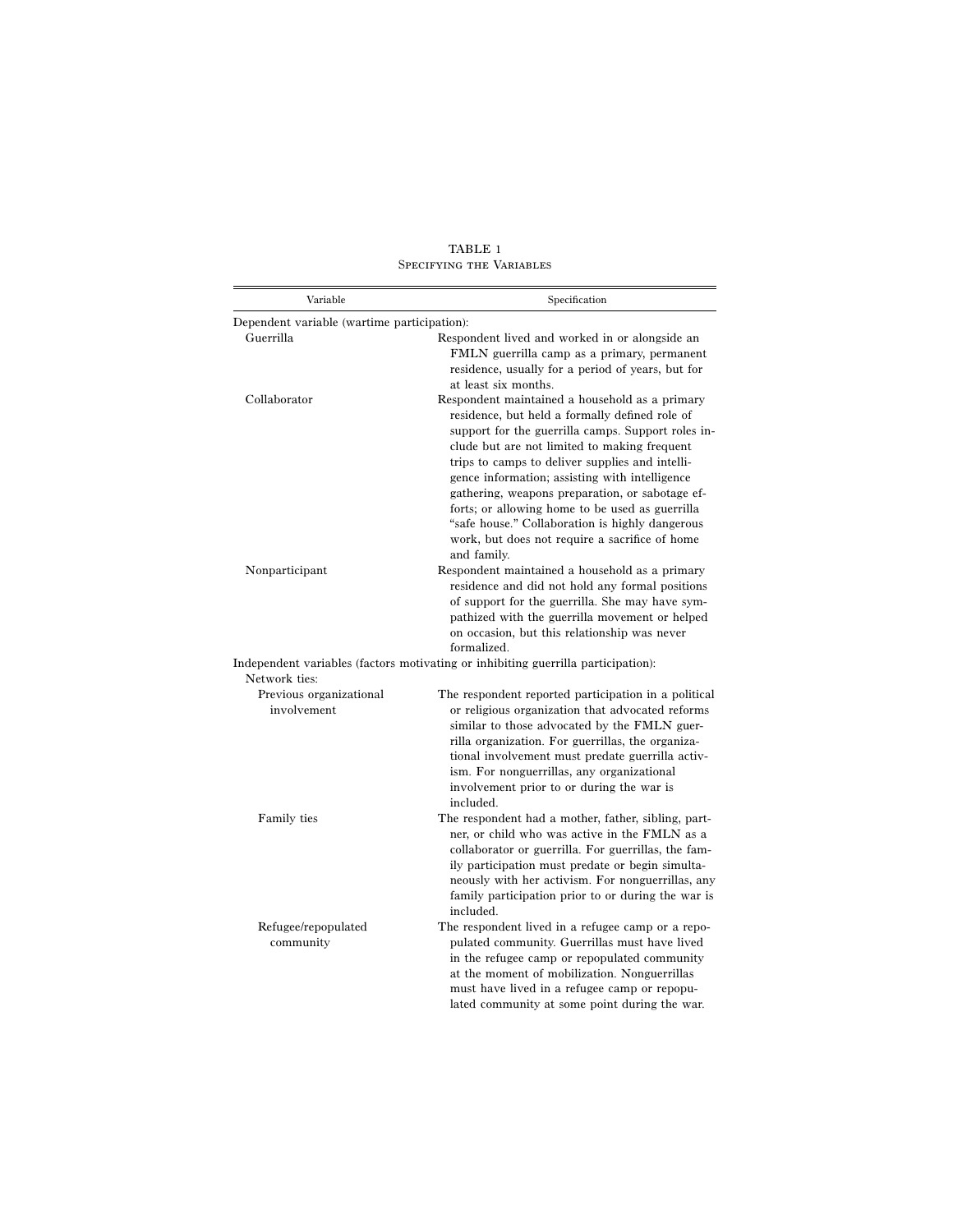| Variable                   | Specification                                                                                                                                                                                                                                                                                                                                                                                      |
|----------------------------|----------------------------------------------------------------------------------------------------------------------------------------------------------------------------------------------------------------------------------------------------------------------------------------------------------------------------------------------------------------------------------------------------|
| Biographical availability: |                                                                                                                                                                                                                                                                                                                                                                                                    |
| Motherhood                 | For guerrillas, the respondent had children at the<br>moment of mobilization into the FMLN. For<br>nonguerrillas, the respondent had children prior<br>to or during the war.                                                                                                                                                                                                                       |
| Family completeness        | For guerrillas, the respondent lived with both her<br>parents at the moment of mobilization into the<br>guerrillas, or if she had already left the home of<br>her parents, then the respondent's partner was<br>present in the home at the moment of mobiliza-<br>tion into the guerrillas. For nonguerrillas, the re-<br>spondent had a complete family during the en-<br>tire length of the war. |
| Age at mobilization        | For guerrillas only: the respondent's age at the mo-<br>ment she was mobilized into the guerrilla army.                                                                                                                                                                                                                                                                                            |
| Situational context:       |                                                                                                                                                                                                                                                                                                                                                                                                    |
| Mobilization period        | For guerrillas only: the respondent's mobilization<br>into the FMLN either occurred early in the war<br>$(1980-83)$ or late in the war $(1985-91)$ .                                                                                                                                                                                                                                               |

TABLE 1 (*Continued*)

for social change (Dodson and O'Shaugnessy 1985; Kampwirth 2002; Vázquez et al. 1996; Wickham-Crowley 1992). To these, I add the experience of living in a refugee camp or a repopulated community. This has not been mentioned as a mobilizing factor for women guerrillas. However, given that 1.5 million rural Salvadorans, or 20% of the total Salvadoran population, were displaced from their homes by 1983 (Commission on the Truth 1993), and given the documented political organizing that occurred within refugee camps (Cagan and Cagan 1991; Vázquez 2000), this is an important area for investigation.

*Biographical availability*.—Young women with no children and a missing parent at home are expected to have the fewest barriers to participation (Kampwirth 2002; see also Vilas 1986). Children are barriers because their needs limit the work a woman may perform outside the home. Parents are barriers because they may prevent their children from joining the guerrillas. However, some scholars suggest that motherhood encourages women to mobilize because their position as caretaker of the family motivates them to create a better world for future generations (Reif-Lobao 1986, 1998; Mason 1992; Vázquez et al. 1996).

*Mobilization period*.—The pervasiveness of state-sponsored violence varied greatly during the civil war. In the early years (1980–83), repression was widespread and indiscriminate, and opportunities to escape the violence were few. The Salvadoran Armed Forces, in their attempts to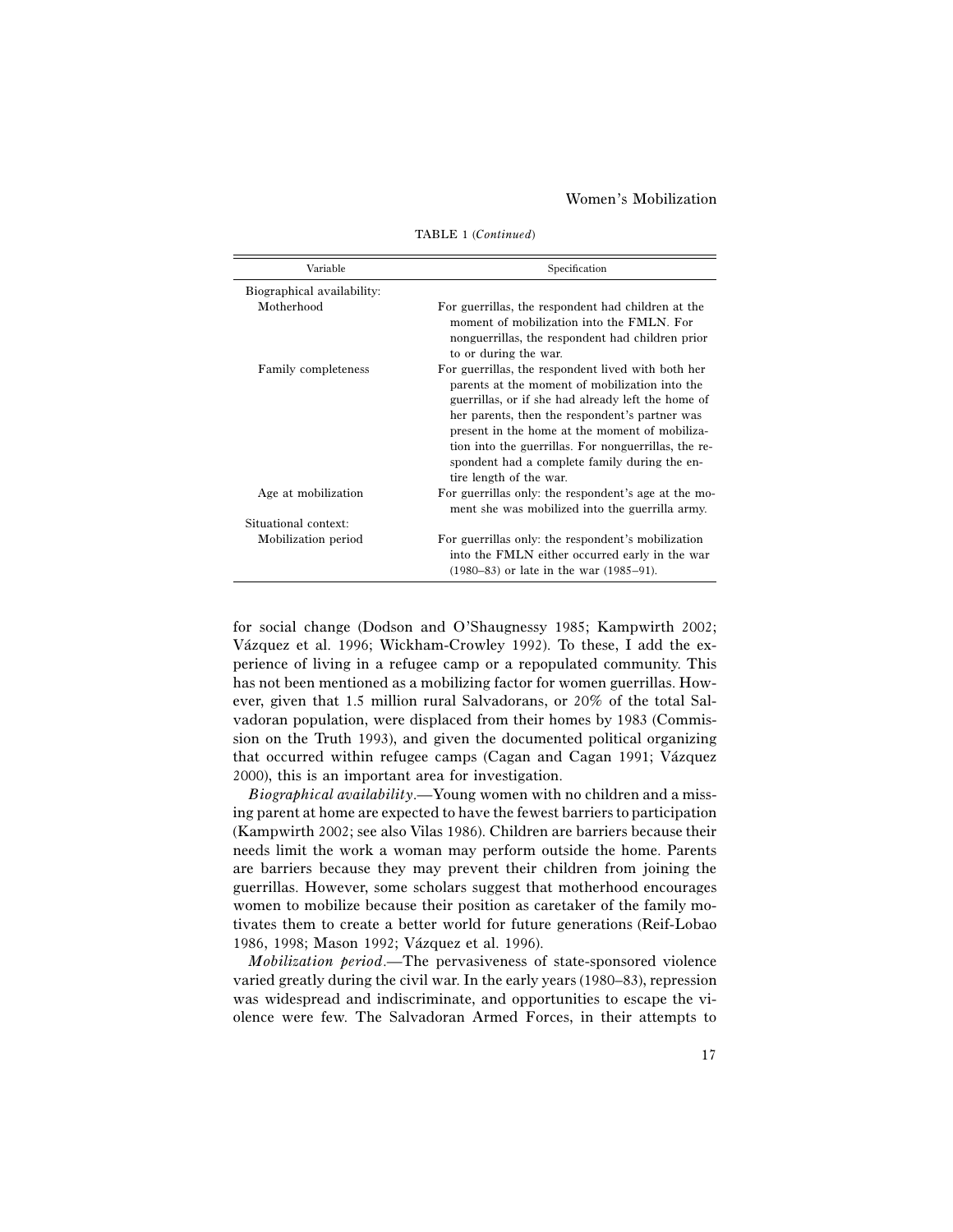squelch civilian support for the nascent FMLN guerrilla organization, adopted a "scorched earth" policy. This included indiscriminate massacres of rural peasants, air attacks on rural communities, burning homes and crops, and killing livestock. The number of civilian deaths in 1982 alone was estimated at nearly 6,000, or three times the number of deaths among guerrilla combatants (Commission on the Truth 1993). In 1984, repression decreased momentarily in conjunction with talks of civilian elections and peace negotiations, but military activity on both sides increased again from 1985 to 1991. Unlike the earlier period of war, however, repression in the latter period was less prevalent and more discriminate. The government's scorched earth campaigns had been halted by international political pressure and the general ineffectiveness of the tactic, and international aid had provided civilians with a means to escape the violence; tens of thousands of rural Salvadorans were now living in refugee camps, mostly in Honduras, or were later moved to FMLN-sponsored "repopulated" communities well within guerrilla-controlled territory.<sup>20</sup> I operationalize this changing context of repression by determining whether a woman was mobilized early in the war (1980–83) or late in the war (1985–91). None of my respondents was mobilized in 1984, the year when peace briefly seemed possible. The measurement of all variables is given in table 1.

## THE CONVENTIONAL MODEL OF WOMEN'S GUERRILLA MOBILIZATION

Scholars of women's guerrilla mobilizations find that women join rebel armies when they are biographically available, already active in organizations with similar goals and ideologies, have family members active in the revolutionary movement, and are forced to abandon their peaceful protest activities because of government-sponsored repression. Table 2 demonstrates the inability of this one pattern to explain most women's mobilization into guerrilla armies when a representative sample of both participants and nonparticipants is used. Similar numbers of guerrillas and nonguerrillas were mothers, were missing a parent or spouse, and had family members active in the movement. Neither did my added variable, living in a refugee camp, effectively distinguish between participants and nonparticipants. Only one of the presumed factors in guerrilla mo-

<sup>&</sup>lt;sup>20</sup> In 1986, Salvadoran refugees in Honduran refugee camps successfully bargained with the Salvadoran government for repatriation rights and assistance. Over the next few years, they returned to El Salvador in groups and settled on abandoned land in guerrilla-controlled territory. These communities were generally highly sympathetic to the FMLN and somewhat protected from hostilities by their location.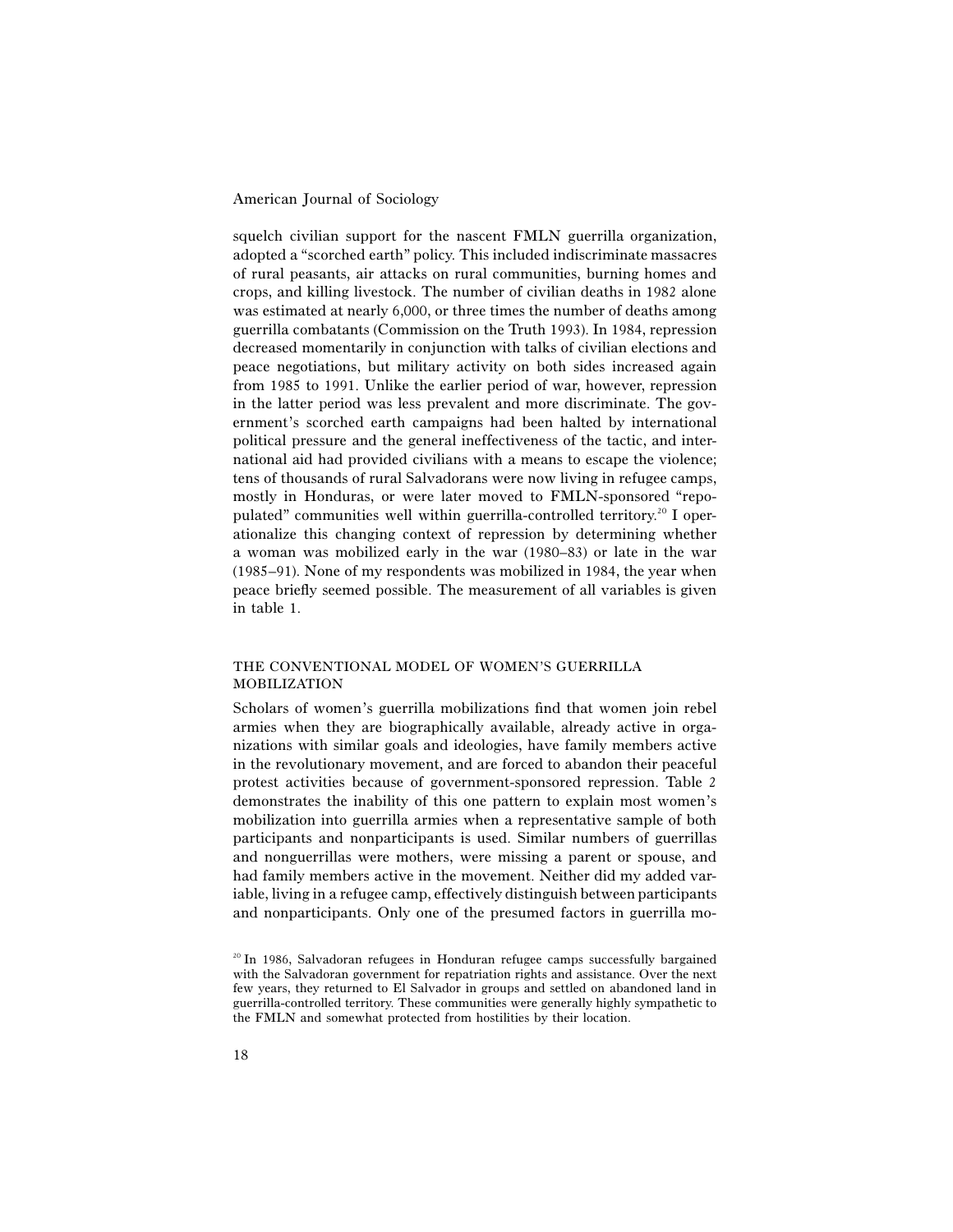#### TABLE 2

BIVARIATE CORRELATIONS (Spearman's  $\rho$ ) between Selected Mobilization Characteristics and Women's Guerrilla Participation

|                                                       |           | Guerrillas Nonguerrillas Spearman's $\rho$ |          |
|-------------------------------------------------------|-----------|--------------------------------------------|----------|
| Network ties:                                         |           |                                            |          |
| Previous organizational involvement $(\%)$            | 39.5      | 15.9                                       | $.265**$ |
| Family ties to guerrillas $(\%)$                      | 81.6      | 81.8                                       | $-.003$  |
| Refugee camp/repopulation $(\%)$                      | 42.1      | 59.1                                       | $-.183$  |
| Biographical availability:                            |           |                                            |          |
|                                                       | 31.6      | $48.5^{\circ}$                             | $-.173$  |
| Family completeness $(\%)$                            | 31.6      | 43.2                                       | $-.129$  |
| Mean age at time of interview                         | 36.9      | 36.9                                       |          |
| Age range at time of interview $\dots\dots\dots\dots$ | $24 - 73$ | $23 - 66$                                  |          |
| Mean age at mobilization                              | 19.2      |                                            |          |
|                                                       | $7 - 60$  |                                            |          |
| Situational context:                                  |           |                                            |          |
| Early mobilization period $N$                         | 20        |                                            |          |
| Late mobilization period $N$                          | 18        |                                            |          |
|                                                       | 38        | 44                                         |          |

<sup>a</sup> Eleven women gave birth between 1981 and 1992 and were therefore both mothers and nonmothers during the war; these 11 were dropped from the motherhood analysis. Age is expressed in years.  $N=82$ . \*  $\widetilde{P}$  < .05, one-tailed tests

 $*$   $P < .01$ .

bilization—previous organizational membership—appears significant; more guerrillas than nonguerrillas were previously involved in political organizations. Regardless, over 60% of the women who became guerrillas did not have prior organizational involvement, indicating that many women were mobilized by other processes.

## A NEW APPROACH: CAPTURING VARIATION IN MOBILIZATION

The previous analysis demonstrates the inability of conventional "onepattern" methods to explain the varied processes by which mobilization actually occurs. I do not doubt that the networks and barriers identified in previous research are central mobilizing factors for women guerrillas. Rather, I argue that the way these networks and barriers interact for individual women and within a particular situational context is the key. I further argue that because the variation in mobilization processes is patterned, scholars can identify multiple paths to activism while still prioritizing parsimonious explanations. Through analysis of my respondents' narratives, I found three clear mobilization patterns, which I have labeled politicized guerrillas, reluctant guerrillas, and recruited guerrillas. Next, I grouped women according to these three patterns, and I documented whether specific combinations of objective factors clustered together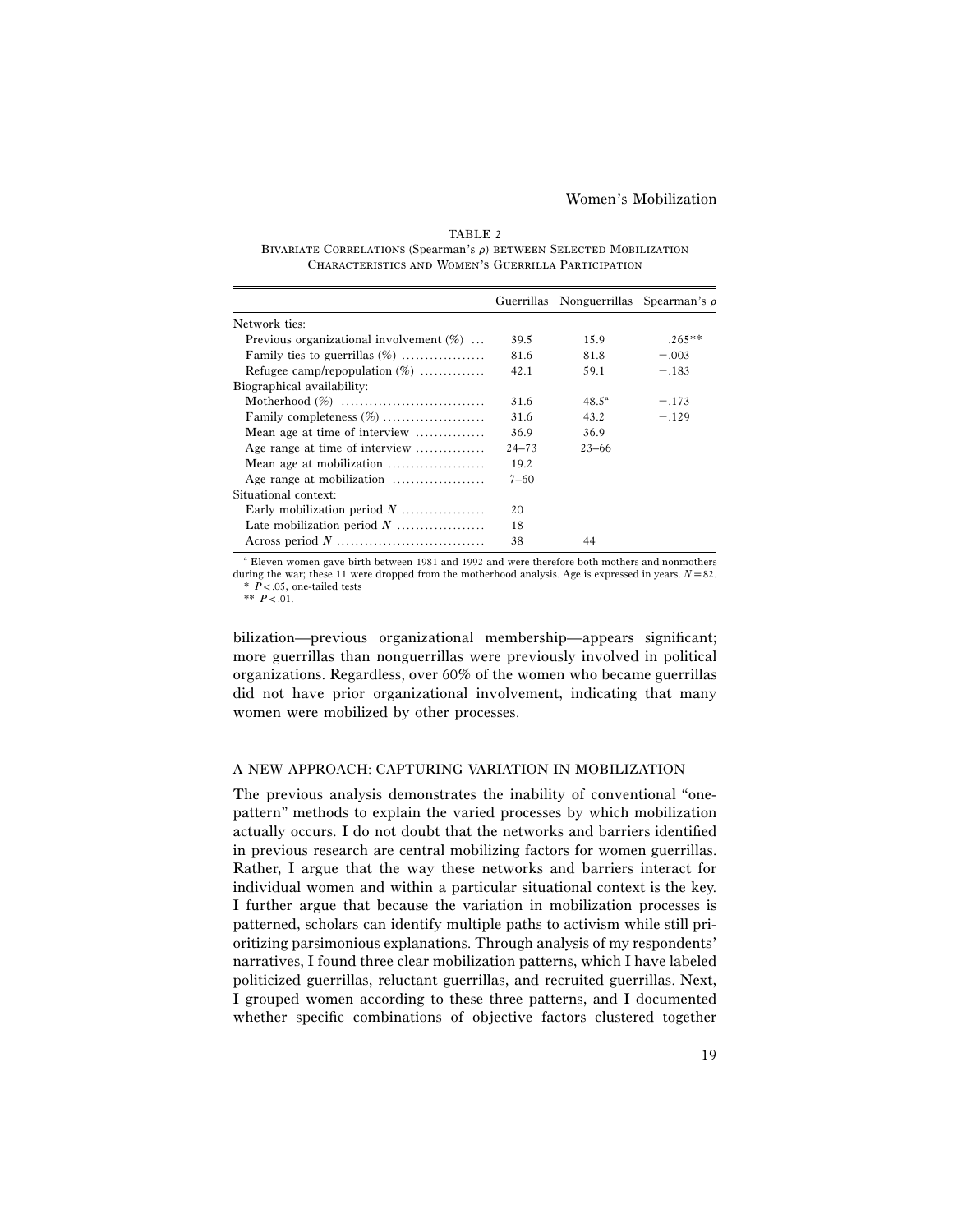within each category. I also analyzed qualitatively how women discussed these objective factors within their mobilization narratives. I conclude that distinct combinations of objective factors consistently resulted in each particular mobilization narrative. I review these analyses below.

## Politicized Guerrillas

[I went to the guerrilla camp] to change this country. Because the government was corrupt and we had to fight.—Pati<sup>21</sup>

Politicized guerrillas were *pulled* into guerrilla participation by their strongly held beliefs in the political causes of the FMLN. Of the three mobilization patterns, this is the closest to the "typical" route to guerrilla activism proposed in the established literature. Politicized guerrillas developed a salient participation identity through their involvement in political organizations and then followed guerrilla recruiters to the FMLN camps. Surprisingly, only seven of the 38 guerrilla women in this study cite political reasons as their primary motivation for participation.<sup>22</sup>

Table 3 reviews the objective conditions of mobilization for politicized guerrillas, with " $X$ " indicating the presence of a variable. Looking first at the networks, each politicized guerrilla was previously involved in a political or religious organization that facilitated their recruitment into the FMLN.

So when the women of AMES (Association of Salvadoran Women) held their meetings, I went. And when they said that whoever wanted to go to the guerrilla camps should raise their hand, well, I said me too. So fourteen of us, young girls, left together. . . . We said "we're going to go!" They told us that they were going to have a party to swear us in, so they swore us in and put the bandana of the FMLN around our left arm, since we've always been people of the left, they put the bandana here . . . then they sent us off for some short training courses.—Alicia

We began to work in this ORMUSA, this group of women that worked in the communities raising crops, talking to the people, [finding out] what they needed, if they were sick, healthy. I was part of the board of directors of ORMUSA. . . . We worked a while and then we started coordinating with the people who worked in the clandestine. . . . Once you're involved in this it is difficult to leave.—Zoila

<sup>&</sup>lt;sup>21</sup> All names are pseudonyms, and all translations are my own.

 $22$  The small number of guerrillas in this category may be attributed to their early entry into the war and their dedication to the causes of the war. It may be that politicized guerrillas were in the war for longer periods of time and took part in more dangerous types of guerrilla activities than women in other categories, so fewer politicized guerrillas may have survived the war to be included in my study.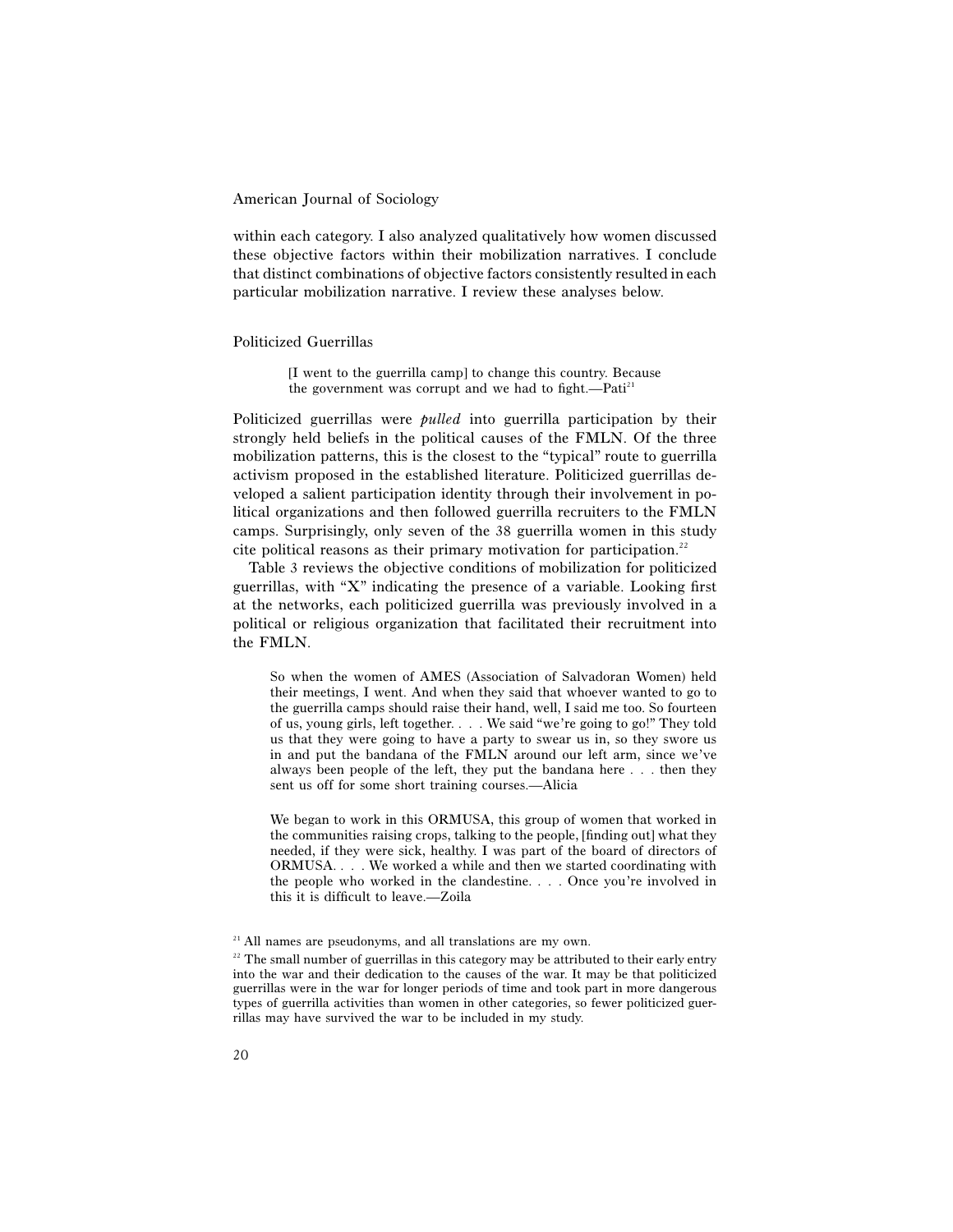## Women's Mobilization

Politicized guerrillas were also embedded in family networks that supported guerrilla activism. Family ties to revolutionary activists are not specific to politicized guerrillas, but the qualitative data suggest that the depth of political activism of these family members is exceptional. For example, Alicia's father was a founding member of FECCAS (Christian Federation of Salvadoran Peasants), one of the largest and most important of all peasant political groups. Estela's parents joined forces with the Catholic Church to demand and win restitution when the government flooded the land on which they worked for wages. Vilma, Zoila, and Pati participated in political or religious organizations with other members of their families.

FMLN commanders also indicate that organizational and family ties were key vehicles for recruiting guerrillas, especially during the early period of the war. Designated recruiters targeted existing organizations as a means of appropriating networks already sympathetic to the FMLN cause, as well as to ensure that the new recruits could be trusted not to reveal the identity of clandestine FMLN sympathizers to the Salvadoran Armed Forces. New recruits were then sent through a political education program designed with easily accessible language for poorly educated rural peasants. "At the very least we wanted to make sure they were clear on the most basic elements of why we were fighting the war," stated one commander.

The biographical characteristics of politicized guerrillas are not as central to mobilization as the network variables. The only consistent biography is complete family. Six of the seven report having lived with both parents or with their spouse at the time of mobilization. This is unexpected; complete families are hypothesized as barriers to participation. The depth of family members' participation in political activity (see above) may account for this seeming contradiction. The other biographical measures are inconsistent. Most politicized guerrillas mobilized in their midto-late teens, but some mobilized much later in life. Moreover, five politicized guerrillas were not mothers at the time of mobilization, but two overcame the barrier of motherhood to join the guerrilla army. Zoila joined after her two children had grown and left home (one had joined the FMLN). Pati joined with her husband and their two children (ages approximately 7 and 9). In her interview, she states that she wanted her children to learn of the necessity of social struggle. These two cases give tentative support to previous findings that strong participation identities may overcome biographical barriers to participation.

While biographical factors vary, the situational context of politicized guerrillas is similar; most mobilized in the early 1980s when repression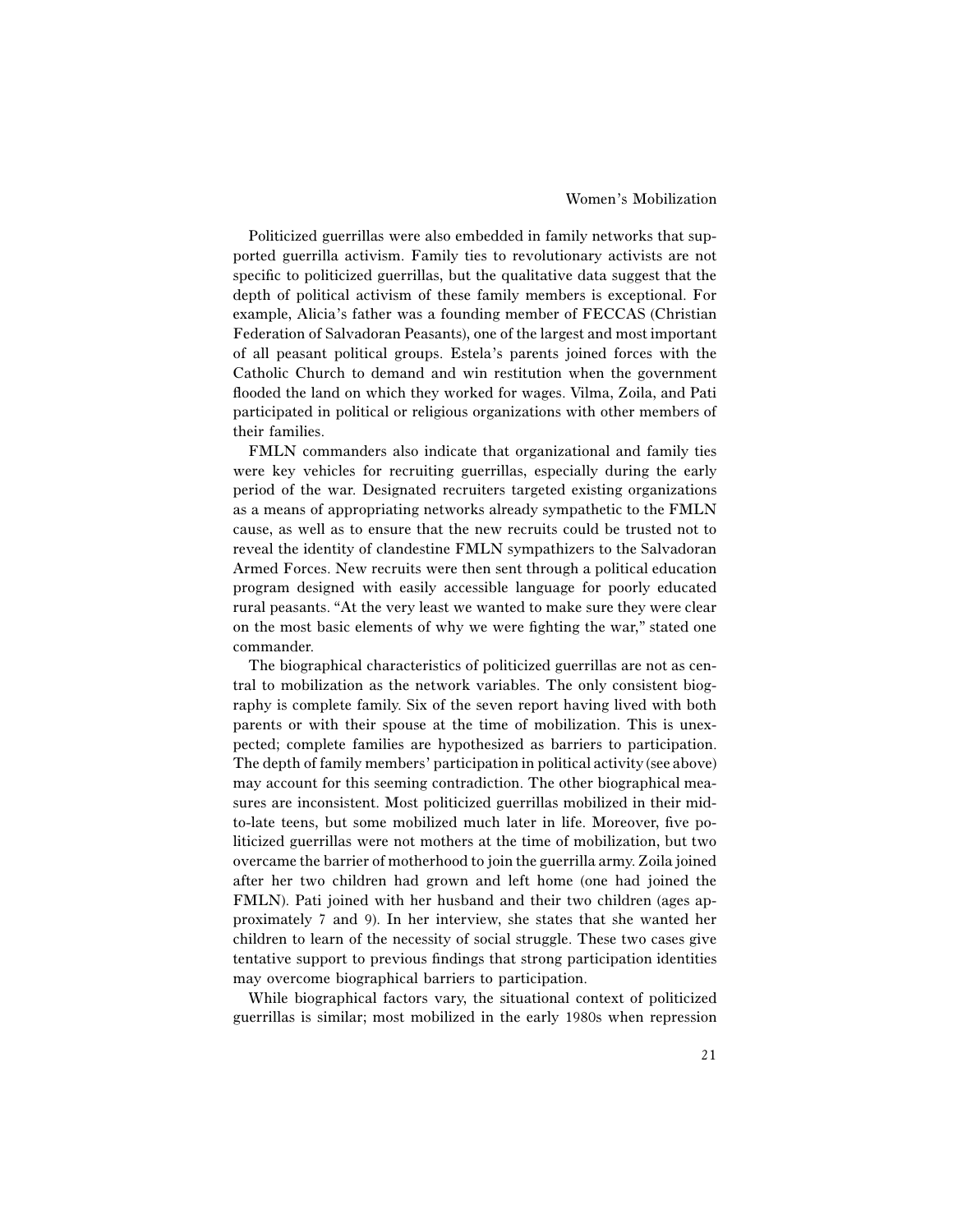| Respondent                    | Age at<br>Mobilization | Year of<br>Mobilization | Motherhood  | Complete<br>Family | Refugee<br>Camp | Previous<br>Organizational<br>Involvement | Family<br>Members<br>Active |
|-------------------------------|------------------------|-------------------------|-------------|--------------------|-----------------|-------------------------------------------|-----------------------------|
| Politicized guerrillas:       |                        |                         |             |                    |                 |                                           |                             |
| Vilma                         | 16                     | 1981                    |             | X                  |                 | X                                         | X                           |
| Alicia                        | 16                     | 1981                    |             | X                  |                 | X                                         | X                           |
| Estela $\dots\dots\dots\dots$ | 16                     | 1980                    |             | $\mathbf X$        |                 | $\mathbf X$                               | $\mathbf X$                 |
| Pati                          | 26                     | 1980                    | X           | $\mathbf X$        |                 | $\mathbf X$                               | $\mathbf X$                 |
| Zoila $\dots\dots\dots\dots$  | 42                     | 1989                    | $\mathbf X$ | $\mathbf X$        |                 | X                                         | $\mathbf X$                 |
| Gregoria                      | 13                     | 1980                    |             | X                  |                 | X                                         |                             |
| Gloria                        | 16                     | 1980                    |             |                    |                 | X                                         |                             |
| Reluctant guerrillas:         |                        |                         |             |                    |                 |                                           |                             |
| Julia                         | 7                      | 1976                    |             |                    |                 |                                           | $\mathbf X$                 |
| $Claudia$                     | 15                     | 1983                    |             |                    |                 |                                           | $\mathbf X$                 |
| Maria                         | 13                     | 1983                    |             |                    |                 |                                           | $\mathbf X$                 |
| Yenifer                       | 11                     | 1981                    |             |                    |                 | X                                         | $\mathbf X$                 |
| Blanca $\dots\dots\dots\dots$ | 17                     | 1983                    |             | X                  |                 |                                           | $\mathbf X$                 |
| Juana                         | 60                     | 1989                    | X           |                    |                 | $\mathbf X$                               | $\mathbf X$                 |
| Gladis $\dots\dots\dots\dots$ | 35                     | 1980                    | X           |                    |                 | X                                         | $\mathbf X$                 |
| Lulu                          | 34                     | 1981                    | X           |                    |                 | X                                         | $\mathbf X$                 |
| Angela                        | 24                     | 1981                    | X           |                    |                 | X                                         | X                           |
| Margarita                     | 29                     | 1983                    | X           | X                  |                 | $\mathbf X$                               | $\mathbf X$                 |
| Mirna                         | 23                     | 1982                    | X           |                    |                 |                                           | $\mathbf X$                 |
| Rosmaria                      | 28                     | 1981                    | X           |                    |                 |                                           | $\mathbf X$                 |
| Yaniris                       | 21                     | 1980                    | X           |                    |                 |                                           |                             |
| Andrea                        | 43                     | 1983                    | $\mathbf X$ | X                  |                 |                                           |                             |

TABLE 3 Objective Conditions of Mobilization for Women Guerrillas by Mobilization Category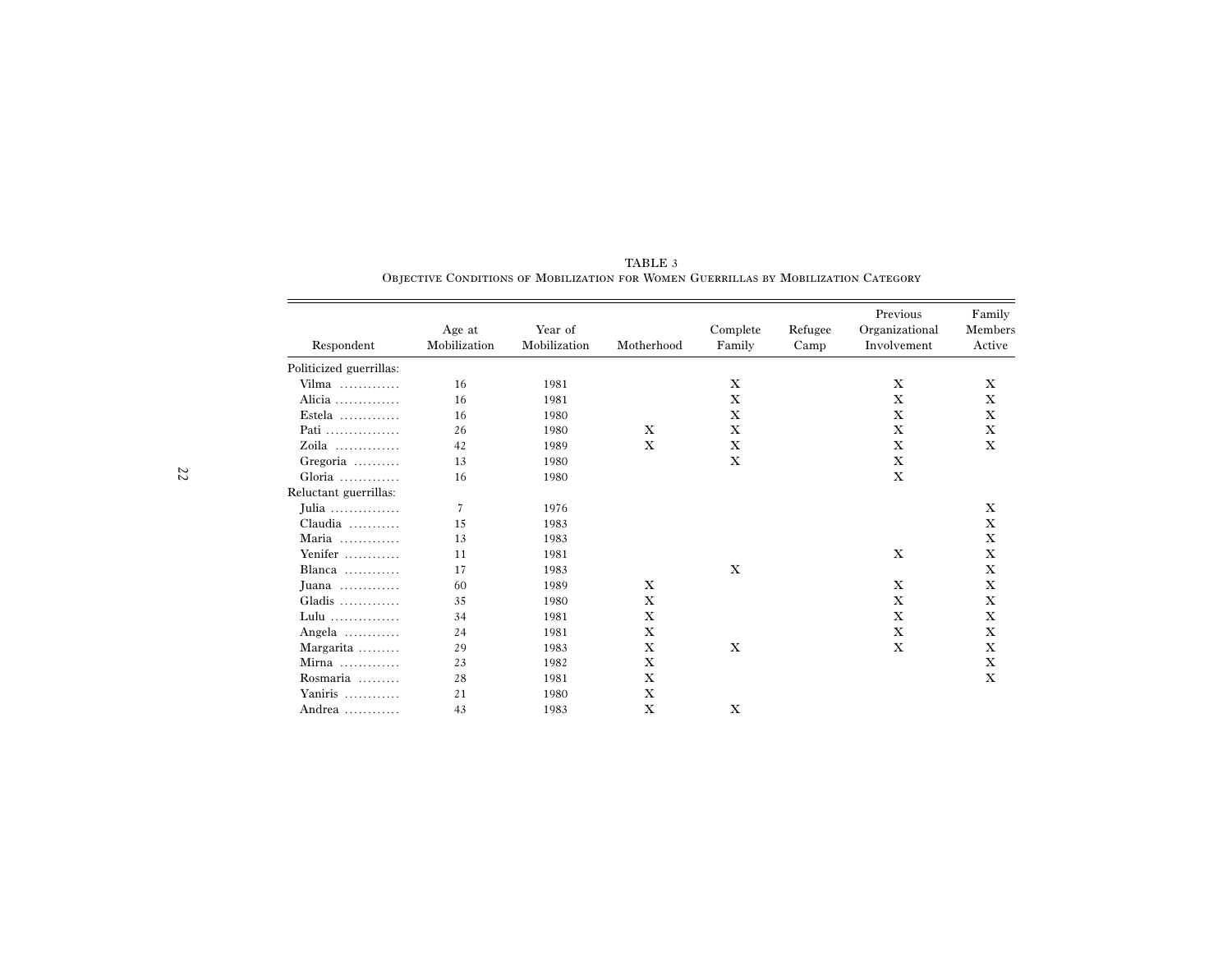| Recruited guerrillas:            |    |      |   |             |           |             |   |
|----------------------------------|----|------|---|-------------|-----------|-------------|---|
| Minta $\dots\dots\dots\dots$     | 12 | 1985 |   |             | X         | $\mathbf x$ | X |
| $Sury$                           | 12 | 1985 |   |             | X         | X           | Х |
| Rosa                             | 18 | 1983 | X | $\mathbf x$ | X         |             | х |
| $Rebecca$                        | 11 | 1988 |   | X           | X         |             | х |
| Candelaria                       | 13 | 1989 |   | x           | х         |             | X |
| $Magaly$                         | 16 | 1991 |   |             | X         |             | X |
| Dolores                          | 15 | 1987 |   |             | X         |             | х |
| Marta $\dots\dots\dots\dots$     | 14 | 1985 |   |             | X         |             | X |
| Marlene                          | 8  | 1986 |   |             | X         |             | х |
| Lupe $\dots\dots\dots\dots\dots$ | 15 | 1988 |   |             | X         |             | х |
| $E$ lsy                          | 11 | 1987 |   |             | X         |             | Х |
| Bellini                          | 11 | 1985 |   |             | X         |             | X |
| Lorena $\dots\dots\dots\dots$    | 14 | 1987 |   |             | X         |             | X |
| Amarenta                         | 15 | 1991 |   |             | X         |             |   |
| Yamileth                         | 16 | 1987 |   |             | $\Lambda$ |             |   |
| Aracely                          | 12 | 1987 |   |             | X         |             |   |
| Leonora $\dots\dots\dots$        | 13 | 1986 |   |             |           |             | х |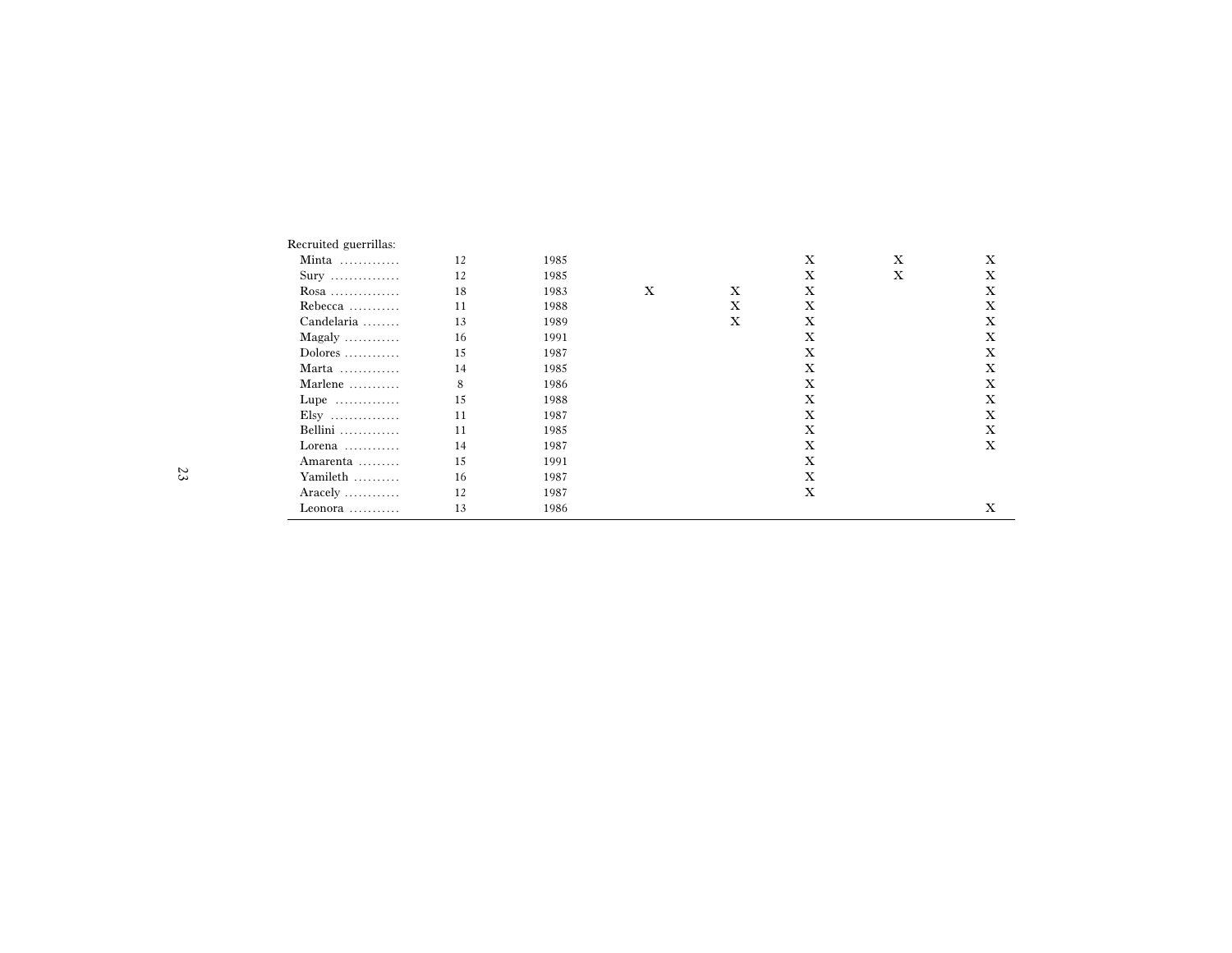was beginning to escalate.<sup>23</sup> Several politicized guerrillas mentioned the general hostile environment as a motivator for guerrilla participation, but none report being targeted for repression because of their organizational involvement. This differs from previous studies that suggest government repression forced peaceful activists to take their politics underground.

In sum, politicized guerrillas were pulled into the FMLN early in the war because they were already embedded in organizational and familial networks of activism. The catalyst moving peaceful activists into guerrilla camps appears to be that these networks were targeted by guerrilla recruiters, and not by state repression. In several instances, the salience of the participation identity generated through these networks overcame the potential biographical barriers of motherhood and older age.

#### Reluctant Guerrillas

In this war, you don't get involved because you want to, but because you have to. Because if you don't, they kill you. Even though you didn't know anything about the war.—Julia

The 14 women classified as reluctant guerrillas were *pushed* into the guerrilla camps because a crisis left them with no other options. Their stated motivations focus on government repression, a need to flee hostilities, and a lack of resources for escaping to any other safe location.

It wasn't that I wanted to go to the mountain, but like they say, *el amor a la vida es grande* [the love of life is strong]. And even though you might be suffering, if you're alive . . . —Lulu

Most crises that motivated the reluctant guerrillas to mobilize with the FMLN involved generalized violence against entire villages:

I remember one time they (presumably members of the revolutionary movement) came and showed us a "butido." Butido is what they called this hole they had made, under the ground. Yes. So, they had a big meeting . . . we went, because this was a precaution for when the armed forces arrived, they said that we would get in there, because this thing had a long ventilation shaft, but the next day I was captured with my mom. . . . And so we didn't have the opportunity . . . well, nobody had the opportunity, to go to that place and hide and be free. That was when, this (military) operation was when all the people in this place died.—Yenifer

<sup>&</sup>lt;sup>23</sup> Zoila is the only politicized guerrilla mobilized late in the war. Nevertheless, she had been an active guerrilla collaborator and community leader since 1983 and made the move into the guerrilla camps in 1989 immediately prior to the FMLN "final offensive."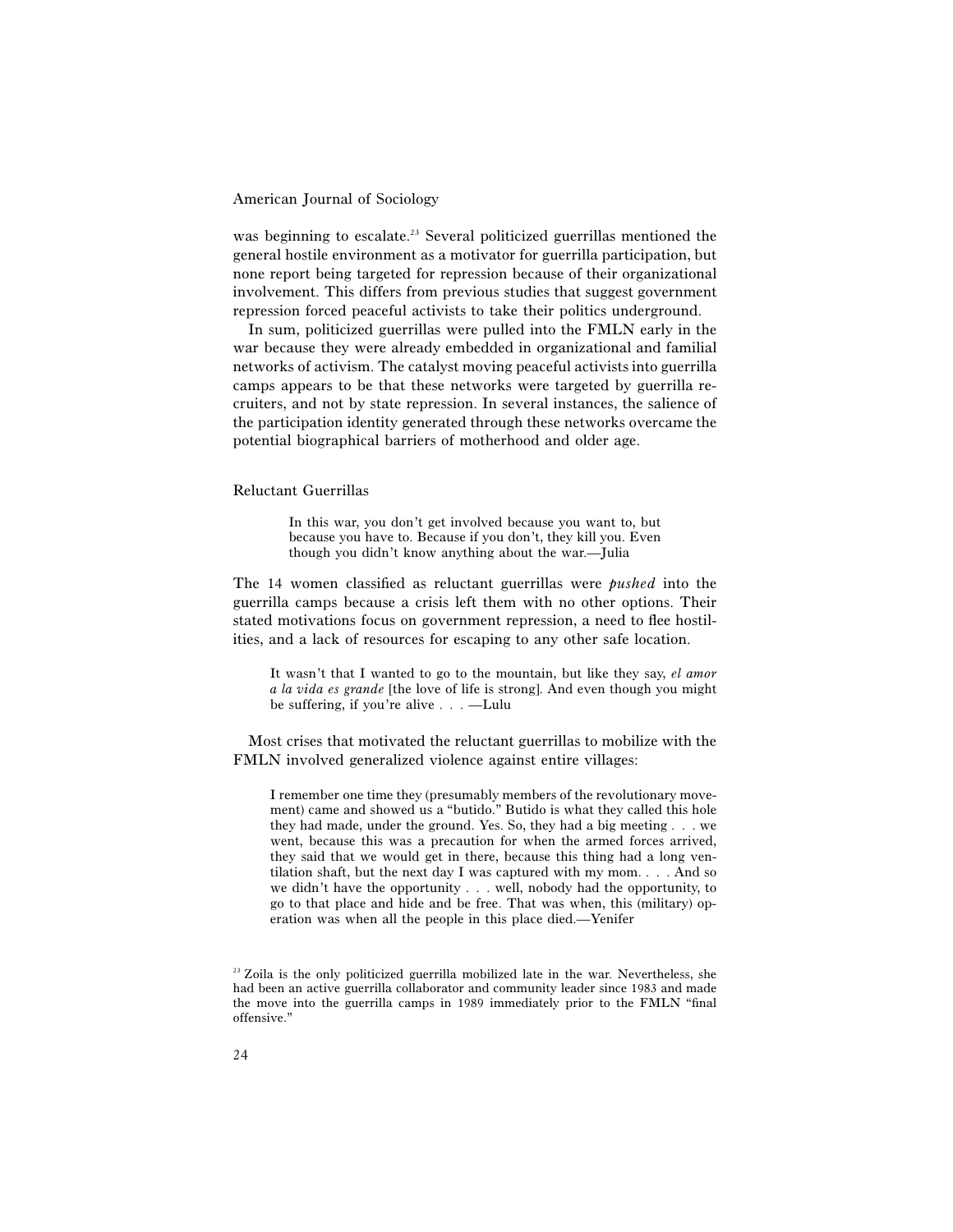#### Women's Mobilization

They warned . . . they told us . . . one hears things . . . the plane, circling and circling, we knew that something was coming by land, and they told us, let's go, because the enemy is coming near, they said . . . before the massacre. They got us out . . . and the rest of the people they weren't able to get out because (the lake) was full of "lettuce" (green leafy water plants that prohibit passage by boat). . . . That's why they were left behind.— Andrea

Nevertheless, two cases involved violence targeted specifically against the respondent and her family:

When I realized that my spouse was involved [with the guerrillas], because I didn't know before, was when they started "putting the finger on us" [identifying us as subversives], and then the army would arrive and interrogate us. The people knew that I was married and that he was my husband, and so every day the soldiers would arrive and I would tell them the same thing. And then they began to interrogate my father, and the next day my father told me that we should get out of there, so we waited for the clean clothes to dry and the next day we left there because they were going to kill us. A letter from my husband arrived saying that they were going to kill us, so I left with my little suitcase and my child. . . . My husband told me that I should go to the camp, because there we could have a separate life, where the army would not find us.—Mirna

The objective conditions shared by reluctant guerrillas are documented in table 3. Network ties are inconsistent among women who cite a crisis as their motivation for mobilization. Nearly half were involved in previous organizational activities, but none invoked these activities when telling of their decision to move to the guerrilla camp. Moreover, most of those reporting previous organizational activity (five out of six) were mothers, suggesting that these politically active women were perhaps inhibited from earlier guerrilla activity because of the biographical barrier of young children; they only entered the guerrilla camp when a crisis made it unavoidable.24 Nearly all reluctant guerrillas had family members working with the FMLN, and at least six of them went to the guerrilla camps at the moment of crisis because they were seeking family members already living there. Network ties therefore may not have motivated activism, but they may have provided a resource for escaping government repression into an FMLN camp.

Biographically, reluctant guerrillas are diverse. Crises, it seems, pushed all biographical categories of women (older and younger, mothers and

<sup>&</sup>lt;sup>24</sup> None of the politically involved reluctant guerrillas suggested that they were specifically targeted by repression because of their activities as suggested in the current literature. Rather, they were members of villages that came under indiscriminate state violence.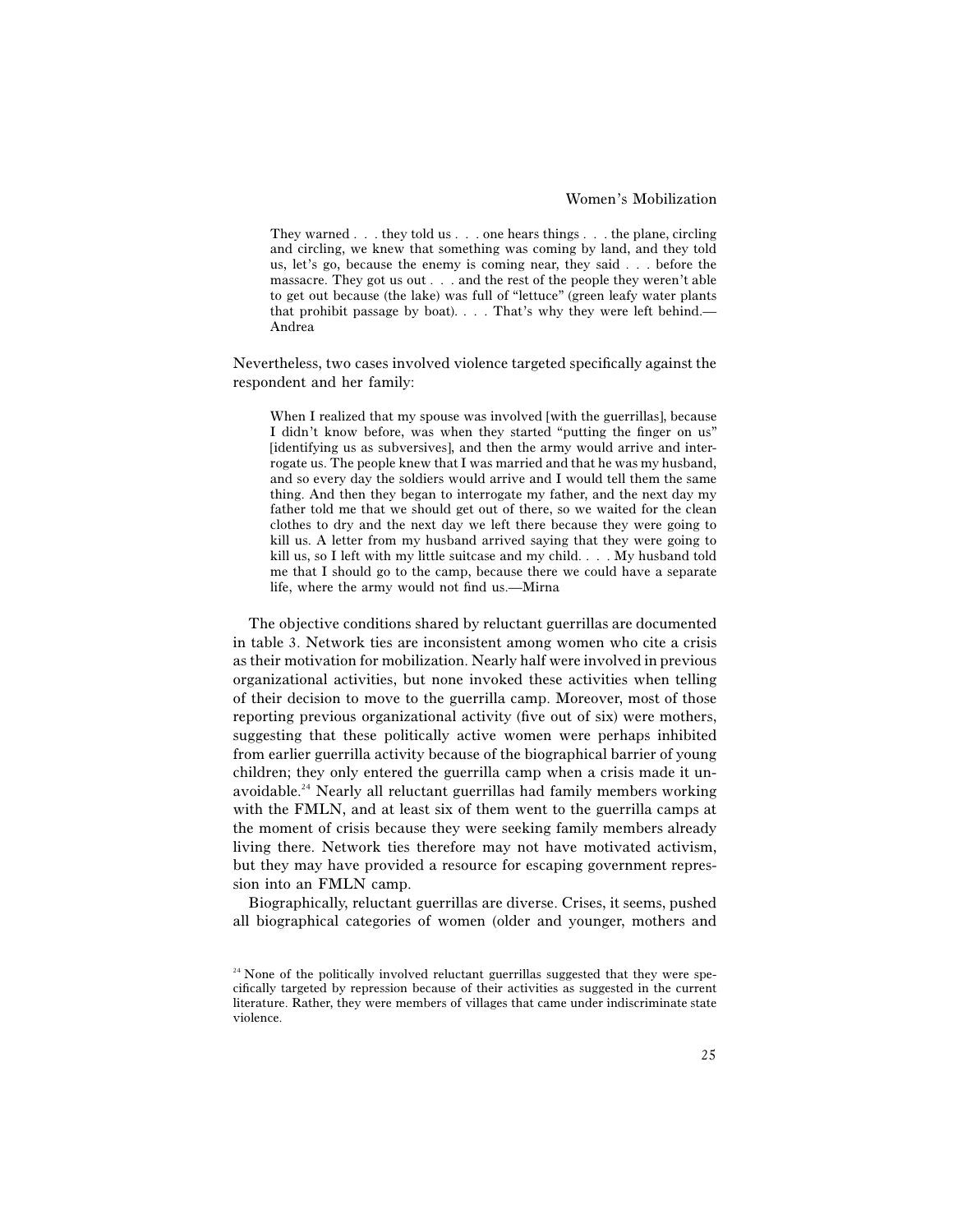nonmothers) into the guerrilla camps. Nevertheless, the qualitative data indicate that young, childless reluctant guerrillas had additional difficulty escaping guerrilla mobilization in times of crisis. Yenifer (quoted above) was captured by the Salvadoran Armed Forces when her village was attacked, and she and her mother were forced to cook and do laundry as they traveled with the soldiers for 30 days. When the military operation ended and the soldiers withdrew from the region, they were set free, but they feared remaining in their decimated and abandoned community. The FMLN offered her mother and sister escort to the refugee camp, but Yenifer stayed behind in the guerrilla camps. When I asked why she, too, did not go to the refugee camp, she responded:

*Yenifer:* Because I was already about 11 years old and I couldn't go to the refugee camp because the Honduran soldiers would rape young girls. *Interviewer:* But your sister went, didn't she?

*Yenifer:* Yes, but she already had a child, my niece, in her arms. The baby was about 5 months old, something like that.

*Interviewer:* But why a guerrilla camp, at 11 years old?

*Yenifer:* Because we couldn't just ask to live. If it wasn't the guerrillas, it was the Armed Forces. Because you see, here, if I stay, the Armed Forces kill me. If I go where the Armed Forces are in control, the guerrillas will kill me. That's why I went. What's more, the Armed Forces had killed nearly all our family, so I certainly couldn't follow them.

*Interviewer:* And you thought that it was safer to join the guerrillas than to go to a refugee camp?

*Yenifer:* Yes! [with conviction] Since the very same guerrillas had taken my mother out of the house and to the refugee camp, since she could no longer live there, then I had to go to live with the guerrilla combatants. I couldn't stay in the house or in any other area that wasn't the guerrillas. *Interviewer:* Who said that the Honduran soldiers would rape young girls?

*Yenifer:* Everyone said so.

The case of Blanca represents the only young reluctant guerrilla who lived with both her parents at the time of crisis. She is also the only reluctant guerrilla who lived near the Honduran border at the time of crisis. These resources of family ties and proximity to a refugee camp nearly allowed her to mediate the crisis of villagewide displacement by fleeing to a Honduran refugee camp under FMLN escort.<sup>25</sup> When she arrived at the Honduran border, however, the FMLN escorts singled Blanca out and told her to return to the war zone with them:

*Blanca:* Because they didn't let us in, we had to stay here; they only took

 $25$  The FMLN frequently escorted civilian populations, both supporters and nonsupporters, out of the conflict zones and to the Honduran border where the civilians could then make a run for the nearby refugee camp.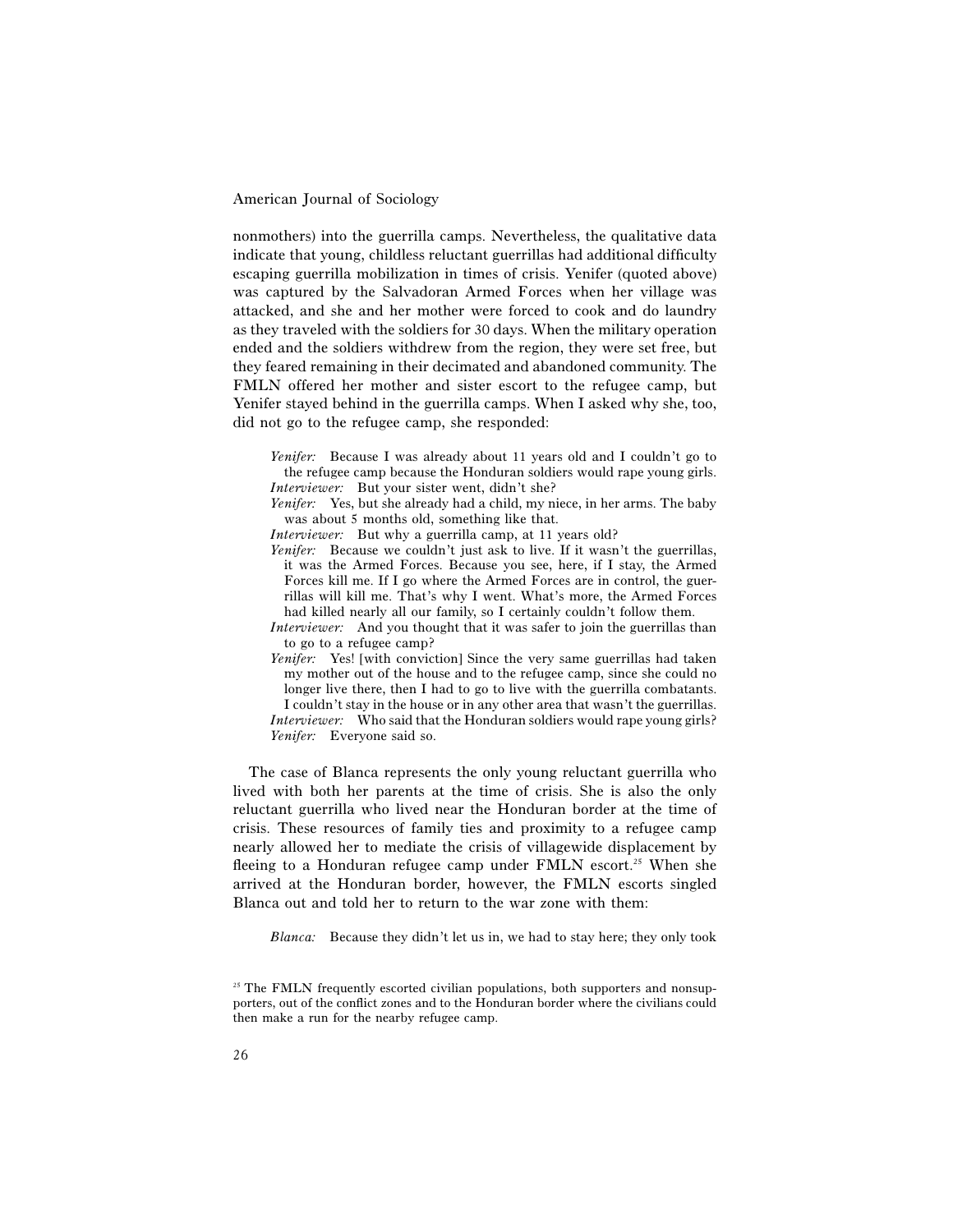the little kids, up to 9 or 10 years old. Those who were already 14 or 15 they left here.

*Interviewer:* Who didn't let you enter [the refugee camp]?

*Blanca:* Those that were in charge up there, those that were in charge of getting the people out [of the war zones], because I was going to go with my mama and they sent me back to the border. From there they said, "This one is going to go with us," all of the people went up there, and all of the girls they sent back, they only let the old people and the little children stay.

Intrigued by the selection process, I had several informal conversations with my respondents about who granted refugee camp entrance, and what the entrance requirements were. I was told that the FMLN did indeed prevent young women from entering Honduran refugee camps, but only for the women's protection. Honduran soldiers reportedly accused all youthful women seeking refuge of being "guerillas" and denied their entrance into the camps, at times imprisoning, raping, or even killing them (I have since searched for confirmation that Honduran soldiers raped young females seeking refuge, and have not found any). I then questioned how the many women I had interviewed, who actually lived and worked in guerrilla camps, were able to leave the guerrilla camps for refugee camps when they became pregnant. These *actual guerrillas* apparently gained entrance without difficulty. "Of course," responded Gregoria, herself a guerrilla who gained entrance into a refugee camp while pregnant. "Young women were 'guerrillas,' but a pregnant woman, she had become a 'mother.'" These informal discussions provide further support for the idea that crisis, when combined with perceived biographical availability, made it very difficult for reluctant guerrillas to avoid mobilization despite their unwillingness to participate. Moreover, reluctant guerrillas who were mothers of young children were all eventually transferred to refugee camps, while reluctant guerrillas who were not mothers were expected to stay in the guerrillas unless, as in the case of Blanca, they, too, became pregnant.<sup>26</sup>

The case of reluctant guerrillas complicates the role of biography in the mobilization process. Young women, and women who were not mothers, had fewer options to escape activism than did older women who were mothers. Thus, biography not only influences an individual's internally held identity, it also influences the identity assigned to that individual by

 $26$  Many women who were childless when they joined the FMLN eventually left the guerrilla camps for the security of the refugee camps upon becoming pregnant. Several of my respondents even suggested that some women purposefully got pregnant when they tired of life in the guerrilla camp, as this guaranteed them safe escort to a refugee camp or repopulated community and a legitimate reason for exiting the fight for social justice.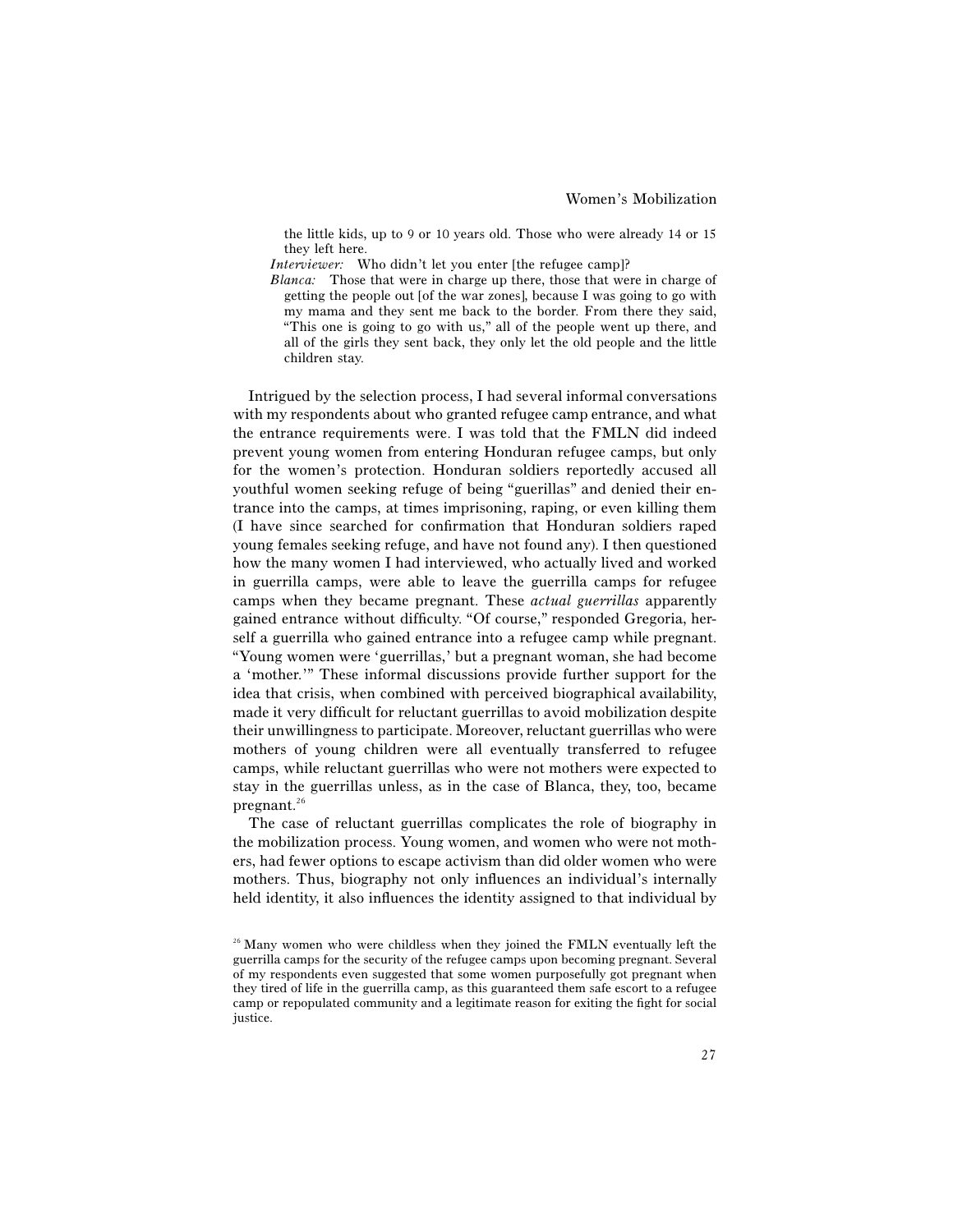others. An external expectation of who "should" become a guerrilla limited the options available to young, childless women in wartime El Salvador.

The situational context of mobilization for reluctant guerrillas was characterized by extreme repression. Most went to guerrilla camps very early in the war when state violence was at its worst and knowledge of refugee camps was limited. Joining forces with one of the warring parties appeared to be the only means for survival. Most reluctant guerrillas did not appear to have other financial or network resources that might have allowed them to avoid guerrilla activism.

In sum, reluctant guerrillas were pushed into the guerrilla camps because they did not have the necessary networks or resources to escape a crisis by any other means. Network ties were not the impetus for mobilization, but they may have provided reluctant guerrillas an opportunity to escape massacres in their villages by fleeing to FMLN camps. Neither do biographical characteristics effectively distinguish reluctant guerrillas from others, although certain biographies did apparently limit some women's ability to not participate. Women who were young and childless were at times not allowed entrance into refugee camps because they fit an external role expectation of who "should" be a guerrilla. This concept of an external role expectation, unexplored in current mobilization literature, gains further relevance in the following section.

## Recruited Guerrillas

[When I joined the guerrillas], I didn't have an objective, nothing more than seeing what it was like in the guerrillas, to have an adventure, nothing more.—Magaly

Recruited guerrillas lived in a refugee camp or a repopulated community, were specifically targeted by FMLN recruiters, and were *persuaded* to join the movement. They cite two common motivations. The first is the desire to have an adventure in the guerrillas. "I wanted to go," said Candelaria. "When you're young, you don't know why you go, you go because you see the rest in uniform, I guess." The second motivation is a desire for retribution. "I felt the desire," reported Elsy. "Like they say, I'm going to avenge myself, right, of all that they did to my family. . . . I wanted to fight like my father had fought. I wanted to defend, I wanted to release all of the bad that had happened to me." Lupe expressed a similar motivation. "We had always said that when we were big enough we were going to avenge the blood of my father and my sisters, and we did it." Recruited guerrillas' motivations differed from those of politicized guerrillas because they emphasized personal reasons (adventure and retribution) over more generalized political reasons (a sense of justice, seeking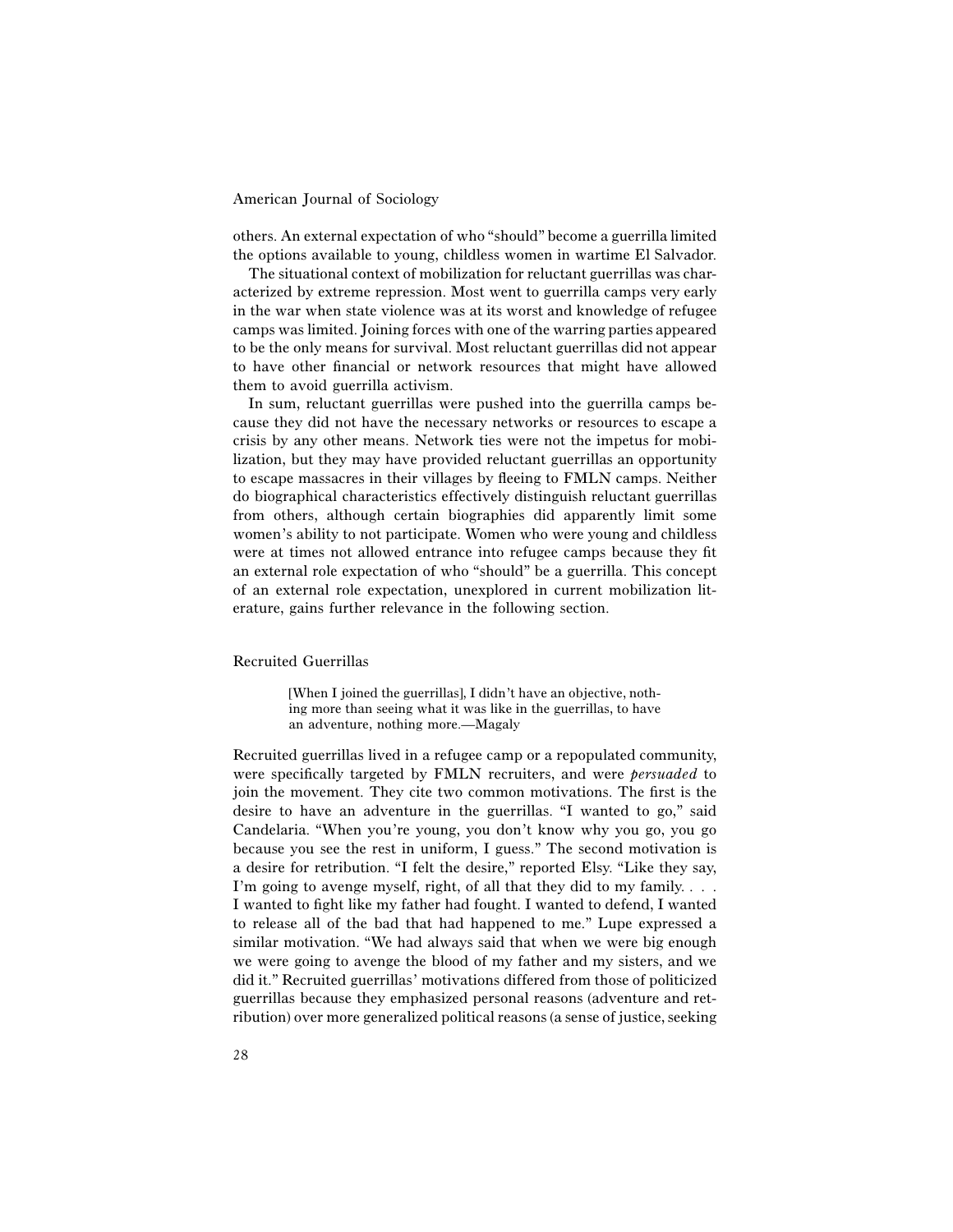political change). Recruited guerrillas' motivations differed from those of reluctant guerrillas because they chose to join the FMLN from the relative safety of a refugee camp and did not feel forced to join because of their situation.

With one exception, recruited guerrillas share a common network that facilitated their mobilization: they all lived in the confined community of a refugee camp or an FMLN-supported repopulation.<sup>27</sup> This allencompassing network was strongly influenced by the FMLN; guerrillas or guerrilla supporters ran schools, organized protests, and even facilitated the transfer of supplies to FMLN combatants. Women living in refugee camps or repopulations were therefore frequently exposed to FMLN ideology and subjected to explicit invitations to join the guerrillas.

In the refugee camp, they would call together a big group of girls. They taught us politics, and said that we had to come and fight here with the Frente. There were political meetings, in school, that's where they prepared us [for the guerrillas].—Dolores

They arrived there and called together the people to talk about the motive of the war, what needed to be done. Of course they gave courses to motivate, to say that we had to fight, that we had to win this war. So you get animated—maybe with some little lies on their part, maybe—they would get you excited and you would come. Because of this a great number of adolescents left.—Marta

[The recruiters would come up to small groups of young women] and they would say to us: *Bichas* [young girls], don't you want to go and participate with us guerrillas? Yes!!! We're going to go!!! we said. We thought it was a real big thing, you know?—Candelaria

The effects of other network variables are not consistent (table 3). Only two of the seventeen had participated in prior organizational activities, and the respondents highlight networks of friends and schoolmates more often than familial networks in their mobilization narratives. These networks were easily and often targeted by FMLN recruiters within the confines of a refugee camp.

Biographically, recruited guerrillas were young, and all but one were

 $27$  Leonora did not live in a refugee camp or repopulation, but she did live in a community that was situated very near an FMLN base camp and subject to FMLN recruitment. She reports that "unos muchachos" from the FMLN camp would arrive often to talk with them about the war, and she remembers being especially motivated by the stories of the strong women living in the camps. She eventually decided to join the guerrillas.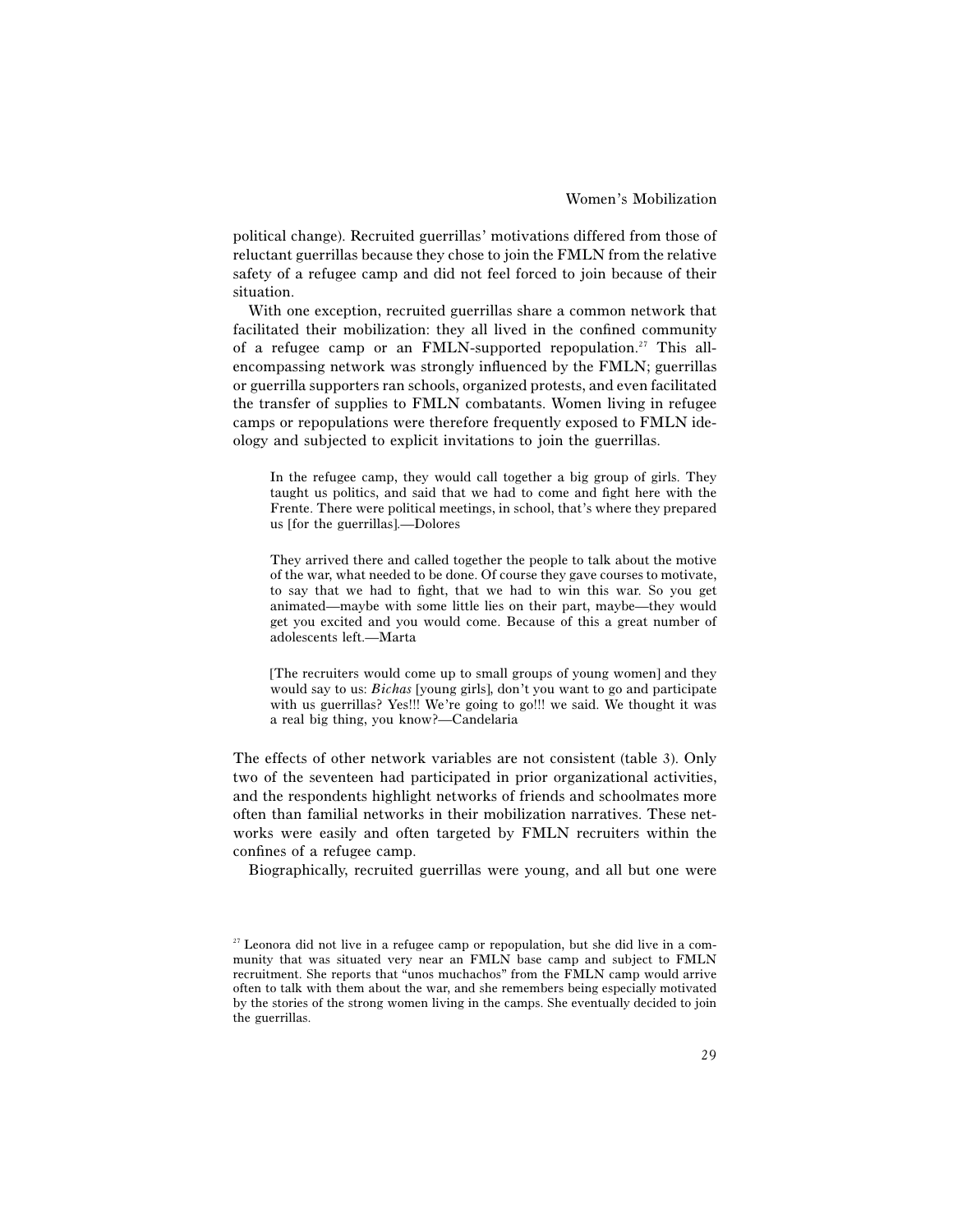childless.28 Most had incomplete families. These biographies (no children to care for, fewer parents to prohibit guerrilla mobilization) certainly suggest few barriers to participation. Yet, as with reluctant guerrillas, biography also affected mobilization processes by determining whether women were perceived by the FMLN as potential participants and subsequently targeted for recruitment. To illustrate, refugee camp living technically freed mothers for guerrilla participation by providing food, education, health care, and day care services for young children, yet mothers were not generally invited to participate. Moreover, young refugee women who had lost a parent were significantly more likely to be targeted for recruitment than young refugee women with complete families.<sup>29</sup> Recruiters may have targeted women with incomplete families because they were perceived as having fewer barriers to participation, and also because they were perceived as most susceptible to recruitment messages framed around retribution (many parents were missing because they had been murdered by the Salvadoran Armed Forces). Biography therefore not only affects internally held identity, it also shapes the external role expectation of who "should" become a guerrilla.

Recruited guerrillas shared a highly homogenous situational context. All were mobilized in the latter part of the war and, for the most part, did not fear indiscriminate violence from the government armed forces. However, according to an FMLN commander, this time period also saw an expansion in the FMLN recruitment efforts:

When I arrived to El Tigre and was responsible for that zone, we had 114 combatants, including the personnel in supplies, medicine, explosives, propaganda, and the kitchen. When the war ended, we had nearly the same

<sup>&</sup>lt;sup>28</sup> Although the ages of mobilization may seem extraordinarily young, interviews with commanders indicate that children as young as eight or nine were frequently active in the guerrilla camps. One female commander stated, "Nobody could live without their *correitos*" (little messengers). The one recruited guerrilla who had a child, Rosa, arrived at the refugee camp at age 18. Her *compan˜ero* had stayed behind to fight with the guerrillas. When asked why she left the refugee camp to join the guerrillas, she said, "The commander practically obligated me to go," and then adds, "and I wanted to find out if my *compan˜ero* was still alive." She left her child with her mother and returned to El Salvador to an FMLN camp. She is also the only recruited guerrilla who was mobilized early in the war, and the only mother recruited from a refugee camp.

<sup>&</sup>lt;sup>29</sup> Each woman who joined the guerrillas from a refugee camp mentions being specifically recruited by a member of the FMLN. Of the 26 women living in refugee camps who decided not to join the guerrillas, only 3 of the 12 women with complete families (25%) were invited to join the guerrillas, whereas 7 of the 14 with incomplete families (50%) received an invitation. The variables "complete family" and "invitation to join guerrillas" were significantly and negatively correlated at the .05 level among all refugee camp residents (Spearman's  $\rho = -.306$ ), indicating that FMLN recruiters were specifically targeting young women with limited parental control.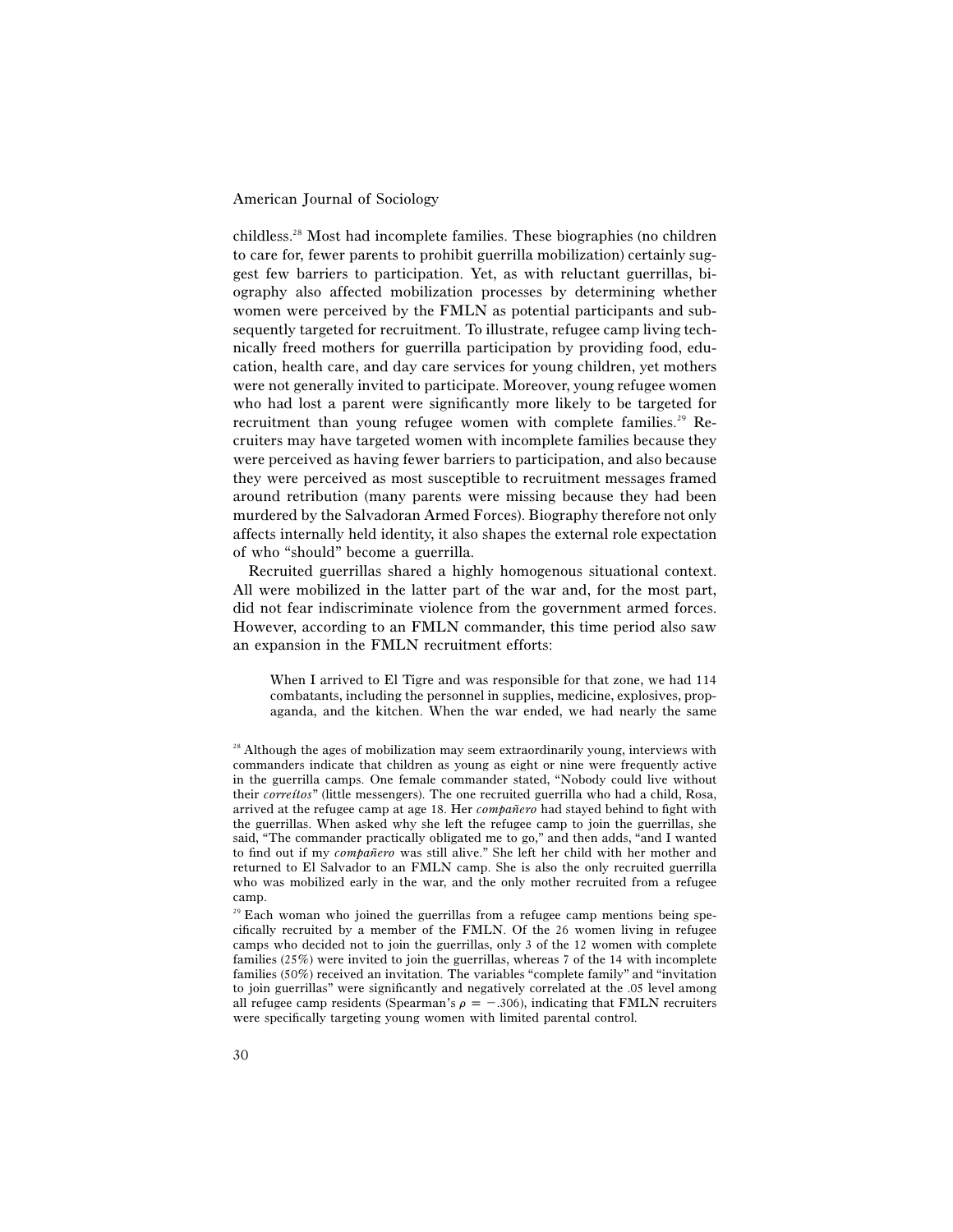## Women's Mobilization

number of people, but from the initial group to the final group, only 17 of us survived. One by one, our *compas* fell and were substituted by others, and then they fell as well. What we had in the end was like a third generation. Such human waste forced certain levels of flexibility [in recruitment practices].

He went on to say that, given the very basic need for bodies, it became common late in the war to give entrance to "people motivated purely by the desire for adventure."

In sum, recruited guerillas were persuaded to leave the refugee camps for the guerrilla camps by a member of the FMLN. They were not invited to participate because they shared common ideologies with the guerrillas, but rather were identified by their perceived biographical availability. Recruitment messages were unavoidable and appealed to women's emotions; all recruited guerrillas frame their mobilization as an effort to avenge the death of loved ones or to seek adventure outside refugee camp walls.

In the preceding section, I analyzed the interaction of women's networks, biographies, and situational context in relation to their stated motivations for guerrilla participation, and I concluded that women followed three distinct paths to the guerrilla camps. Next, I test these three mobilization paths against my control group of nonguerrillas: collaborators and nonparticipants.

## Comparing Guerrillas and Collaborators

Twelve women in this study collaborated extensively with the FMLN guerrilla army while maintaining a permanent residence at home. Collaborating did not involve all the sacrifices of guerrilla participation, but it was high risk nonetheless. If government soldiers identified a woman as a collaborator, she would likely be killed or imprisoned. Most collaborators hiked to a nearby guerrilla camp several days per week to cook for the combatants. Others made food in their homes and then carried the food to a nearby camp. At times, these women traveled to nearby communities to buy supplies and leave them at predesignated drop-off locations. Only two of the 12 collaborators in this study did not provide direct support to FMLN camps. These two collaborators worked in neighboring countries garnering political support and promises of aid for the guerrilla movement.

Women cited two reasons for participating as FMLN collaborators. Most (75%) collaborated because they believed the cause was just. Magdalena, for example, said, "I became aware of the social inequality that existed," and Susana stated that "I recognized that it was right, you know, to do something, even just a little something . . . because I felt it was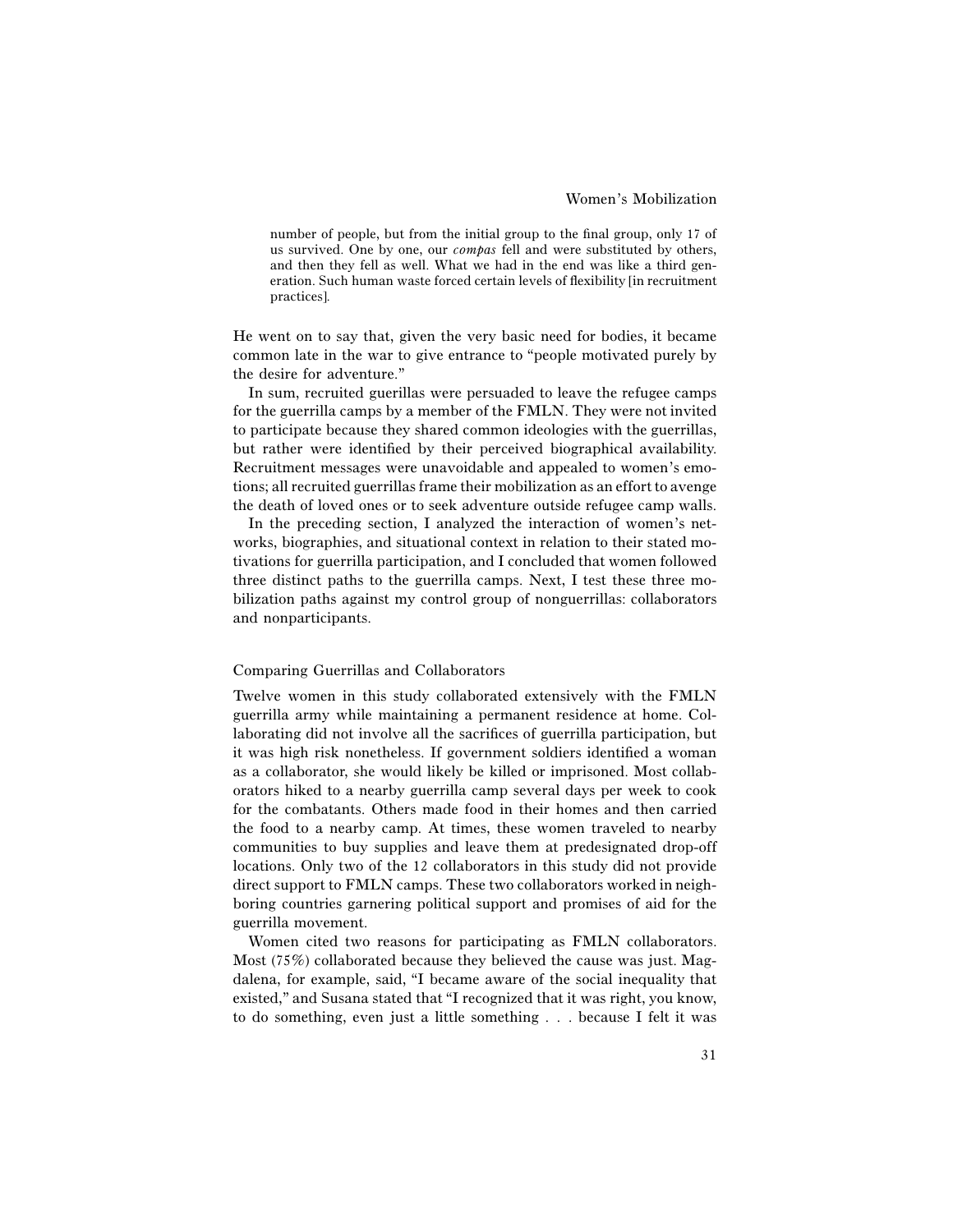necessary, you know . . . and it's a sin not to do what you can do, to make things better for yourself and for others."

However, a minority (25%) reports collaborating as a means of survival. When asked why she and her family collaborated with the FMLN, Marina responded:

- *Marina:* Because at that time you couldn't get anything to eat in town. We only ate bananas, that was the food we had. There was no corn, no beans, no rice, not even soap. Nothing.
- *Interviewer:* So how did you cook for the guerrillas?
- *Marina:* They brought us the food, because they could get it. They brought everything: corn, rice, beans. Who knows how they did it, but they could get things.
- *Interviewer:* So you ate better?
- *Marina:* Once we started to support them, yes, they gave us our food.

The objective conditions of collaborators are listed in table 4. Fifty percent were members of political organizations prior to their guerrilla collaboration. Few ever lived in refugee camps, and most had family members active in the guerrillas.

Biographically, collaborators are best divided into two groups: single mothers and young women with complete families. The first group comprises seven mothers, four of whom were active in political organizations before the war. Three were single mothers when the war began, and four became single mothers when their *compañeros* joined the guerrillas. Several suggested they would have joined the guerrillas were it not for their children. Susana, for example, said she chose not to live in an FMLN camp "because I had many little children, I had five young children, and so I said 'No, no I can't.' This, yes, makes me feel weak. I didn't have the courage to leave the kids somewhere else."

The second group, young women with complete families, apparently did not flee to refugee camps because their parents wanted to maintain their homes and their freedom during the war. They often collaborated with the guerrillas as a way to survive, but also as a bargaining tool to keep their daughters out of the guerrilla camps. Several of these young women stated that they wished to join the FMLN, and in fact were often recruited by the guerrillas with whom they collaborated. Guerrilla life seemed more secure than living in war-torn El Salvador. However, the women's parents actively and forcefully prevented their mobilization. For example, Marina's mother told her that if she were to join the guerrillas, her family would disown her. Marina joined anyway at age 13, but her mother used her guerrilla contacts and her pull as a collaborator to find her daughter and have her brought home a mere three months later. Celestina recalls wanting to join the guerrillas after several frightening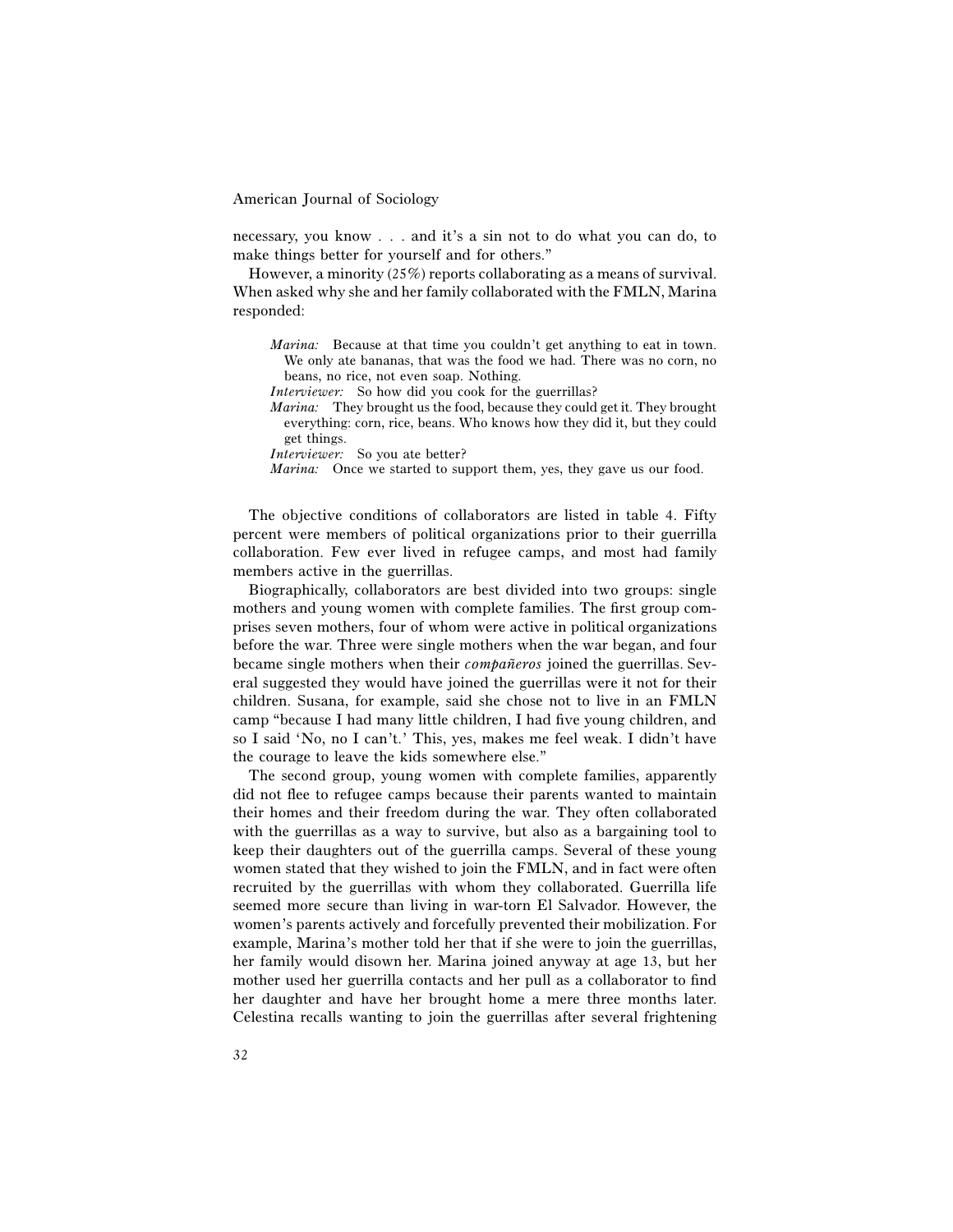| Respondent             | Motherhood <sup>a</sup> | Complete<br>Family | Refugee<br>Camp <sup>b</sup> | Previous<br>Organizational<br>Involvement | Family<br>Members<br>Active |
|------------------------|-------------------------|--------------------|------------------------------|-------------------------------------------|-----------------------------|
| Collaborators:         |                         |                    |                              |                                           |                             |
| $Francesca$            | X                       |                    | X                            |                                           | X                           |
| $Eva$                  | X                       |                    | X                            | X                                         | X                           |
| Susana                 | X                       |                    |                              | X                                         | X                           |
| Tina                   | X                       |                    |                              |                                           | X                           |
| Griselda               | $\overline{X}$          |                    |                              |                                           | $\mathbf X$                 |
| Lisa $\dots \dots$     | 1984                    | X                  | х                            | х                                         | X                           |
| Nina                   | 1984                    | X                  |                              | X                                         | X                           |
| $Nela$                 |                         | X                  | X                            | X                                         | X                           |
| $Celestina$            |                         | $\mathbf x$        |                              |                                           | X                           |
| Marina                 |                         | X                  |                              |                                           | X                           |
| Magdalena              |                         | $\mathbf x$        |                              | X                                         | $\mathbf{X}$                |
| Deisy                  |                         |                    |                              |                                           |                             |
| Nonparticipants:       |                         |                    |                              |                                           |                             |
| Perona                 | X                       | X                  | х                            |                                           | X                           |
| Prudencia              | X                       | X                  | X                            |                                           | X                           |
| Teresa                 | X                       | X                  | X                            |                                           |                             |
| $Clara$                | X                       |                    | X                            |                                           | X                           |
| Virginia               | X                       |                    | $\mathbf X$                  |                                           | X                           |
| Elena                  | X                       |                    | X                            |                                           | X                           |
|                        | X                       |                    | X                            |                                           | X                           |
| $I$ nes<br>Norma       | $\overline{X}$          |                    |                              |                                           | X                           |
| Nidia $\ldots$         | $\overline{X}$          |                    |                              |                                           | $\overline{X}$              |
|                        |                         | X                  |                              | X                                         |                             |
| $Flor$                 | X                       | х                  |                              |                                           |                             |
| $Erlinda$              | X                       |                    |                              |                                           | X                           |
| Morena                 | 1986                    | X                  | X                            |                                           | X                           |
| $Olga$                 | 1990                    | X                  | $\mathbf X$                  |                                           | $\mathbf X$                 |
| Daniela                | 1987                    | X                  | X                            |                                           | X                           |
| Cornelia               | 1986                    | X                  | X                            |                                           | X                           |
| Gilda                  | 1989                    |                    | $X$ (SS)                     |                                           | X                           |
| Isabela                | 1985                    |                    | $X$ (SS)                     |                                           | X                           |
| Dorotea $\dots$        | 1988                    | х                  |                              |                                           |                             |
| Doti                   | 1986                    |                    |                              |                                           |                             |
| Lola $\dots\dots\dots$ | 1990                    |                    |                              |                                           |                             |
| Monica                 |                         | X                  | х                            |                                           | х                           |
| Feliciana              |                         | $\mathbf x$        | X                            |                                           | X                           |
| Adela                  |                         |                    | X                            |                                           | X                           |
| Concepcion             |                         |                    | X                            |                                           | X                           |
| Vicenta                |                         |                    | X                            |                                           | X                           |
| Orbelina               |                         |                    | X                            |                                           | X                           |
| Ancelma                |                         |                    | X                            |                                           | X                           |
| Alejandra              |                         |                    | $X$ (SS)                     |                                           | $\overline{X}$              |

TABLE 4 Objective Conditions of Collaborators and Nonparticipants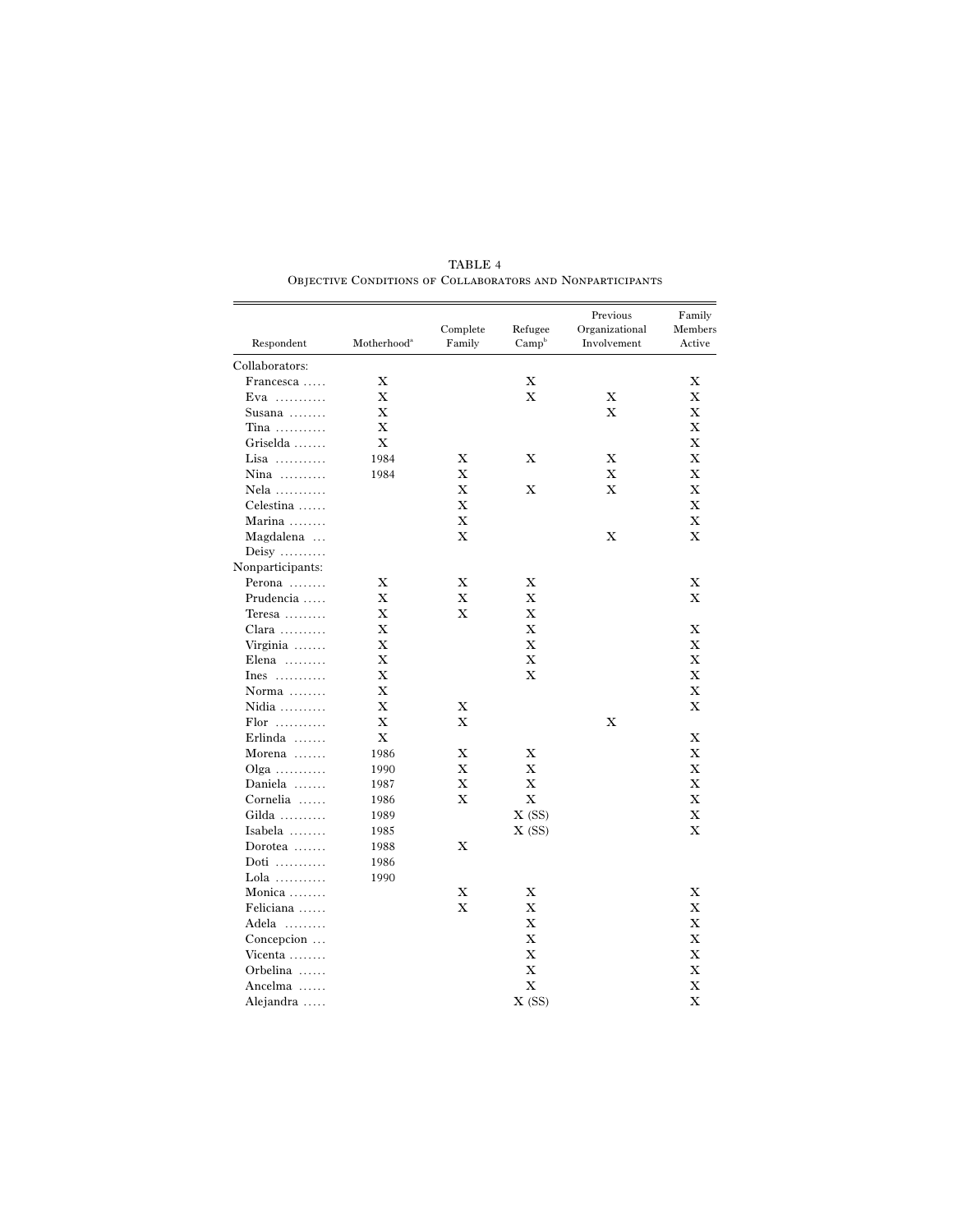| Respondent                                      | Motherhood <sup>a</sup> | Complete<br>Family | Refugee<br>Camp <sup>b</sup> | Previous<br>Organizational<br>Involvement | Family<br>Members<br>Active |
|-------------------------------------------------|-------------------------|--------------------|------------------------------|-------------------------------------------|-----------------------------|
| $Dina$<br>Nicolasa                              |                         |                    | $X$ (SS)                     |                                           | х<br>X                      |
| Dora $\dots\dots\dots$<br>Gabriela<br>1.1.1.1.1 |                         | х                  |                              |                                           |                             |

TABLE 4 (*Continued*)

<sup>a</sup> In the motherhood category, "X" indicates that the woman gave birth to a child prior to the beginning of the war in 1980. A date indicates that the woman gave birth during the war. The absence of any mark indicates that the woman did not give birth before or during the 12 years of war (1980–92).

<sup>b</sup> (SS) next to an X in the refugee camp section indicates that the individual did not go to a refugee camp in a neighboring Central American nation, but rather was living in a refugee camp in the capital city of San Salvador.

encounters with the Salvadoran Armed Forces, but her parents intervened. They invoked their own participation to gain power, telling recruiters that they would continue their collaboration as long as their daughters were left at home. They reminded recruiters that their two older sons were guerrillas and claimed, "Two is enough." Moreover, when they heard that recruiters were coming to the village, they sent their daughters to run errands or visit family in other towns.

In sum, collaborators, and especially collaborators who are mothers, share some mobilization characteristics with politicized guerrillas. A relatively large proportion was involved in previous organizational activities, and most cited political reasons for their involvement. However, collaborating mothers did not take the next step to guerrilla participation because they had young children at home. Collaborating nonmothers did not join because they were not living in high recruitment areas like refugee camps or repopulations, and because they had complete families that actively prevented their guerrilla mobilization. I also speculate that reluctant guerrillas who were mothers and had previous organizational involvement may have been collaborators had they not been forced into guerrilla camps by crisis.

Data on collaborators, although not as clearly patterned as data on guerrillas, highlight how the same mobilization factors (networks, biographies, and situational context) can have different results in different combinations. For example, having parents who support the FMLN does not guarantee that they will also support their child's participation in the guerrilla army. The child's own organizational membership, the parents' history of organizational membership, and the situational context (here, absence of crisis, the latter period of the war), are intervening factors.

These data also clarify contradictory viewpoints on the relationship between motherhood and mobilization. Women who were household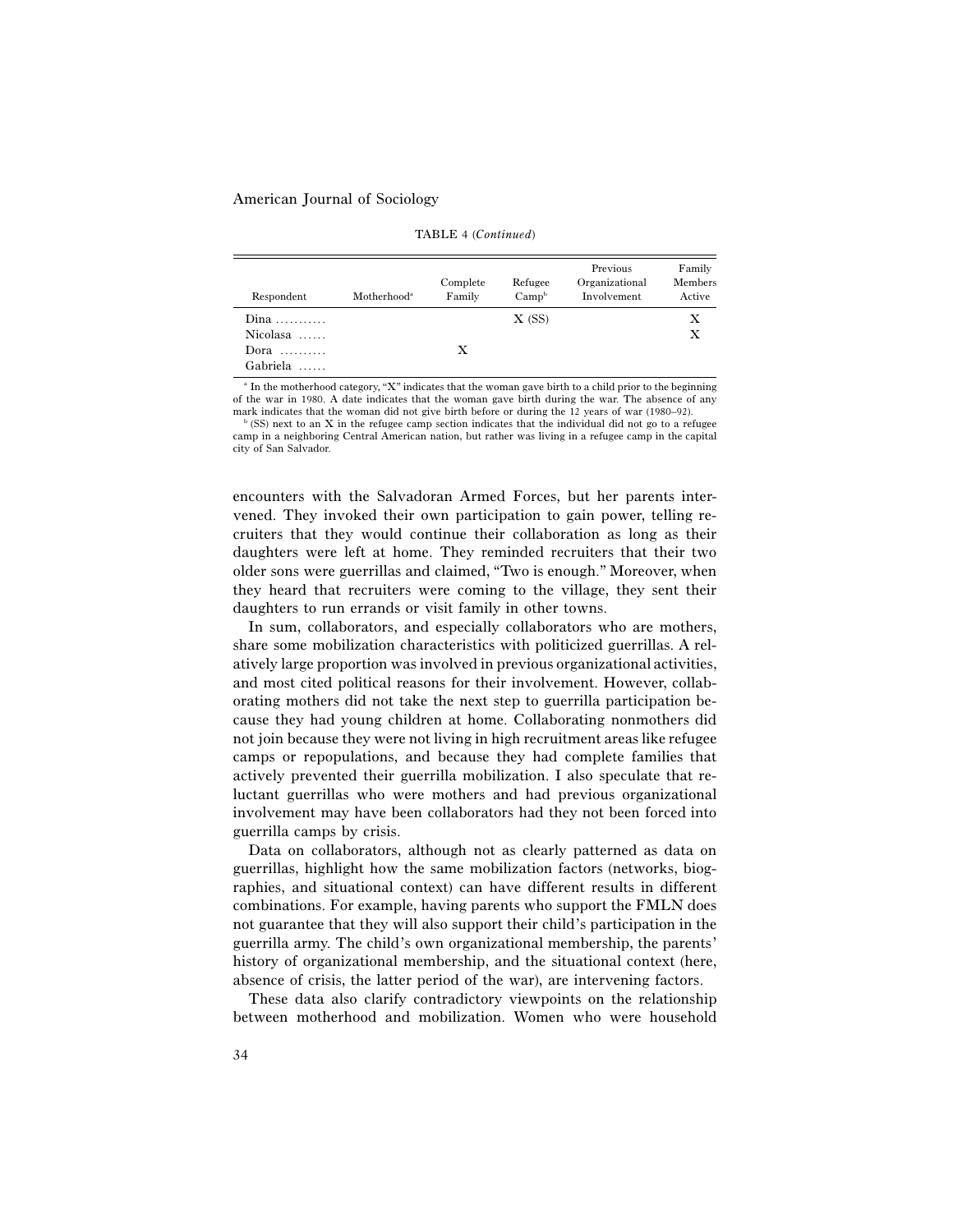heads, activists, and mothers did support the revolutionary cause, but typically as collaborators, not as guerrillas. This counters Reif-Lobao's (1986, 1998) and Mason's (1992) claims that these roles, when met with repression, inspired guerrilla mobilization. Motherhood, and in particular the presence of young children, was a barrier to guerrilla activism, but not to guerrilla collaboration.

## Comparing Guerrillas and Nonparticipants

The last test of my typology is whether nonguerrillas also share the combinations of factors that I argue lead to guerrilla mobilization (table 4). Unlike politicized guerrillas, few nonparticipants took part in previous political organizations. Unlike reluctant guerrillas, most nonparticipants with crises had the necessary resources to reach a refugee camp. At least five of the nonparticipants (Nicolasa, Lola, Dorotea, Doti, and Gabriela) never had to flee a crisis at all and lived in areas less touched by conflict. Unlike recruited guerrillas, most nonparticipants living in refugee camps had a complete family and did not have a history of political involvement. The few women in refugee camps who did report incomplete families and previous organizational involvement did not go to a refugee camp in Honduras. Rather, they went to refugee camps near the capital city of San Salvador, where guerrilla recruitment efforts seldom reached. In all, only five of the 32 nonparticipants shared similar characteristics with the recruited guerrillas in that they were young, childless, had incomplete families, and lived in refugee camps or repopulations. Of these five, two were very young at the time of the interview (23 and 24 years old), which would have lowered their possibilities of recruitment in the late 1980s when they would have been just 8 or 9 years old. The remaining three women, Vicenta, Orbelina, and Ancelma, explained their lack of willingness to join the guerrillas as simple fear. They preferred the security of the refugee camps to the dangers of guerrilla warfare.

## Summarizing the Results

In table 5, I list the correlations of each mobilization variable (networks, biographies, situational context) with each of the three paths to mobilization. The results are consistent with the qualitative analysis. Politicized guerrillas are significantly more likely to have previous organizational involvement, no refugee camp experience, a complete family, and to mobilize early in the war. Reluctant guerrillas are more likely to be older, to be mothers, to mobilize early in the war, and, although suffering displacement, are not initially able to enter refugee camps. Recruited guerrillas are distinguished by their location in a refugee camp or repopulation,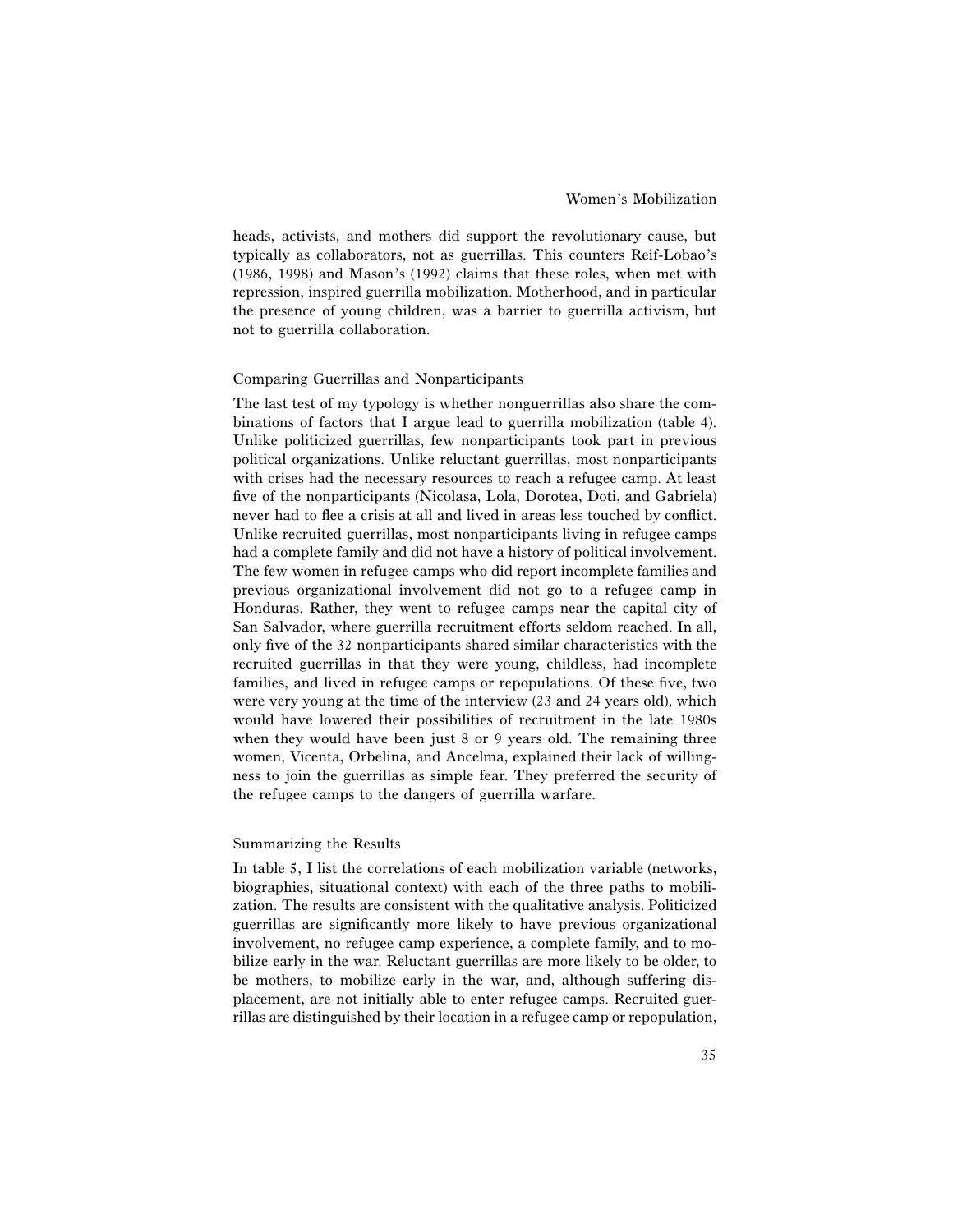| Variable                            | Politicized<br><b>Guerrillas</b> | Reluctant<br>Guerrillas | Recruited<br>Guerrillas | Collaborators | Nonparticipants |
|-------------------------------------|----------------------------------|-------------------------|-------------------------|---------------|-----------------|
| Networks:                           |                                  |                         |                         |               |                 |
| Previous organizational involvement | $.505**$                         | .164                    | $-.174$                 | $.217*$       | $-.428**$       |
|                                     | $-.081$                          | .047                    | .009                    | .107          | $-.074$         |
| Refugee/repopulated community       | $-.319**$                        | $-.474**$               | $.436**$                | $-.123$       | $.273**$        |
| Biographical availability:          |                                  |                         |                         |               |                 |
| Motherhood                          | $-.074$                          | $.252*$                 | $-.385**$               | .088          | .119            |
| Complete family                     | $.300**$                         | $-.158$                 | $-.219*$                | .133          | .039            |
|                                     | .199                             | $.417**$                | $-.560**$               |               |                 |
| Situational context:                |                                  |                         |                         |               |                 |
| Mobilization period                 | $-.315*$                         | $-.615**$               | $.842**$                |               |                 |
|                                     |                                  | 14                      | 17                      | 12            | 32              |

TABLE 5 BIVARIATE CORRELATIONS (Spearman's  $\rho$ ) between Selected Mobilization Characteristics and Women's Wartime Participation Category

 $*$   $P < .05$ , one-tailed tests.

 $*$  *P* < .01.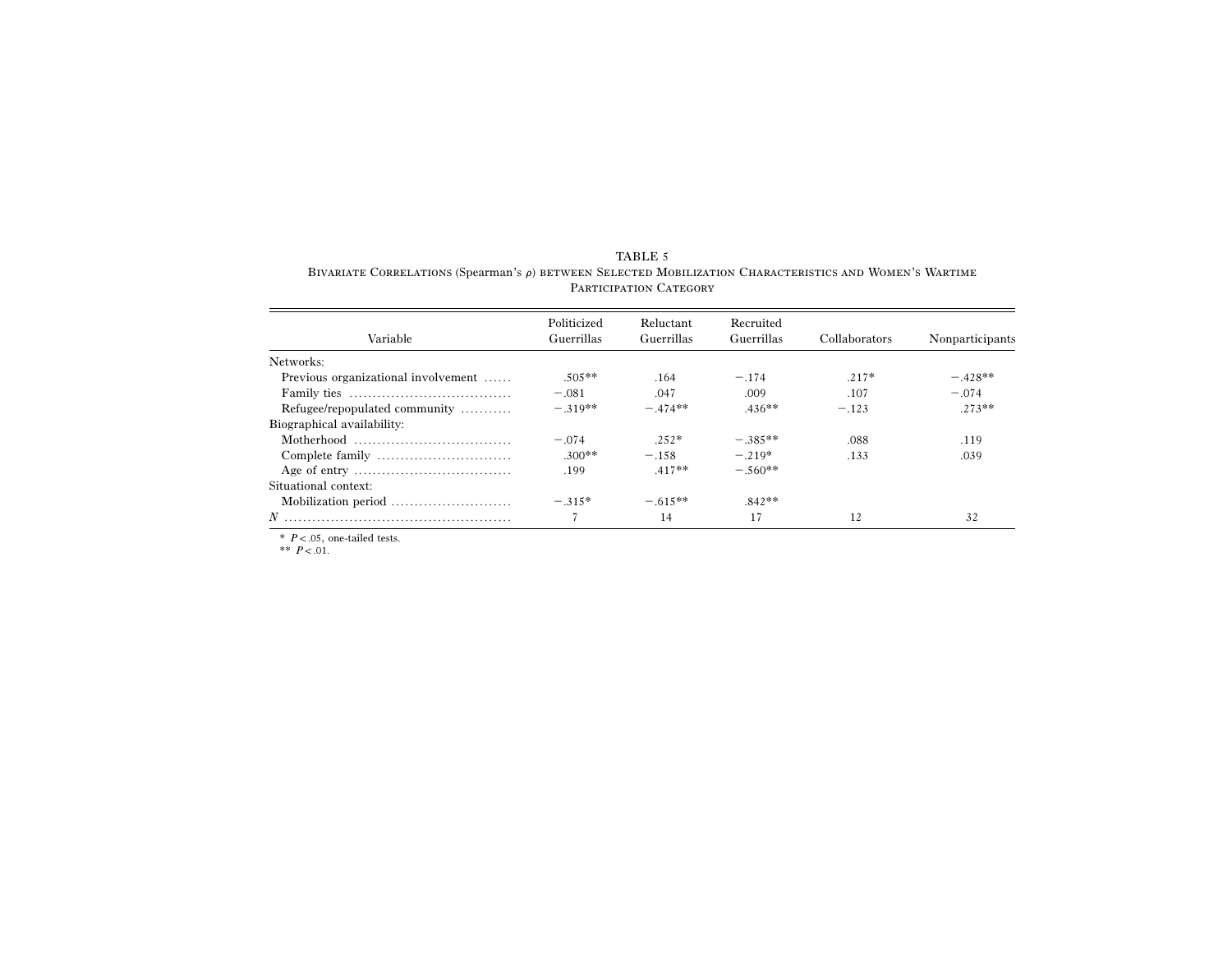their biographical availability in terms of age and motherhood, their loss of a parent, and their late-war mobilization. Neither reluctant nor recruited guerrillas necessitate prior organizational experience for mobilization, and none of the three groups were dependent on family ties for mobilization. Unlike the initial comparison of guerrillas and nonguerrillas (table 2), the use of these multiple paths successfully distinguishes guerrillas from nonguerrillas, and provides a better understanding of the diversity of mobilization experiences among women guerrillas in El Salvador.

#### **CONCLUSIONS**

Using a rare representative sample of activists and nonactivists, I identify three distinct mobilization patterns that consistently led rural Salvadoran women to involvement in the FMLN guerrilla army: politicized, reluctant, and recruited guerrillas. I conclude by discussing the implications of these findings for studies of women guerrillas and revolutionary movements specifically, as well as for studies of microlevel mobilization processes in general.

## Implications for Research on Women Guerrillas and Revolutionary Movements

This study improves our understanding of the mobilization processes that led impoverished women in patriarchal societies to participate in guerrilla armies. Previous research highlights the importance of networks (prior organizational involvement and family ties to activists), the absence of biographical barriers, and a situation of repression. My research confirms the importance of these factors but enhances our understanding of how each works individually and in combination with one another.

First, with regard to networks, I find that the organizational involvement cited as critical in all previous studies is central to some women's mobilization, but not to most. The importance of family ties to activists is also questioned; nearly all women in war zones, both guerrillas and nonguerrillas, had close family members serving the FMLN. I add to existing explanations the critical role of refugee camps as organizational sites of mobilization for many women guerrillas. The all-encompassing, totalizing nature of membership in a refugee camp may account for its particular effectiveness in propelling young, childless women into guerrilla armies.

Second, this study reiterates the importance of biography for explaining women's guerrilla mobilization. However, the ways in which biography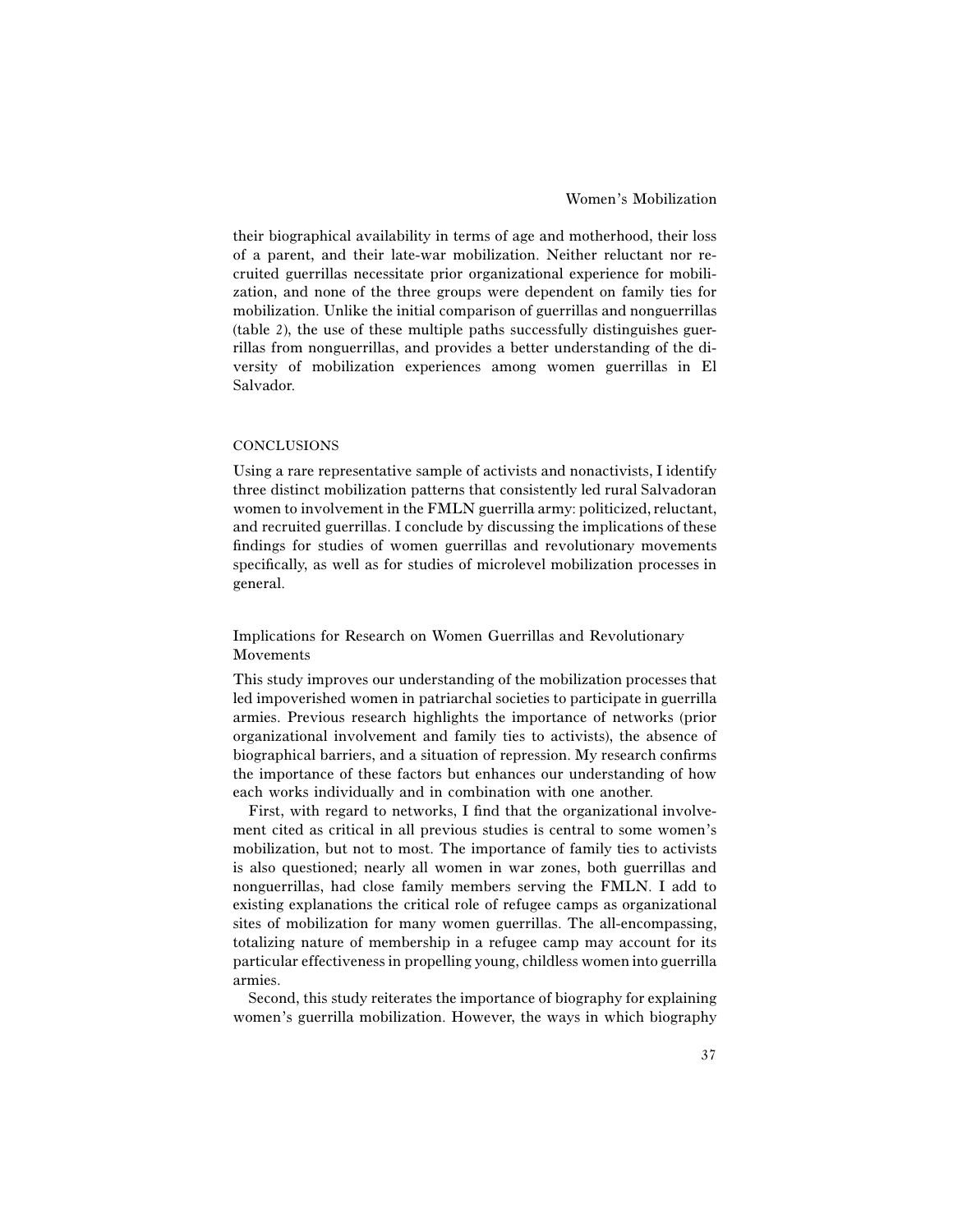matter are much more complex than the literature suggests. Biography not only influences a woman's internal participation decision, it also shapes the *external role expectation* held by powerful others who may have the ability to influence, or at times even require, her guerrilla participation. In the case of guerrilla activism, young, childless women were particularly vulnerable to recruitment, while women who were mothers or who had complete families were often protected from pressures to participate.

Third, previous conceptualizations of the effects of repression are too static. Levels and types of repression changed greatly over the course of the war, and this variation had a direct impact on how, when, and why women mobilized. Early in the war, repression directly mobilized even unlikely participants (women, young and old, with and without children, in patriarchal societies, and with no past political involvement) through mass dislocation and chaos. Later in the war, repression indirectly mobilized a more select group of women because earlier repressive periods forcefully forged new networks (within refugee camps and repopulations) and gave new meaning to existing biographies (young and childless), and these changes then continued to powerfully shape mobilization processes long after the repression itself subsided. Yet in contrast with previous studies, I do not find that repression was a catalyst pushing already active women into the guerrillas. Rather, politically active women appear to have been pulled into clandestine activism by their already strong participation identities.

Finally, whereas previous studies propose one "typical" route to activism, I find that the variable interaction of networks, biographies, and situational contexts created three distinct paths to guerrilla participation for rural Salvadoran women. Moreover, the proposed "typical" path, most closely exemplified by politicized guerrillas, accounted for only a small portion of the guerrillas I interviewed.30 By contrast, I find that most

<sup>&</sup>lt;sup>30</sup> As noted in the data section, the only significant correlation that I found between present-day attitudes/actions and past mobilization categories was that between the present-day action of holding a leadership position in the community and the past category of politicized guerrilla. But establishing the existence of a relationship does not distinguish causality. Does mobilizing for political reasons in the past make one more likely to become a community leader in the present? Or does being a presentday leader make one more likely to *remember* one's past mobilization as arising from political consciousness? If the first explanation were true, it would do little to undermine the politicized guerrilla configuration as a likely causal path to guerrilla participation and would indicate that at least some women were mobilized by what existing literature suggests is the typical path. If the second explanation were true, and present-day community leaders impose more political consciousness on their past actions than what was initially there, it would cast further doubt on existing arguments that women's guerrilla activism arose out of women's earlier political activism in other, peaceful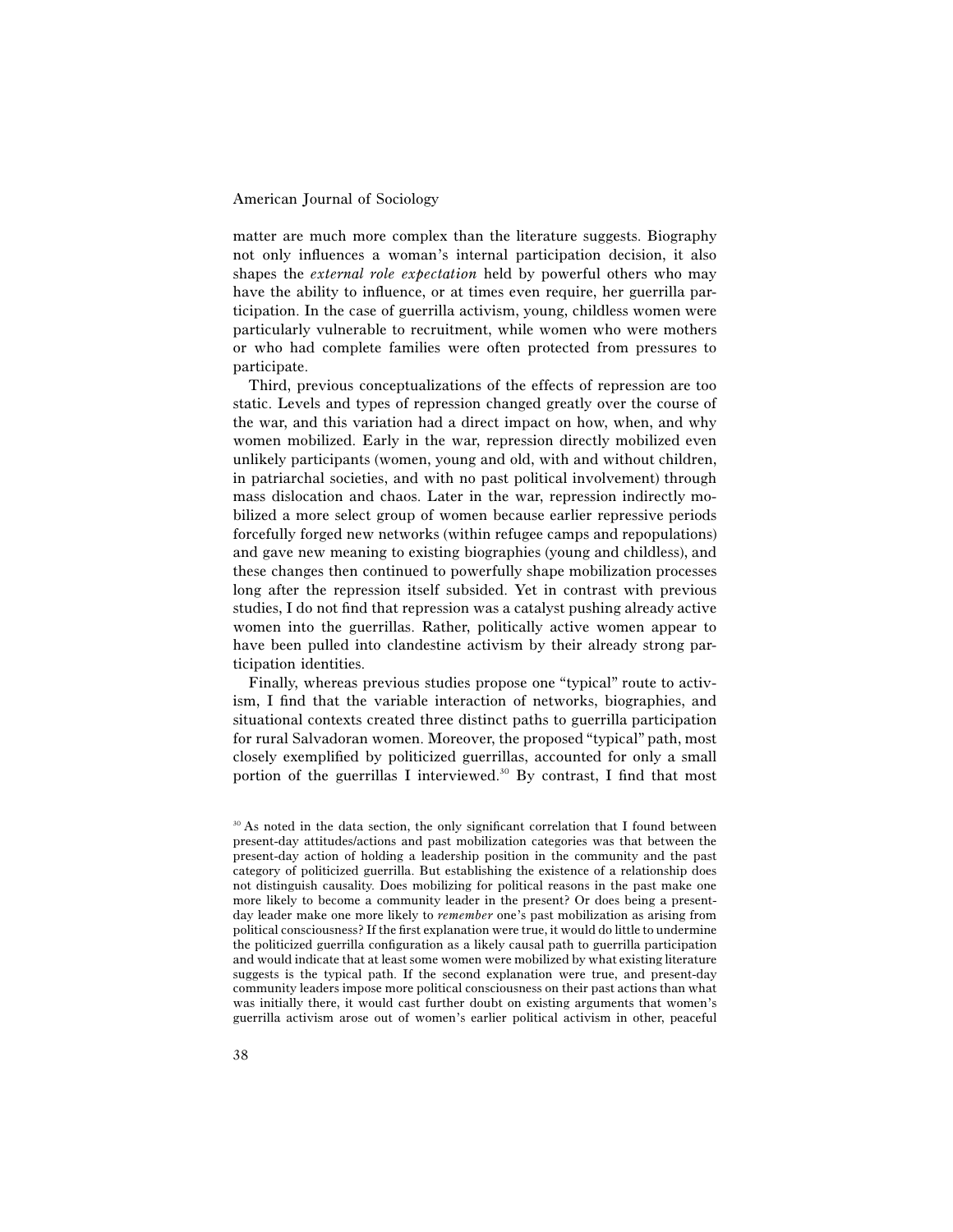women's mobilization was either directly (reluctant guerrillas) or indirectly (recruited guerrillas) motivated by state-sponsored repression, and not by previous political participation.

This microlevel finding has important implications for macrolevel explanations of popular mobilizations. Specifically, my analysis of women's guerrilla mobilization in El Salvador supports and extends Goodwin's (2001) model of popular revolutionary activism. In his cross-national comparison, Goodwin finds that repressive state structures mobilize antistate dissent through their use of indiscriminate violence, and in effect leave citizens with "no other way out" than revolution (Goodwin 2001). The experiences of my respondents verify the central role of state-sponsored repression for generating grassroots mobilization when individuals have no other way out. But my data further suggest that the more central role of repression in generating popular mobilization is in creating effective recruitment environments, and resounding recruitment frames, that movement leaders can then use to grow their movement. This recruitment may actually become most effective after state-sponsored repression subsides and movement leaders have more and better opportunities to pursue recruitment activities. Future studies of revolution should take into account how the changing intensity and motives of state-level repression may in turn generate new openings for movements' recruitment efforts.

The macrolevel implications of this study also extend to the maintenance and consequences of revolutionary mobilizations. For example, the different paths that individuals take to revolutionary mobilizations may in turn influence their long-term commitment to the movement. Can unwilling participants be converted into ideological supporters of the cause and be encouraged to stay involved, or will they leave their activist role behind at the first opportune moment? Likewise, the current literature on women revolutionaries continues to debate the consequences of women's revolutionary participation for whether women win new rights under new democracies. This study suggests that whether and how women continue their activism after the war may depend in part on their varied paths to participation. Will women guerrillas, who mobilized around identities and frames that were not connected to the traditional gender role of motherhood, carry their activism forward to new forms of postwar participation? Or will women who were "pushed" and "persuaded" into guerrilla participation return to more traditional gender roles once the war has ended?

organizations. If there is error in my data, that error would likely overestimate the already small size of the category politicized guerrilla.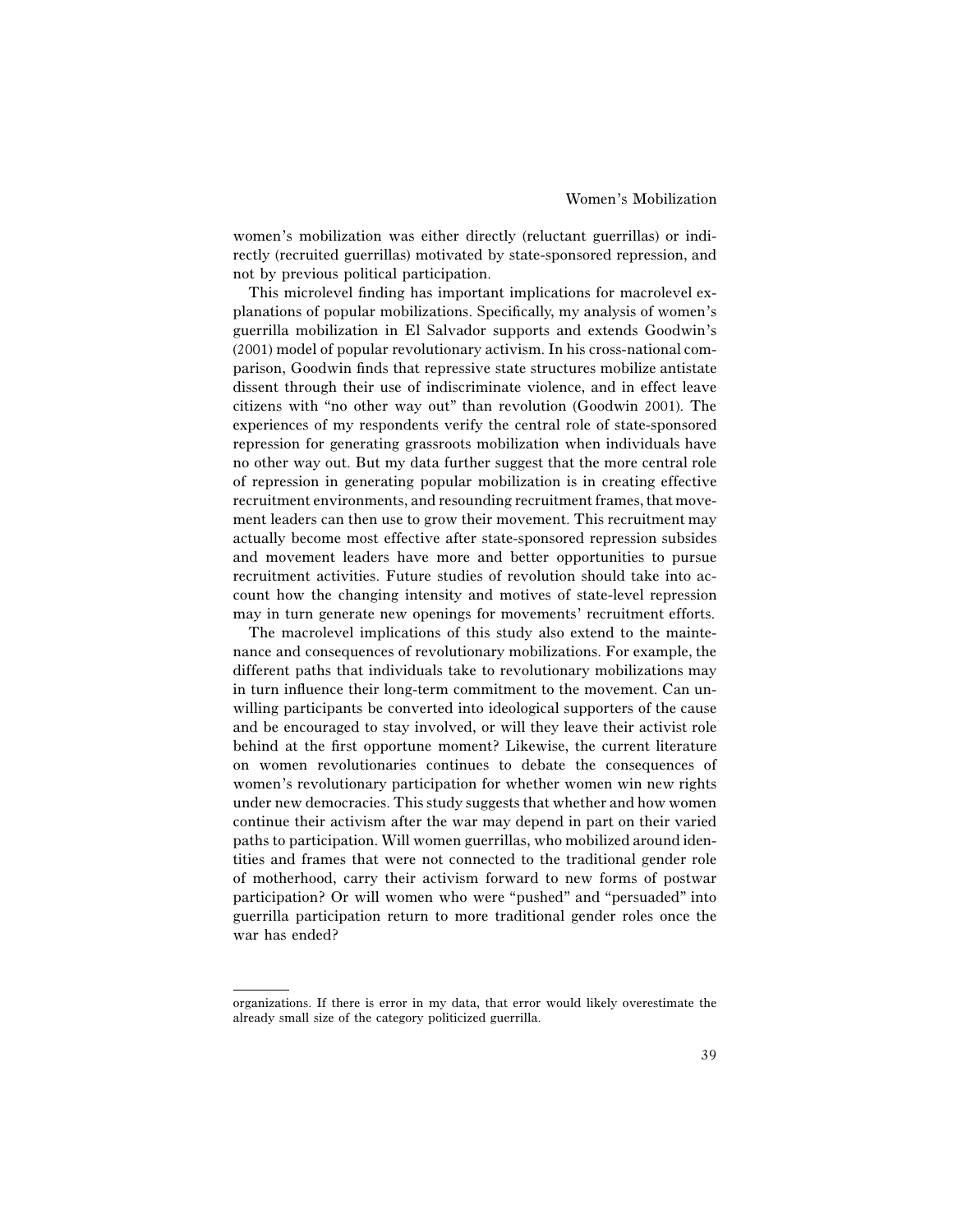#### Broader Implications for Studies of Mobilization

The implications of this study extend far beyond women's guerrilla activism and theories of revolutionary change. This study clearly demonstrates that identifying multiple paths to the same mobilization outcome is both possible and desirable for many microlevel analyses of mobilization.

Identifying multiple, conjunctural paths to the same mobilization outcome is possible. Mobilization is the result of the patterned interaction of individual-level biography, networks, and situational context. Because these processes are patterned, scholars can identify the different paths that individuals follow to participation while still prioritizing parsimonious explanations.

Identifying multiple, conjunctural paths to participation is also desirable. I highlight three reasons. First, it rests on solid theoretical foundations. Activists are heterogenous; networks compete for identity salience within individuals; the same situational context affects different individuals differently given their unique biographies and network resources; networks, biographies, and contexts all shift over the course of a movement. Studies seeking one, generalized path to mobilization cannot capture these processes.

Second, this method is desirable because it is empirically more effective at distinguishing activists from nonactivists, and therefore it is better at capturing real-world mobilization processes than studies seeking one generalized mobilization path. Forcing uniformity on what in reality are distinct processes can generate inaccurate conclusions about which factors matter for mobilization, and even whether certain factors promote or inhibit activism. In the case of women guerrillas, several critical mobilization factors did not appear to distinguish activists from nonactivists, when in reality these factors had contradictory effects on mobilization that could not be ascertained without analyzing that variable in conjunction with others. For example, living in a refugee camp inhibited guerrilla mobilization for mothers and for young women with complete families by isolating them from crises, but it promoted mobilization for young, childless women who were missing a parent by making them vulnerable to recruitment. Likewise, complete families significantly contributed to the mobilization of politicized guerrillas, because this family structure was embedded in other networks that prioritized political involvement during a climate of political agitation early in the war. By contrast, having a complete family later in the war, and especially while living in a refugee camp or a repopulated area, inhibited mobilization. Even the role of biographical availability is variable: early in the war, biography was not as important for mobilization as membership in po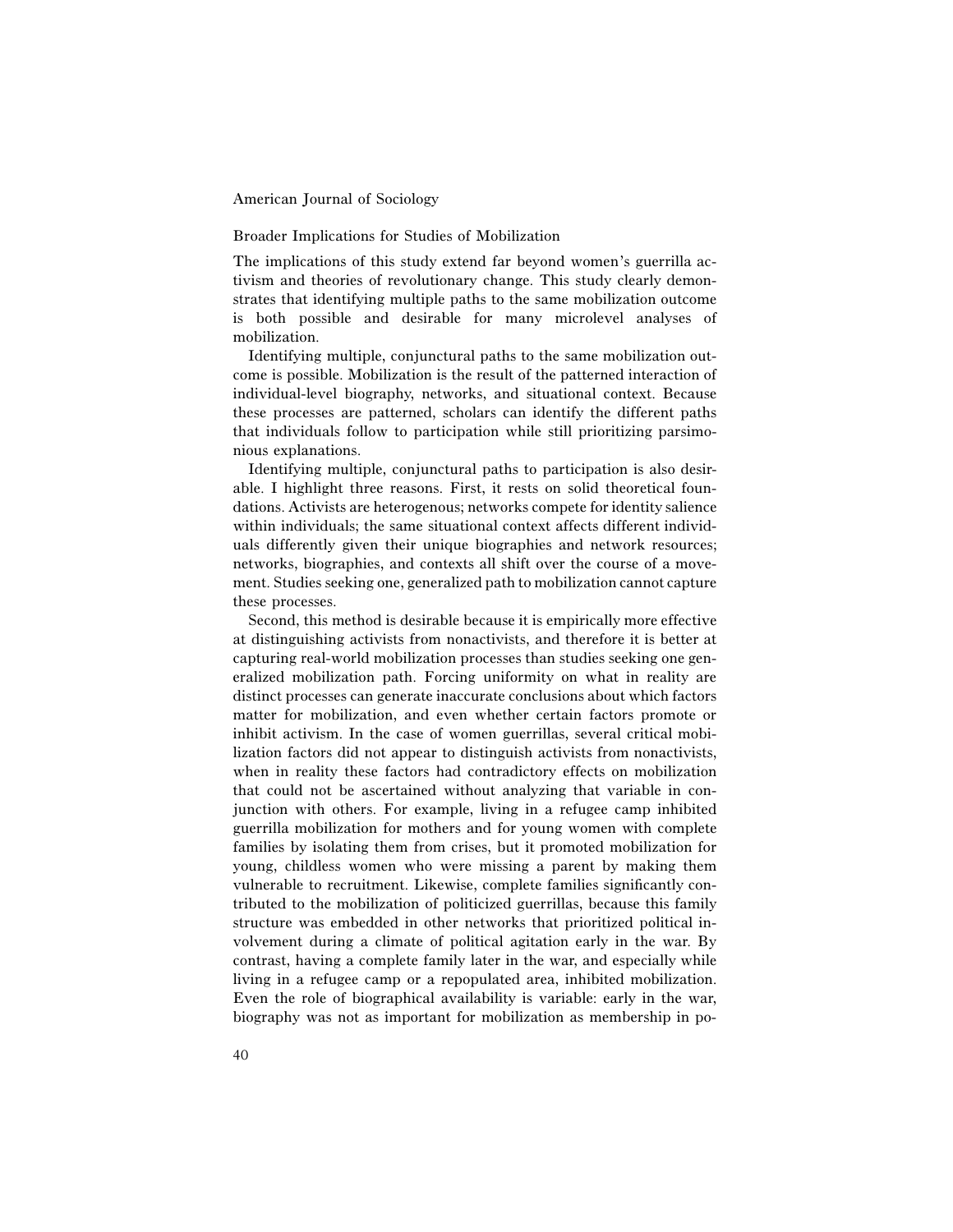litical organizations or being victimized by repression, but later in the war, biography intersects with new networks and the changing context to become the critical determinant of recruitment patterns, even among individuals without prior political experience.

Finally, examining mobilization in a conjunctural manner is desirable because it extends our knowledge of how each component causal factor operates within the broader mobilization process. As demonstrated above, scholars interested in the effects of repression on mobilization can identify when, how, and under what circumstances repression matters if they study repression in conjunction with individual biographies, networks, and changing structural contexts. Likewise, analyses of gender often highlight the role of motherhood in promoting women's revolutionary activism, yet looking at motherhood in conjunction with other mobilization factors makes clear that the meaning of motherhood varies according to individuals' networks, situational contexts, and the changing expectations placed on the motherhood role by powerful others. Identifying conjunctural paths to mobilization has the potential to deepen our sociological knowledge of whether and how specific biographical characteristics (e.g., gender, race, class, age, sexuality, etc.), network memberships (e.g., political organizations, religious organizations, unions, family ties, neighborhoods, etc.), or changing situational contexts (e.g., democratic transitions, state repression, increasing globalization, etc.) contribute to popular mobilization.

#### **REFERENCES**

- Auyero, Javier. 1999. "Remembering Peronism: An Ethnographic Account of the Relational Character of Political Memory." *Qualitative Sociology* 22 (4): 331–51.
- Bayard de Volo, Lorraine. 2001. *Mothers of Heroes and Martyrs: Gender Identity Politics in Nicaragua, 1979–1999.* Baltimore: Johns Hopkins University Press.
- Bearman, Peter. 1993. *Relations into Rhetorics: Local Elite Social Structure in Norfolk, England, 1540–1640*. New Brunswick, N.J.: Rutgers University Press
- Beckett, Megan, Maxine Weinstein, Noreen Goldman, and Lin Yu-Husan. 2000. "Do Health Interview Surveys Yield Reliable Data on Chronic Illness among Older Respondents?" *American Journal of Epidemiology* 151:315–23.
- Belli, Robert F., William L. Shay, and Frank P. Stafford. 2001. "Event History Calendars and Question List Surveys: A Direct Comparison of Interviewing Methods." *Public Opinion Quarterly* 65:45–74.
- Blau, Peter M., and Otis Dudley Duncan. 1967. *The American Occupational Structure*. New York: John Wiley.
- Bouvard, Marguerite Guzman. 2002. *Revolutionizing Motherhood: The Mothers of the Plaza de Mayo*. Lanham, Md.: SR Books.
- Bradley, Margaret M. 1994. "Emotional Memory: A Dimensional Analysis." Pp. 97–134 in *Emotions: Essays on Emotion Theory*, edited by Stephanie H. M. van Goozen, Nanne E. Van Poll, and Joseph A. Sergeant. Hillsdale, N.J.: Lawrence Erlbaum **Associates**
- Briet, Martien, Bert Klandermans, and Frederike Kroon. 1987. "How Women Become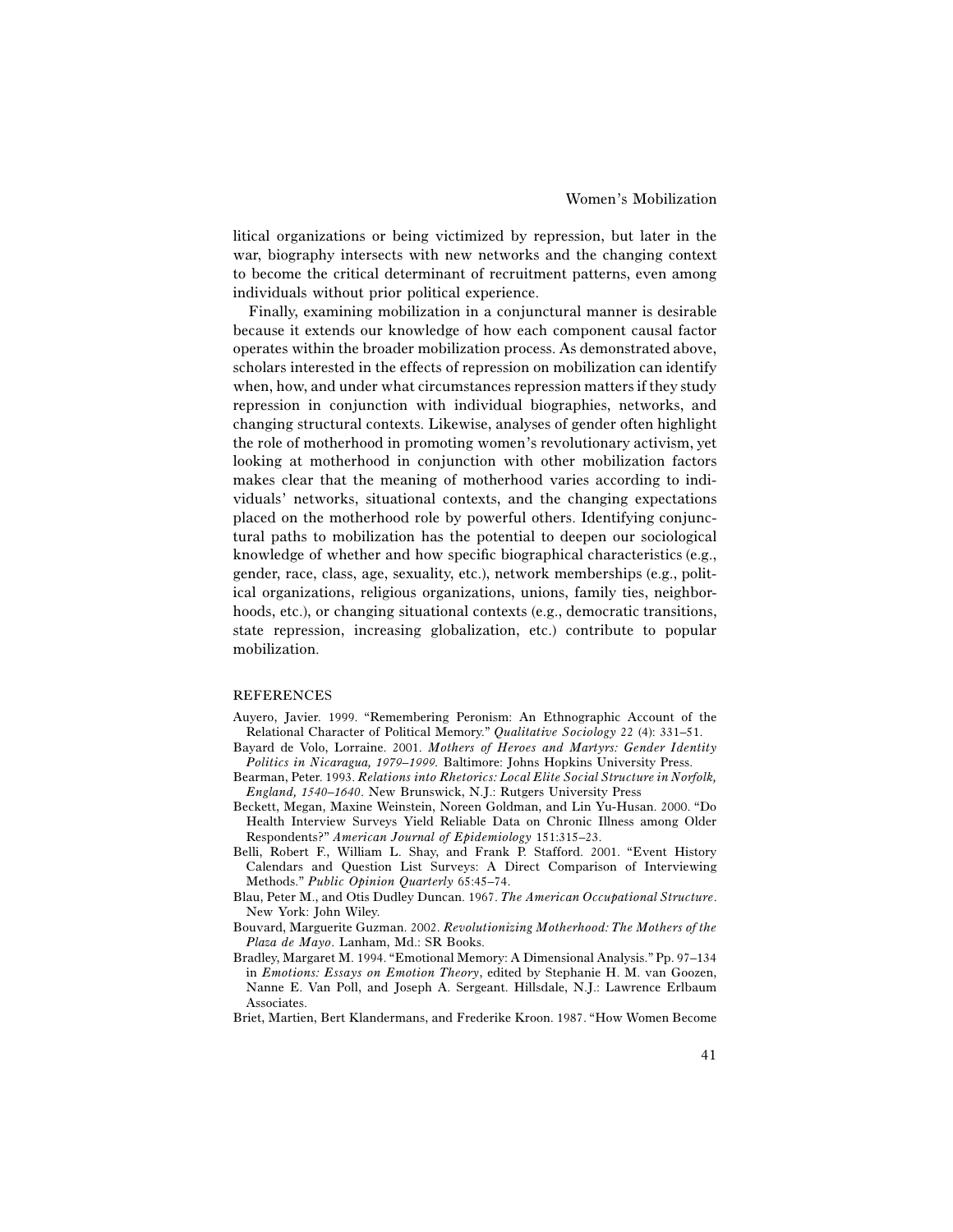Involved in the Women's Movement." Pp. 44–64 in *The Women's Movements in the U.S. and Western Europe: Consciousness, Political Opportunity and Public Policy*, edited by M. Katzenstein and C. Mueller. Philadelphia: Temple University Press.

Brown, Norman R., and Donald Schopflocher. 1998. "Event Clusters: An Organization of Personal Events in Autobiographical Memory." *Psychological Science* 9:470–75.

Byrne, Hugh. 1996. *El Salvador's Civil War: A Study of Revolution*. Boulder, Colo.: Lynne Rienner.

Cagan, Beth, and Steve Cagan. 1991. *This Promised Land, El Salvador*. New Brunswick, N.J.: Rutgers University Press.

Calhoun, Craig. 1991. "The Problem of Identity in Collective Action." Pp. 51–75 in

*Macro-Micro Linkages in Sociology*, edited by J. Huber. Newbury Park, Calif.: Sage. ———, ed. 1994. *Social Theory and the Politics of Identity*. Cambridge, Mass.: Blackwell.

Chinchilla, Norma Stoltz. 1983. "Women in Revolutionary Movements: The Case of Nicaragua." Pp. 422–35 in *Revolution in Central America*, edited by the Stanford Central America Action Network. Boulder, Colo.: Westview.

- Commission on the Truth. 1993. "From Madness to Hope: The 12-Year War in El Salvador." U.S. Institute of Peace. http:// www.usip.org/library/tc/doc/reports/ el\_salvador/tc\_es\_03151993\_toc.html.
- della Porta, Donatella. 1988. "Recruitment Processes in Clandestine Political Organizations: Italian Left-Wing Terrorism." Pp. 155–69 in *International Social Movement Research*, vol. 1, edited by S. Tarrow, B. Klandermans, and H. Kriesi. Greenwich, Conn.: JAI Press.
- Dodson, Michael, and Laura Nuzzi O'Shaugnessy. 1985. "Religion and Politics." Pp. 119–44 in *Nicaragua: The First Five Years*, edited by T. Walker. New York: Praeger.
- El-Bushra, Judy, and E. Piza Lopez. 1994. *Development in Conflict: The Gender Dimension*. Oxford: Oxfam.
- El-Bushra, Judy, and Ce´cile Mukarubuga. 1995. "Women, War and Transition." *Gender and Development* 3:16–21.
- Emirbayer, Mustafa, and Jeff Goodwin. 1994. "Network Analysis, Culture, and the Problem of Agency." *American Journal of Sociology* 99:1411–54.
- Enloe, Cynthia. 1990. "Bananas, Bases and Patriarchy." Pp. 189–205 in *Women, Militarism and War: Essays in History, Politics, and Social Theory*, edited by J. Bethke Elshtain and S. Tobias. Savage, Md.: Rowman and Littlefield.
- Fernandez, Roberto M., and Doug McAdam. 1988. "Social Networks and Social Movements: Multiorganizational Fields and Recruitment to Mississippi Freedom Summer." *Sociological Forum* 3:357–82.
- Ferree, Myra Marx, and Carol McClurg Mueller. 2004. "Feminism and the Women's Movement: A Global Perspective." Pp. 576–607 in *The Blackwell Companion to Social Movements*, edited by David A. Snow, Sarah A. Soule, and Hanspeter Kriesi. Malden, Mass.: Blackwell.
- Goldstone, Jack A. 1991. *Revolution and Rebellion in the Early Modern World*. Berkeley and Los Angeles: University of California Press.
- Goodwin, Jeff. 2001. *No Other Way Out: States and Revolutionary Movements, 1945–1991*. Cambridge: Cambridge University Press.
- Gould, Roger V. 1995. *Insurgent Identities: Class, Community, and Protest in Paris from 1848 to the Commune*. Chicago: University of Chicago Press.

Henig, Jeffrey. 1982. *Neighborhood Mobilization, Redevelopment and Response*. New Brunswick, N.J.: Rutgers University Press.

- Irons, Jenny. 1998. "The Shaping of Activist Recruitment and Participation: A Study of Women in the Mississippi Civil Rights Movement." *Gender and Society* 12 (6): 692–709.
- Kampwirth, Karen. 2002. *Women and Guerrilla Movements: Nicaragua, El Salvador, Chiapas, Cuba*. University Park: Pennsylvania State University Press.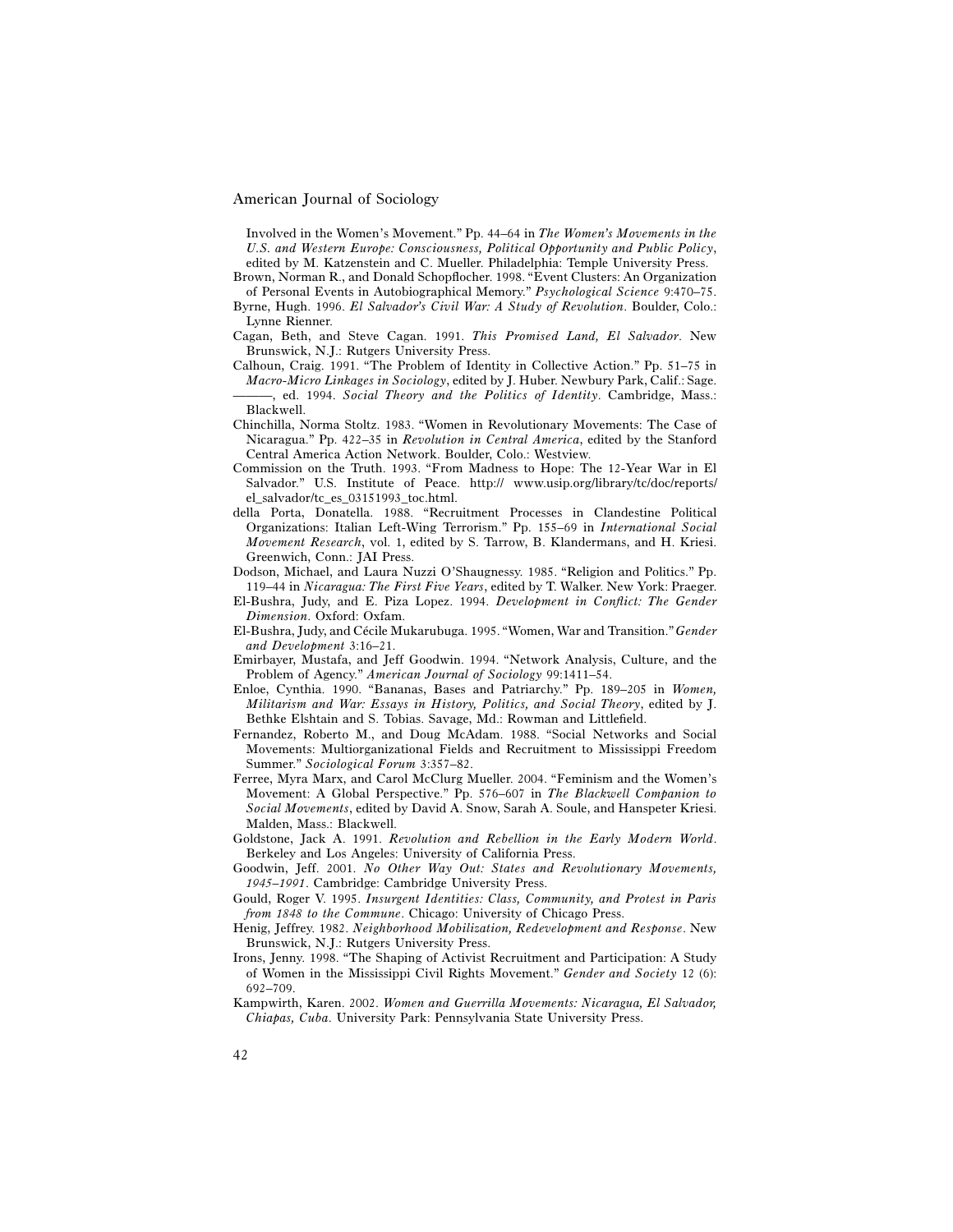- Kim, Hyojoung, and Peter S. Bearman. 1997. "The Structure and Dynamics of Movement Participation." *American Sociological Review* 49:583–600.
- Klandermans, Bert. 1984. "Mobilization and Participation: Social Psychological Expansions of Resource Mobilization Theory." *American Sociological Review* 49: 583–600.
- Klandermans, Bert, and Dirk Oegema. 1987. "Potentials, Networks, Motivations, and Barriers: Steps towards Participation in Social Movements." *American Sociological Review* 52:519–31.
- Kriger, Norma. 1992. *Zimbabwe's Guerrilla War: Peasant Voices*. Cambridge: Cambridge University Press.
- Larana, Enrique, Hank Johnston, and Joseph R. Gusfield, eds. 1994. *New Social Movements: From Ideology to Identity*. Philadelphia: Temple University Press
- Loveman, Mara. 1998. "High-Risk Collective Action: Defending Human Rights in Chile, Uruguay, and Argentina." *American Journal of Sociology* 104:477–525.
- Luciak, Ilja A. 2001. *After the Revolution: Gender and Democracy in El Salvador, Nicaragua, and Guatemala*. Baltimore: Johns Hopkins University Press.
- Markus, Gregory B. 1986. "Stability and Change in Political Attitudes: Observed, Recalled, and 'Explained.'" *Political Behavior* 8 (1): 21–44.
- Mason, David T. 1992. "Women's Participation in Central American Revolutions: A Theoretical Perspective." *Comparative Feminist Studies* 25 (1): 63–89.
- Massey, Douglas S. and Rene Zenteno. 2000. "A Validation of the Ethnosurvey: The Case of Mexico-US Migration." *International Migration Review* 34:765–92.
- McAdam, Doug. 1986. "Recruitment to High-Risk Activism: The Case of Freedom Summer." *American Journal of Sociology* 92:64–90.
- ———. 1992. "Gender as the Mediator of the Activist Experience: The Case of Freedom Summer." *American Journal of Sociology* 97:1211–40.
- ———. 2000. Introd. to *Political Process and the Development of Black Insurgency, 1930–1970*, 2d ed. Chicago: University of Chicago Press.
- McAdam, Doug, and Ronnelle Paulsen. 1993. "Specifying the Relationship between Social Ties and Activism." *American Journal of Sociology* 99 (3): 640–67.
- McClintock, Cynthia. 1998. *Revolutionary Movements in Latin America: El Salvador's FMLN and Peru's Shining Path*. Washington, D.C.: United States Institute of Peace Press.
- Migdal, Joel S. 1974. *Peasants, Politics, and Revolution: Pressures toward Political and Social Change in the Third World*. Princeton, N.J.: Princeton University Press.
- Miller, Chet C., Laura B. Cardinal, and William H. Glick. 1997. "Retrospective Reports in Organizational Research: A Reexamination of Recent Evidence." *Academy of Management Journal* 40 (1): 189–204.
- Molyneux, Maxine. 1985. "Mobilization without Emancipation? Women's Interests, State and Revolution in Nicaragua." *Feminist Studies* 11 (2): 227–53.
- Morris, Aldon. 1984. *The Origins of the Civil Rights Movement: Black Communities Organizing for Change*. New York: Free Press.
- Murguialday, Clara, ed. 1996. *Montan˜as con Recuerdos de Mujer: Una mirada feminista a la participacio´n de las mujeres en los conflictos armadas en Centroame´rica y Chiapas*. San Salvador: Mujeres por la Dignidad y la Vida (Las Dignas).
- Murguialday, Clara, Mercedes Olivera, and Norma Vásquez, eds. 1997. *Y La Montaña Hablo´: Testimonios de guerrilleras y collaboradoras del FMLN.* San Salvador: Mujeres por la Dignidad y la Vida (Las Dignas).
- Naples, Nancy A. 1998. *Grassroots Warriors: Activist Mothering, Community Work, and the War on Poverty*. New York: Routledge.
- Nepstad, Sharon Erickson, and Christian Smith. 1999. "Rethinking Recruitment to High-Risk/Cost Activism: The Case of Nicaragua Exchange." *Mobilization* 4 (1): 25–40.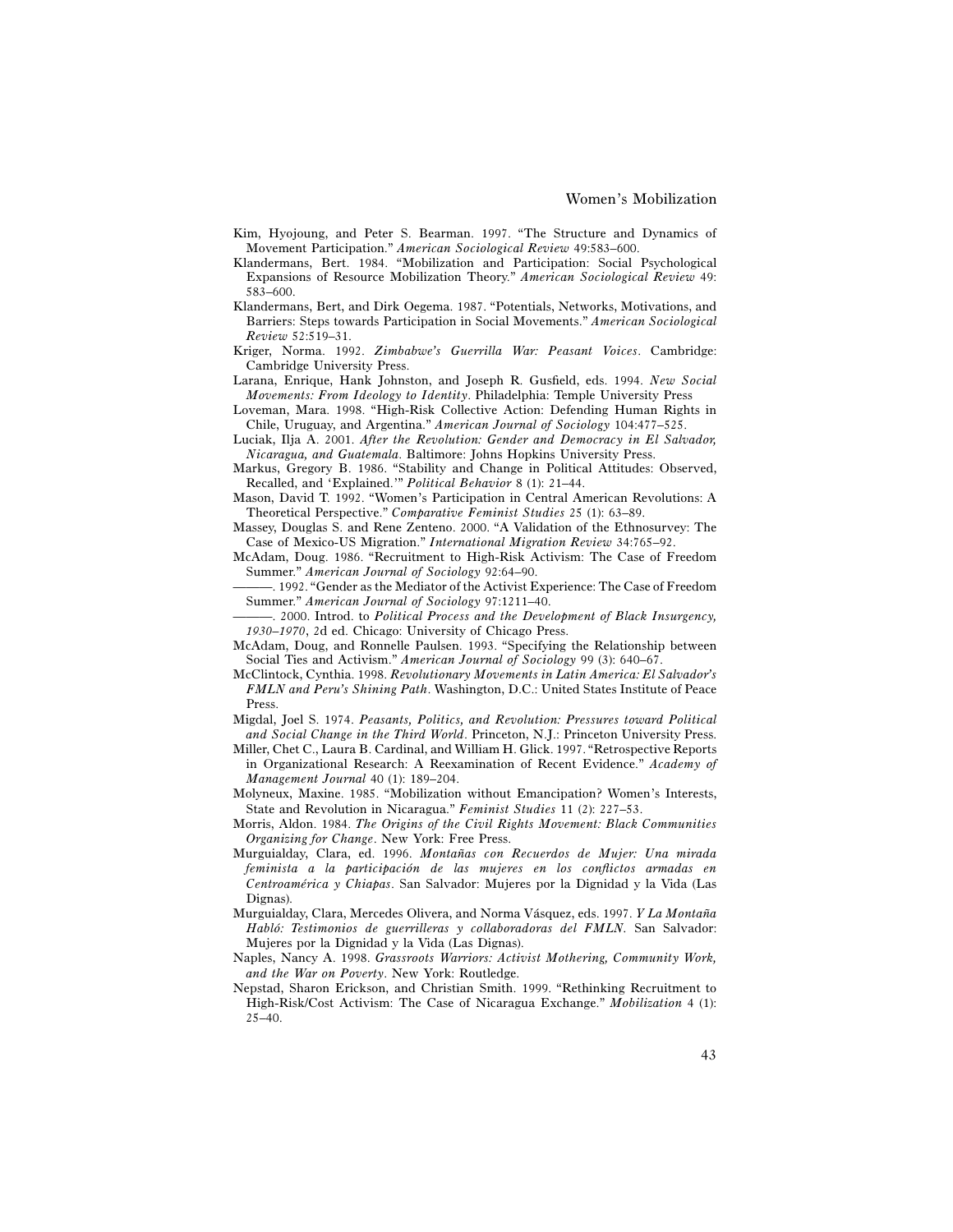- Neuhouser, Kevin. 1995. "Worse than Men: Gendered Mobilization in an Urban Brazilian Squatter Settlement, 1971–91." *Gender and Society* 9:38–59.
- New Americas Press, ed. 1989. *A Dream Compels Us: Voices of Salvadoran Women*. Boston: South End Press.
- Noonan, Rita K. 1995. "Women against the State: Political Opportunities and Collective Action Frames in Chile's Transition to Democracy." *Sociological Forum* 10 (1): 81–111.
- Olson, Mancur. 1965. *The Logic of Collective Action*. Cambridge, Mass.: Harvard University Press.

Paige, Jeffery M. 1975. *Agrarian Revolution: Social Movements and Export Agriculture in the Underdeveloped World*. New York: Free Press.

- ———. 1997. *Coffee and Power: Revolution and the Rise of Democracy in Central America*. Cambridge, Mass.: Harvard University Press.
- Pfaff, Steven. 1996. "Collective Identity and Informal Groups in Revolutionary Mobilization" *Social Forces* 75 (1): 91–118.
- Popkin, Samuel L. 1979. *The Rational Peasant: The Political Economy of Rural Society in Vietnam*. Berkeley and Los Angeles: University of California Press.
- Reif-Lobao, Linda L. 1986. "Women in Latin American Guerrilla Movements: A Comparative Perspective." *Comparative Politics* 18 (2): 147–69.
- ———. 1998. "Women in Revolutionary Movements: Changing Patterns of Latin American Guerrilla Struggle." Pp. 255–90 in *Women and Revolution: Global Expressions*, edited by M. J. Diamond. AA Dordrecht: Kluwer Academic Publishers. Saywell, Shelley. 1985. *Women in War*. New York: Viking.
- Schacter, Daniel L. 1996. *Searching for Memory: The Brain, the Mind, and the Past*. New York: Basic.
- Schwartz, Barry. 1997. "Collective Memory and History: How Abraham Lincoln Became a Symbol of Racial Equality." *Sociological Quarterly* 38 (3): 469–96.
- Scott, Jacqueline, and Duane Alwin. 1998. "Retrospective versus Prospective Measurement of Life Histories in Longitudinal Research." Pp. 98–127 in *Methods of Life Course Research: Qualitative and Quantitative Approaches*, edited by Glen Elder, Jr., and Janet Ziele. Thousand Oaks, Calif.: Sage.
- Scott, James C. 1976. *The Moral Economy of the Peasant: Rebellion and Subsistence in Southeast Asia*. New Haven, Conn.: Yale University Press.
- Skaine, Rosemarie. 1999. *Women at War: Gender Issues of Americans in Combat*. Jefferson, N.C.: McFarland.
- Skocpol, Theda. 1979. *States and Social Revolutions: A Comparative Analysis of France, Russia and China*. Cambridge: Cambridge University Press.
- ———. 1994. *Social Revolutions in the Modern World*. Cambridge: Cambridge University Press.
- Snow, David A., Louis A. Zurcher, Jr., and Sheldon Ekland-Olson. 1980. "Social Networks and Social Movements: A Microstructural Approach to Differential Recruitment." *American Sociological Review* 45:787–801.
- Stryker, Sheldon. 2000. "Identity Competition: Key to Differential Social Movement Participation?" Pp. 21–40 in *Self, Identity, and Social Movements*, edited by S. Stryker, T. J. Owens, and R. W. White. Minneapolis: University of Minnesota Press.
- Sudman, Seymour, Norman M. Bradburn, and Norbert Schwarz. 1996. *Thinking about Answers: The Application of Cognitive Processes to Survey Methodology.* San
	- Francisco: Jossey-Bass.
- Thomson, Marilyn. 1986. *Women of El Salvador: The Price of Freedom*. Mexico City: Comision de Derechos Humanos de El Salvador (CDHES).
- Tilly, Charles. 1978. *From Mobilization to Revolution*. Reading, Mass.: Addison-Wesley.
- Ueltzen, Stefan. 1993. *Como Salvadoren˜a que Soy: Entrevistas con mujeres en la lucha*. San Salvador: Editorial Sombrero Azul.